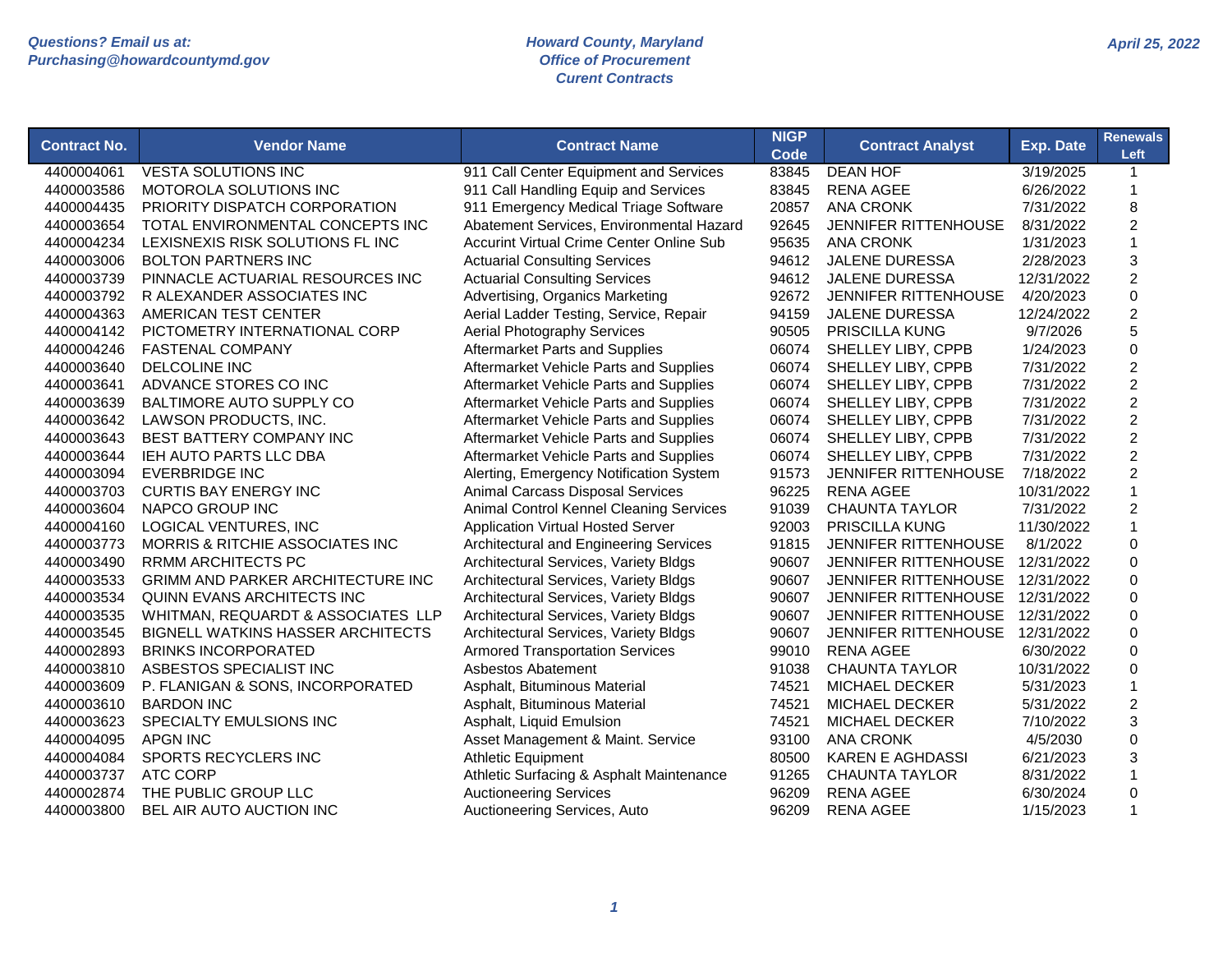| <b>Contract No.</b> | <b>Vendor Name</b>                         | <b>Contract Name</b>                               | <b>NIGP</b><br>Code | <b>Contract Analyst</b>     | <b>Exp. Date</b> | <b>Renewals</b><br>Left |
|---------------------|--------------------------------------------|----------------------------------------------------|---------------------|-----------------------------|------------------|-------------------------|
| 4400003984          | PROPERTYROOM.COM, INC                      | Auctioneering Services, Online                     | 96209               | <b>RENA AGEE</b>            | 3/22/2023        | 0                       |
| 4400004416          | <b>B&amp;H FOTO &amp; ELECTRONICS CORP</b> | <b>Audio Visual Equipment</b>                      | 65529               | <b>RENA AGEE</b>            | 3/31/2024        | 2                       |
| 4400004474          | <b>CAROUSEL INDUSTRIES</b>                 | Audio Visual Equipment and Services                | 93906               | <b>ANA CRONK</b>            | 12/31/2030       | 0                       |
| 4400003700          | <b>HCGI HARTFORD</b>                       | Audio Visual Equipment and Supplies                | 88011               | <b>KAREN E AGHDASSI</b>     | 6/21/2022        | $\overline{2}$          |
| 4400003702          | NICHOLAS P PIPINO ASSOCIATES INC           | Audio Visual Equipment and Supplies                | 88011               | <b>KAREN E AGHDASSI</b>     | 6/21/2022        | $\overline{2}$          |
| 4400003713          | NICHOLAS P PIPINO & ASSOCIATES             | <b>Audio Visual Installation Services</b>          | 93906               | <b>ANA CRONK</b>            | 7/11/2023        | 3                       |
| 4400003725          | <b>HCGI HARTFORD</b>                       | <b>Audio Visual Installation Services</b>          | 93906               | <b>ANA CRONK</b>            | 7/11/2023        | 3                       |
| 4400003298          | <b>COHNREZNICK LLP</b>                     | Auditing Service, Fire Department                  | 94620               | <b>JALENE DURESSA</b>       | 5/31/2022        | 0                       |
| 4400003305          | <b>CLIFTONLARSONALLEN LLP</b>              | <b>Auditing Services</b>                           | 94620               | <b>JALENE DURESSA</b>       | 5/31/2022        | 0                       |
| 4400003922          | <b>CAPWORLD</b>                            | Automotive Accessories, Tops & Covers              | 05588               | SHELLEY LIBY, CPPB          | 9/14/2022        | 3                       |
| 4400004248          | SPORTSENGINE INC                           | <b>Background Screening Services</b>               | 96130               | <b>JALENE DURESSA</b>       | 1/31/2023        | 3                       |
| 4400003550          | DEPENDABLE SSR LLC                         | <b>Ballfield Diamond Mix</b>                       | 79002               | SHELLEY LIBY, CPPB          | 3/31/2023        | 0                       |
| 4400003098          | <b>WELLS FARGO BANKS NA</b>                | <b>Banking Services</b>                            | 94625               | <b>JALENE DURESSA</b>       | 5/31/2022        | 4                       |
| 4400004037          | WARD-BOLAND ASSOC INC                      | Battery Back Up, UPS Maintenance                   | 93639               | <b>ANA CRONK</b>            | 3/31/2023        | 0                       |
| 4400003401          | <b>BENELOGIC LLC</b>                       | Benefits Enrollment System, Web                    | 91885               | <b>JENNIFER RITTENHOUSE</b> | 12/31/2022       | 1                       |
| 4400004251          | METROPOLITAN ROLLING DOOR INC              | <b>Bifold Door Service and Maintenance</b>         | 91014               | <b>CHAUNTA TAYLOR</b>       | 3/5/2023         | 2                       |
| 4400003972          | HAPPY VALLEY INTERMEDIATE HOLDCO           | <b>Bill Capture Services</b>                       | 91016               | <b>CHAUNTA TAYLOR</b>       | 6/30/2022        | $\overline{0}$          |
| 4400003502          | SYNAGRO CENTRAL LLC                        | Biosolids Processing, Hauling, Disposal            | 96871               | <b>MICHAEL DECKER</b>       | 2/28/2023        | 0                       |
| 4400003241          | BELTWAY INTERNATIONAL LLC                  | Body and Frame Repair Services                     | 92819               | SHELLEY LIBY, CPPB          | 12/31/2022       | 0                       |
| 4400003238          | LINTHICUM FERNDALE AUTO BODY INC           | Body and Frame Repair Services                     | 92819               | SHELLEY LIBY, CPPB          | 12/31/2022       | $\overline{0}$          |
| 4400003239          | MIDDLETON & MEADS CO INC                   | Body and Frame Repair Services                     | 92819               | SHELLEY LIBY, CPPB          | 12/31/2022       | 0                       |
| 4400003240          | E & P COLLISION CENTER LLC                 | Body and Frame Repair Services                     | 92819               | SHELLEY LIBY, CPPB          | 12/31/2022       | 0                       |
| 4400003250          | <b>G A MULLINIX AUTOMOTIVE ENTERPRISES</b> | Body and Frame Repair Services                     | 92819               | SHELLEY LIBY, CPPB          | 12/31/2022       | 0                       |
| 4400003251          | <b>EXPERT AUTO BODY</b>                    | Body and Frame Repair Services                     | 92819               | SHELLEY LIBY, CPPB          | 12/31/2022       | 0                       |
| 4400003252          | CATON AUTOBODY LLC                         | Body and Frame Repair Services                     | 92819               | SHELLEY LIBY, CPPB          | 12/31/2022       | 0                       |
| 4400003277          | PLE SERVICE INC                            | <b>Body and Frame Repair Services</b>              | 92819               | SHELLEY LIBY, CPPB          | 12/31/2022       | 0                       |
| 4400003905          | <b>STU-RON SPRING INC</b>                  | Body and Frame Repair Services                     | 92819               | SHELLEY LIBY, CPPB          | 12/31/2022       | 0                       |
| 4400004412          | AXON ENTERPRISE INC                        | Body Worn Cameras and Equipment                    | 65596               | <b>RENA AGEE</b>            | 2/21/2024        | 0                       |
| 4400003787          | <b>CREATIVE PULTRUSIONS INC</b>            | Bridges, Pedestrian and Equestrian                 | 15508               | SHELLEY LIBY, CPPB          | 12/31/2022       | $\overline{0}$          |
| 4400003646          | <b>GALE ASSOCIATES INC</b>                 | <b>Building &amp; Roofing Engineering Services</b> | 91842               | <b>JENNIFER RITTENHOUSE</b> | 3/7/2023         | 0                       |
| 4400003809          | EASTBAY CONSTRUCTION & SRVCS 1, LLC        | <b>Building Maintenance Services</b>               | 91000               | <b>CHAUNTA TAYLOR</b>       | 4/30/2023        | $\overline{2}$          |
| 4400003816          | COLOSSAL CONTRACTORS INC                   | <b>Building Maintenance Services</b>               | 91000               | <b>CHAUNTA TAYLOR</b>       | 4/30/2023        | $\overline{2}$          |
| 4400004231          | NICHOLS CONTRACTING INC                    | <b>Building Renovation and Repair Service</b>      | 90922               | <b>CHAUNTA TAYLOR</b>       | 12/31/2022       | 4                       |
| 4400004112          | <b>KELLER BROTHERS INC</b>                 | <b>Building Renovation and Repair Services</b>     | 91000               | <b>CHAUNTA TAYLOR</b>       | 5/12/2023        |                         |
| 4400004123          | <b>MONTAGE INC</b>                         | <b>Building Renovation and Repair Services</b>     | 91000               | <b>CHAUNTA TAYLOR</b>       | 5/12/2023        |                         |
| 4400004128          | TITO CONTRACTORS, INC                      | <b>Building Renovation and Repair Services</b>     | 91000               | <b>CHAUNTA TAYLOR</b>       | 5/12/2023        |                         |
| 4400004207          | NORTH POINT BUILDERS OF                    | <b>Building Renovation and Repair Services</b>     | 90922               | <b>CHAUNTA TAYLOR</b>       | 12/31/2022       | 4                       |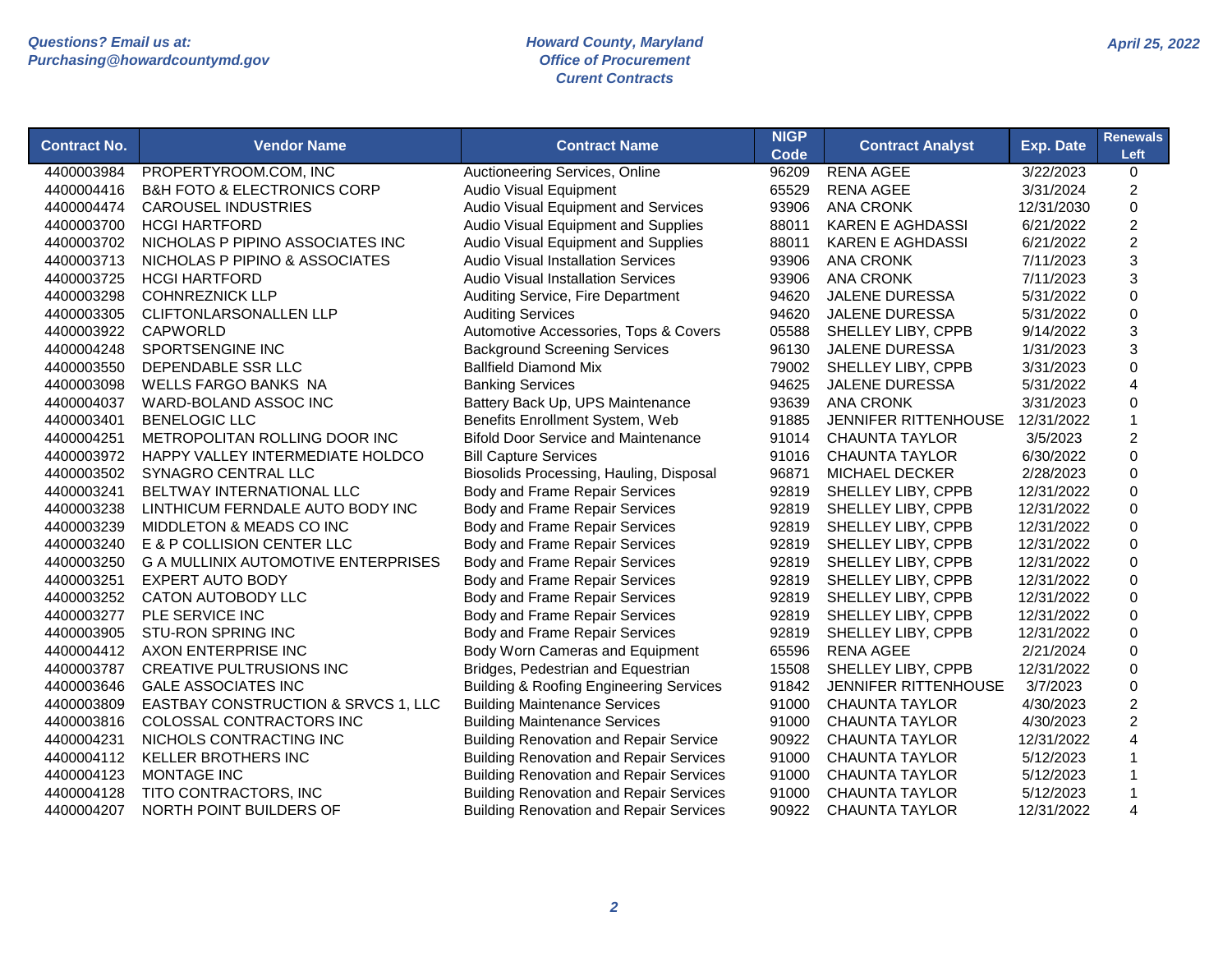|                     |                                                                      |                                                     | <b>NIGP</b> |                             |                  | <b>Renewals</b>         |
|---------------------|----------------------------------------------------------------------|-----------------------------------------------------|-------------|-----------------------------|------------------|-------------------------|
| <b>Contract No.</b> | <b>Vendor Name</b>                                                   | <b>Contract Name</b>                                | <b>Code</b> | <b>Contract Analyst</b>     | <b>Exp. Date</b> | Left                    |
| 4400004208          | <b>CDCI INC</b>                                                      | <b>Building Renovation and Repair Services</b>      | 90922       | <b>CHAUNTA TAYLOR</b>       | 12/31/2022       | 4                       |
| 4400004209          | <b>KELLER BROTHERS INC</b>                                           | <b>Building Renovation and Repair Services</b>      | 90922       | <b>CHAUNTA TAYLOR</b>       | 12/31/2022       | $\overline{4}$          |
| 4400004211          | PLANO COUDON LLC                                                     | <b>Building Renovation and Repair Services</b>      | 90922       | <b>CHAUNTA TAYLOR</b>       | 12/31/2022       | 4                       |
| 4400004212          | HAYES CONSTRUCTION COMPANY                                           | <b>Building Renovation and Repair Services</b>      | 90922       | <b>CHAUNTA TAYLOR</b>       | 12/31/2022       | 4                       |
| 4400004230          | CENTENNIAL CONTRACTORS ENT INC                                       | <b>Building Renovation and Repair Services</b>      | 90922       | <b>CHAUNTA TAYLOR</b>       | 12/31/2022       | $\overline{\mathbf{4}}$ |
| 4400004237          | SHADE CONSTRUCTION CO INC                                            | <b>Building Renovation and Repair Services</b>      | 90922       | <b>CHAUNTA TAYLOR</b>       | 12/31/2022       | 4                       |
| 4400003142          | <b>EARN CONTRACTORS INC</b>                                          | <b>Bus Shelter Installation &amp; Related Svcs</b>  | 91069       | <b>CHAUNTA TAYLOR</b>       | 9/30/2022        | $\mathbf 0$             |
| 4400003150          | COLOSSAL CONTRACTORS INC                                             | <b>Bus Shelter Installation &amp; Related Svcs</b>  | 91069       | <b>CHAUNTA TAYLOR</b>       | 9/30/2022        | $\mathbf 0$             |
| 4400003780          | BRASCO INTERNATIONAL INC                                             | Bus Shelters, Prefabricated                         | 15576       | SHELLEY LIBY, CPPB          | 2/28/2023        | $\overline{c}$          |
| 4400004238          | <b>SYSTCOM INC</b>                                                   | Cabling service                                     | 91597       | <b>JENNIFER RITTENHOUSE</b> | 12/31/2022       | 3                       |
| 4400003084          | SIMPLY GOOD LLC                                                      | Cafeteria and Snack Bar Services                    | 96219       | <b>RENA AGEE</b>            | 6/12/2022        | $\overline{4}$          |
| 4400004354          | PERKINS MANAGEMENT SERVICES COMPANY Cafeteria Services               |                                                     | 96219       | <b>JENNIFER RITTENHOUSE</b> | 7/31/2022        | 9                       |
| 4400003392          | DAVENPORT & COMPANY LLC                                              | <b>Capital Lease Finance Consulting</b>             | 94648       | <b>JALENE DURESSA</b>       | 8/31/2022        | $\mathsf 0$             |
| 4400003940          | STRUCTURAL PRESERVATION SYSTEMS LLC Carbon Fiber Repair of Pipelines |                                                     | 91842       | <b>JENNIFER RITTENHOUSE</b> | 9/30/2022        | 3                       |
| 4400004171          | <b>TRUALTA INC</b>                                                   | Caregiver Support Program                           | 92418       | <b>RENA AGEE</b>            | 10/25/2022       | $\mathbf{1}$            |
| 4400004499          | PCI LLC                                                              | Cashiering & Imaging System Maintenance             | 20820       | <b>ANA CRONK</b>            | 12/31/2022       | $\overline{c}$          |
| 4400004501          | <b>FESTIVE AFFAIRS CATERING LLC</b>                                  | Catering Services, Wine in Woods Event              | 96115       | <b>DEAN HOF</b>             | 3/8/2023         | 4                       |
| 4400003941          | DUKE'S ROOT CONTROL INC                                              | <b>Chemical Root Application &amp; CCTV Inspect</b> | 96878       | <b>MICHAEL DECKER</b>       | 3/14/2023        | 1                       |
| 4400004158          | EWT HOLDINGS III CORP                                                | Chemical, Calcium Nitrate, Odor Control             | 88576       | <b>RENA AGEE</b>            | 11/4/2022        | 3                       |
| 4400004420          | TR INTERNATIONAL TRADING COMPANY                                     | Chemical, Liquid Aluminum Sulfate                   | 88544       | <b>RENA AGEE</b>            | 10/26/2022       | $\overline{\mathbf{4}}$ |
| 4400003612          | AMERICAN PAVING FABRICS INC                                          | Chip Seal Paving and Patching Services              | 91395       | MICHAEL DECKER              | 9/10/2022        | $\mathbf{1}$            |
| 4400003733          | ARC WATER TREATMENT COMPANY                                          | <b>Circulating Water Treatment &amp; Monitoring</b> | 91036       | <b>CHAUNTA TAYLOR</b>       | 12/31/2022       | $\overline{2}$          |
| 4400003754          | <b>FISHER COLLINS &amp; CARTER INC</b>                               | Civil Engineering & Surveying                       | 92517       | <b>KAREN E AGHDASSI</b>     | 3/7/2023         | $\Omega$                |
| 4400004270          | RUMMEL, KLEPPER & KAHL                                               | Civil Engineering & Surveying                       | 92517       | <b>KAREN E AGHDASSI</b>     | 12/15/2022       | 4                       |
| 4400003268          | <b>HIGHLAND TURF INC</b>                                             | Civil Site Work Equip, Operators & Laborers         | 91223       | <b>CHAUNTA TAYLOR</b>       | 3/31/2023        | $\Omega$                |
| 4400004506          | <b>ICF INCORPORATED LLC</b>                                          | <b>Climate Action Plan</b>                          | 92600       | <b>JENNIFER RITTENHOUSE</b> | 3/14/2023        | 1                       |
| 4400004307          | BASS PRO OUTDOOR WORLD LLC                                           | <b>Clothing and Footwear</b>                        | 20092       | <b>KAREN E AGHDASSI</b>     | 4/30/2022        | $\overline{2}$          |
| 4400003216          | NIGHTMARE GRAPHICS INC                                               | Clothing, Apparel, Uniforms, Accessories            | 20010       | <b>KAREN E AGHDASSI</b>     | 1/10/2023        | $\mathsf 0$             |
| 4400002920          | <b>BENELOGIC LLC</b>                                                 | <b>COBRA Admin. Services</b>                        | 91840       | JENNIFER RITTENHOUSE        | 12/31/2022       | $\mathbf 0$             |
| 4400002740          | MOTOROLA SOLUTIONS INC                                               | <b>Communication Systems, Public Safety</b>         | 91579       | JENNIFER RITTENHOUSE        | 11/17/2022       | $\mathbf{1}$            |
| 4400003506          | NATIONAL CAPTIONING INSTITUTE                                        | Communications, Closed Captioning Svs.              | 91525       | JENNIFER RITTENHOUSE        | 6/30/2022        | $\mathsf 0$             |
| 4400004395          | EPLUS TECHNOLOGY, INC.                                               | <b>Computer Hardware and Assoc Peripherals</b>      | 20400       | <b>ANA CRONK</b>            | 11/14/2027       | $\Omega$                |
| 4400003592          | <b>CDW GOVERNMENT LLC</b>                                            | Computer Hardware, Software and Services            | 20453       | <b>ANA CRONK</b>            | 12/4/2022        | 3                       |
| 4400003814          | <b>FACILITIES SURVEY INC</b>                                         | Computerized Maint. Mangmt. Syst.                   | 20830       | <b>ANA CRONK</b>            | 5/1/2023         | $\mathbf{1}$            |
| 4400003575          | <b>GLOBAL PUBLIC SAFETY LLC</b>                                      | Computers, Toughbooks & Accessories                 | 20453       | <b>ANA CRONK</b>            | 7/21/2022        | 5                       |
| 4400004329          | PARADIGM SOFTWARE LLC                                                | CompuWeigh System for Solid Waste Mgmt.             | 92000       | <b>PRISCILLA KUNG</b>       | 7/31/2022        | 1                       |
| 4400003605          | <b>REAGG LLC</b>                                                     | <b>Construction Aggregates</b>                      | 75035       | <b>MICHAEL DECKER</b>       | 5/31/2022        | $\overline{2}$          |
|                     |                                                                      |                                                     |             |                             |                  |                         |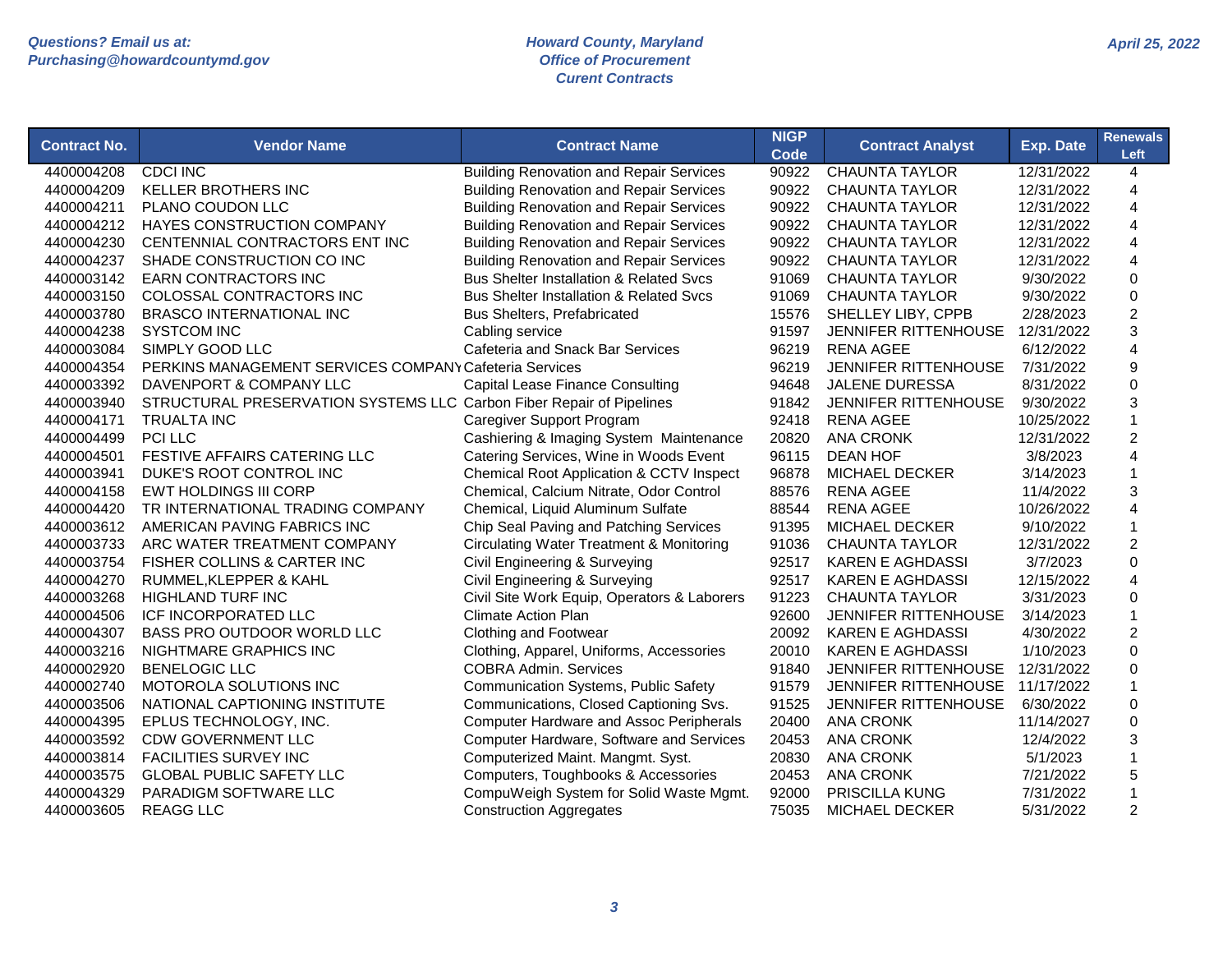| <b>Contract No.</b> | <b>Vendor Name</b>                                                              | <b>Contract Name</b>                        | <b>NIGP</b><br><b>Code</b> | <b>Contract Analyst</b>     | <b>Exp. Date</b> | <b>Renewals</b><br>Left |
|---------------------|---------------------------------------------------------------------------------|---------------------------------------------|----------------------------|-----------------------------|------------------|-------------------------|
| 4400003614          | FTC AGGREGATE SUPPLY LLC                                                        | <b>Construction Aggregates</b>              | 75035                      | <b>MICHAEL DECKER</b>       | 5/31/2022        | $\overline{2}$          |
| 4400003615          | <b>VULCAN CONSTRUCTION MATERIALS LP</b>                                         | <b>Construction Aggregates</b>              | 75035                      | <b>MICHAEL DECKER</b>       | 5/31/2023        | $\mathbf 1$             |
| 4400004255          | KCI TECHNOLOGIES, INC.                                                          | Construction Inspection, Engin & Admin Svc. | 96847                      | <b>MICHAEL DECKER</b>       | 1/31/2023        | 4                       |
| 4400004261          | WHITMAN, REQUARDT & ASSOCIATES LLP                                              | Construction Inspection, Engin & Admin Svc. | 96847                      | <b>MICHAEL DECKER</b>       | 1/31/2023        | 4                       |
| 4400004280          | DEVELOPMENT FACILITATORS, INC.                                                  | Construction Inspection, Engin & Admin Svc. | 96847                      | MICHAEL DECKER              | 1/31/2023        | 4                       |
| 4400004284          | RUMMEL, KLEPPER & KAHL                                                          | Construction Inspection, Engin & Admin Svc. | 96847                      | <b>MICHAEL DECKER</b>       | 1/31/2023        | 3                       |
| 4400004264          | WALLACE MONTGOMERY & ASSOCIATES LLP Construction Inspection, Engin & Admin Svc. |                                             | 96847                      | <b>MICHAEL DECKER</b>       | 1/31/2023        | 4                       |
| 4400004308          | O'CONNELL & LAWRENCE INC                                                        | <b>Construction Management Services</b>     | 95826                      | SHELLEY LIBY, CPPB          | 12/15/2022       | 3                       |
| 4400004315          | ARCADIS US INC                                                                  | <b>Construction Management Services</b>     | 95826                      | SHELLEY LIBY, CPPB          | 12/15/2022       | 3                       |
| 4400003463          | KCI TECHNOLOGIES, INC.                                                          | Consult, Stormwater & Watershed DesignSvc   | 91843                      | JENNIFER RITTENHOUSE        | 12/31/2022       | $\mathbf 0$             |
| 4400003472          | <b>BIOHABITATS INC/CENTURY ENGINEERING</b>                                      | Consult, Stormwater & Watershed DesignSvc   | 91843                      | JENNIFER RITTENHOUSE        | 12/31/2022       | $\mathbf 0$             |
| 4400003473          | MCCORMICK TAYLOR, INC.                                                          | Consult, Stormwater & Watershed DesignSvc   | 91843                      | JENNIFER RITTENHOUSE        | 12/31/2022       | $\pmb{0}$               |
| 4400003491          | STANTEC - STRAUGHAN JV                                                          | Consult, Stormwater & Watershed DesignSvc   | 91843                      | JENNIFER RITTENHOUSE        | 12/31/2022       | $\mathbf 0$             |
| 4400002734          | <b>BOLTON PARTNERS INC</b>                                                      | Consultant, Employee Benefit Programs       | 91840                      | JENNIFER RITTENHOUSE        | 12/31/2022       | $\mathbf 0$             |
| 4400004110          | KCI TECHNOLOGIES, INC.                                                          | Consultant, Watershed/NPDES                 | 91843                      | JENNIFER RITTENHOUSE        | 7/31/2022        | 3                       |
| 4400004108          | RAZAVI APPLICATION DEVELOPERS INC                                               | Consulting Services, Accela System          | 91800                      | <b>JENNIFER RITTENHOUSE</b> | 3/5/2025         | $\mathbf 0$             |
| 4400003748          | INSURANCE BUYERS' COUNCIL, INC.                                                 | <b>Consulting Services, Risk Management</b> | 91869                      | <b>JENNIFER RITTENHOUSE</b> | 12/31/2022       | $\overline{2}$          |
| 4400003086          | NTT DATA INC                                                                    | <b>Consulting Services, SAP Support</b>     | 92047                      | <b>PRISCILLA KUNG</b>       | 6/30/2022        | $\overline{2}$          |
| 4400003959          | <b>GARTNER INC</b>                                                              | Consulting Svc, IT Knowledge Subscript      | 91871                      | <b>JENNIFER RITTENHOUSE</b> | 11/30/2022       | $\mathbf{1}$            |
| 4400004353          | CBG COMMUNICATIONS INC                                                          | Consulting, Cable TV Franchise              | 91895                      | JENNIFER RITTENHOUSE        | 3/31/2024        | 0                       |
| 4400004477          | <b>COMPUTER AID INC</b>                                                         | Consulting, Digital Forensic & IT Serv.     | 92047                      | <b>PRISCILLA KUNG</b>       | 9/10/2025        | $\mathbf{1}$            |
| 4400004285          | UNIVERSITY OF BALTIMORE                                                         | Consulting, Emergency Management            | 91806                      | JENNIFER RITTENHOUSE        | 5/31/2023        | $\overline{c}$          |
| 4400003650          | NTT DATA INC                                                                    | Consulting, Information Technology          | 92045                      | PRISCILLA KUNG              | 6/26/2022        | $\mathbf 0$             |
| 4400003729          | NORTHEAST MD WASTE DISPOSAL                                                     | Consulting, Landfill Environmental          | 91843                      | JENNIFER RITTENHOUSE        | 10/31/2022       | 6                       |
| 4400004484          | JOHNSON MIRMIRAN & THOMPSON                                                     | Consulting, Site and Landscape Design       | 91873                      | JENNIFER RITTENHOUSE        | 12/31/2022       | 5                       |
| 4400004485          | SITE RESOURCES INC                                                              | Consulting, Site and Landscape Design       | 91873                      | JENNIFER RITTENHOUSE        | 12/31/2022       | 5                       |
| 4400004508          | WHITMAN, REQUARDT & ASSOCIATES LLP                                              | Consulting, Site and Landscape Design       | 91873                      | <b>JENNIFER RITTENHOUSE</b> | 12/31/2022       | 5                       |
| 4400003151          | COLUMBIA TELECOMMUNICATIONS CORPOR, Consulting, Telecommunications              |                                             | 91895                      | <b>JENNIFER RITTENHOUSE</b> | 6/30/2022        | $\Omega$                |
| 4400003691          | <b>OPTIRTC INC</b>                                                              | Continuous Monitoring (CMAC) Stormwater     | 92600                      | <b>JENNIFER RITTENHOUSE</b> | 11/30/2022       | $\Omega$                |
| 4400004342          | MC DEAN INC                                                                     | <b>Control Systems Integrator</b>           | 91360                      | <b>MICHAEL DECKER</b>       | 5/31/2022        | 4                       |
| 4400004343          | SHERWOOD-LOGAN ASSOCIATES INC                                                   | <b>Control Systems Integrator</b>           | 91360                      | MICHAEL DECKER              | 5/31/2022        | 4                       |
| 4400004492          | ADVANCE BUSINESS SYSTEMS                                                        | <b>Copier Equipment and Services</b>        | 98526                      | <b>DEAN HOF</b>             | 1/25/2026        | 5                       |
| 4400003923          | <b>BOB BARKER COMPANY</b>                                                       | <b>Correctional Supplies</b>                | 20049                      | <b>KAREN E AGHDASSI</b>     | 10/4/2022        | $\mathbf 0$             |
| 4400003029          | COST PLANS PLUS, LLC                                                            | Cost of Allocation Planning Consultant Sv   | 94648                      | <b>JALENE DURESSA</b>       | 6/30/2022        | 0                       |
| 4400004451          | EMOCHA MOBILE HEALTH INC                                                        | COVID-19 Mobile Monitoring Application      | 20866                      | <b>ANA CRONK</b>            | 12/9/2022        | $\overline{c}$          |
| 4400004268          | THREE POINTS INC                                                                | <b>COVID-19 Transportation Services</b>     | 94800                      | <b>RENA AGEE</b>            | 1/31/2023        | 1                       |
| 4400004350          | ALFA CONSULTING LLC                                                             | COVID-19 Vaccine Prep& Administration       | 94874                      | <b>RENA AGEE</b>            | 5/31/2022        | $\overline{2}$          |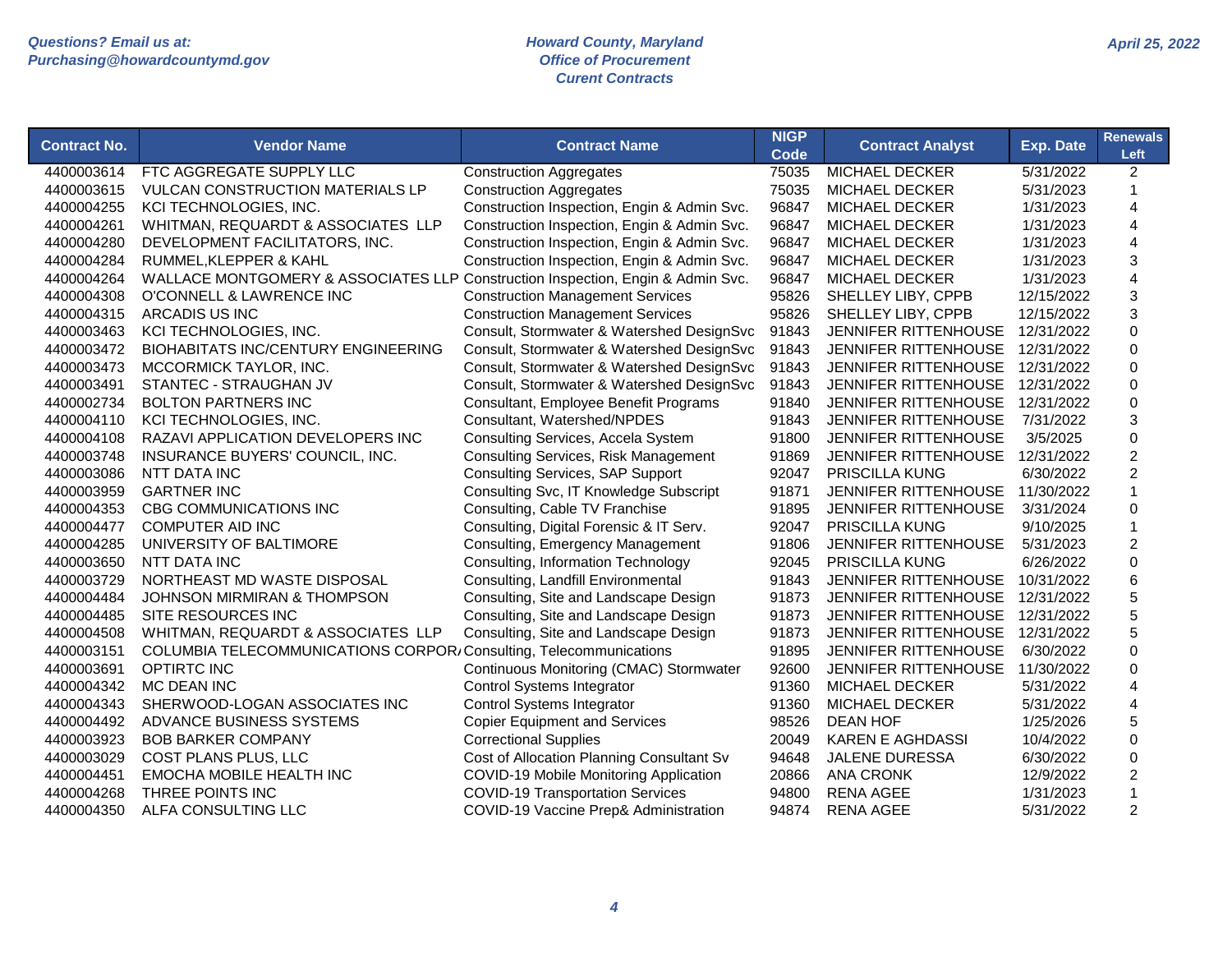| <b>Contract No.</b> | <b>Vendor Name</b>                    | <b>Contract Name</b>                           | <b>NIGP</b><br>Code | <b>Contract Analyst</b>     | <b>Exp. Date</b> | <b>Renewals</b><br>Left |
|---------------------|---------------------------------------|------------------------------------------------|---------------------|-----------------------------|------------------|-------------------------|
| 4400004323          | <b>SCHOOL SPECIALTY LLC</b>           | Crafts, General                                | 05040               | <b>RENA AGEE</b>            | 1/31/2023        | $\overline{4}$          |
| 4400003602          | <b>JASSO MAINTENANCE LLC</b>          | <b>Custodial Services</b>                      | 91039               | <b>CHAUNTA TAYLOR</b>       | 6/30/2022        | $\overline{2}$          |
| 4400003603          | C J MAINTENANCE INC                   | <b>Custodial Services</b>                      | 91039               | <b>CHAUNTA TAYLOR</b>       | 6/30/2022        | $\overline{2}$          |
| 4400003413          | <b>BUCKEYE CLEANING CENTER</b>        | <b>Custodial Supplies</b>                      | 64075               | <b>KAREN E AGHDASSI</b>     | 9/18/2022        | $\mathbf{1}$            |
| 4400003420          | THE FITCH DUSTDOWN COMPANY            | <b>Custodial Supplies</b>                      | 64075               | <b>KAREN E AGHDASSI</b>     | 9/18/2022        | $\mathbf 1$             |
| 4400004254          | <b>ICC GENERAL CODE INC</b>           | <b>Custom Local Building Code</b>              | 20868               | <b>ANA CRONK</b>            | 2/1/2023         |                         |
| 4400004090          | <b>EQUINIX INC</b>                    | Data Center Disaster Recovery Services         | 92028               | <b>PRISCILLA KUNG</b>       | 6/10/2023        | $\mathbf 1$             |
| 4400004327          | FIFTH ASSET INC                       | DebtBook Software, Lease & Debt Tracking       | 92045               | <b>PRISCILLA KUNG</b>       | 6/14/2023        | $\overline{4}$          |
| 4400004456          | <b>WAYNE E HUNTINGTON</b>             | <b>Deer Density Survey</b>                     | 95897               | SHELLEY LIBY, CPPB          | 12/21/2022       | $\overline{2}$          |
| 4400003371          | <b>STRYKER MEDICAL</b>                | Defibrillators and Accessories                 | 46514               | <b>ANA CRONK</b>            | 7/1/2022         | 0                       |
| 4400004077          | <b>BARAN BROTHERS</b>                 | <b>Demolition Services</b>                     | 91240               | <b>CHAUNTA TAYLOR</b>       | 6/30/2022        | $\overline{\mathbf{4}}$ |
| 4400004047          | CHASE BREXTON HEALTH SERVICES INC     | Dental Svs, Oral Disease & Injury Prev         | 94828               | <b>RENA AGEE</b>            | 6/30/2023        | $\mathbf 0$             |
| 4400004355          | <b>SPOHN RANCH INC</b>                | Design Services, Skatepark, Bike Park          | 90672               | <b>JENNIFER RITTENHOUSE</b> | 12/28/2024       | $\mathbf{1}$            |
| 4400004159          | ALLAN MYERS MD INC                    | Design, Eng., Constr, Insp & Admin Svc         | 90625               | <b>MICHAEL DECKER</b>       | 9/30/2022        | $\overline{4}$          |
| 4400004164          | <b>CONCRETE GENERAL INC</b>           | Design, Eng., Constr, Insp & Admin Svc         | 90625               | <b>MICHAEL DECKER</b>       | 9/30/2022        | $\overline{4}$          |
| 4400004173          | PLEASANTS CONSTRUCTION INC            | Design, Eng., Constr, Insp & Admin Svc         | 90625               | <b>MICHAEL DECKER</b>       | 9/30/2022        | $\overline{4}$          |
| 4400004181          | <b>HIGHLAND TURF INC DBA</b>          | Design, Eng., Constr, Insp & Admin Svc         | 90625               | <b>MICHAEL DECKER</b>       | 9/30/2022        | $\overline{4}$          |
| 4400003895          | UNIVERSITY OF MARYLAND BALTIMORE      | Disaster Prep. & Emer. Planning Svcs.          | 99029               | <b>RENA AGEE</b>            | 6/30/2022        | $\Omega$                |
| 4400003171          | HAGERTY CONSULTING INC                | <b>Disaster Recovery Consulting Services</b>   | 91875               | JENNIFER RITTENHOUSE        | 9/30/2022        | $\mathbf 0$             |
| 4400003861          | WHEELABRATOR BALTIMORE L.P.           | Disposal Services, Waste to Energy             | 96871               | <b>MICHAEL DECKER</b>       | 6/30/2022        | $\pmb{0}$               |
| 4400004144          | <b>BAFS INC</b>                       | Dog Food                                       | 32525               | <b>JALENE DURESSA</b>       | 11/29/2022       | 4                       |
| 4400004446          | MODERN DOOR AND EQUIPMENT SALES INC   | Door Services, Bifold and Partition Wall       | 91014               | <b>CHAUNTA TAYLOR</b>       | 4/21/2022        | $\mathbf{1}$            |
| 4400003493          | MOST DEPENDABLE FOUNTAINS INC         | Drinking Fountain & Accessories                | 22532               | <b>KAREN E AGHDASSI</b>     | 12/31/2022       | $\mathbf 0$             |
| 4400004121          | AUER ELECTRIC INC                     | Eclectic Vehicle Charging Station, Maint.      | 91082               | <b>MICHAEL DECKER</b>       | 6/30/2022        | 3                       |
| 4400003253          | <b>HOUSE OF BALANCE</b>               | Electric Motor Repair & Pump Repairs           | 92961               | <b>ANA CRONK</b>            | 1/31/2023        | $\mathbf 0$             |
| 4400003124          | WGL ENERGY SERV INC                   | <b>Electric Supply Services</b>                | 96183               | <b>JALENE DURESSA</b>       | 8/28/2022        | 4                       |
| 4400003732          | <b>INDEPENDENT TESTING AGENCY INC</b> | Electric Test & Maint - Prime Dist. Sys        | 94173               | <b>JALENE DURESSA</b>       | 12/14/2022       | $\overline{c}$          |
| 4400004453          | SUMMIT ELECTRICAL SOLUTIONS LLC       | <b>Electrical Design and Automation</b>        | 92531               | KAREN E AGHDASSI            | 6/30/2022        | 3                       |
| 4400003897          | EASTERN SALES & ENGINEERING CO INC    | <b>Electrical Maintenance Services</b>         | 91438               | <b>MICHAEL DECKER</b>       | 10/31/2022       | $\mathbf{1}$            |
| 4400003899          | <b>CUREMD.COM INC</b>                 | <b>Electronic Medical Record</b>               | 20866               | <b>ANA CRONK</b>            | 8/1/2022         | $\pmb{0}$               |
| 4400004522          | <b>CUREMD.COM INC</b>                 | <b>Electronic Medical Record</b>               | 20866               | <b>ANA CRONK</b>            | 8/2/2023         | $\boldsymbol{2}$        |
| 4400003776          | <b>EREVIVAL LLC</b>                   | <b>Electronics Recycling/Disposal Services</b> | 96808               | <b>MICHAEL DECKER</b>       | 6/30/2023        | $\pmb{0}$               |
| 4400003638          | ELCON ENTERPRISES, INC                | Elevator Maint., Repair & Modernization        | 91013               | <b>CHAUNTA TAYLOR</b>       | 7/31/2022        | $\overline{c}$          |
| 4400003927          | US DIGITAL DESIGNS INC                | Emerg Radio/Tel Sys - Fire Stat Alert Sys      | 93632               | <b>ANA CRONK</b>            | 4/30/2022        | 0                       |
| 4400004331          | CERES ENVIRONMENTAL SERVICES INC      | <b>Emergency Debris Removal</b>                | 99030               | <b>RENA AGEE</b>            | 9/30/2022        | $\mathbf 1$             |
| 4400004009          | DIGITECH COMPUTER LLC                 | <b>Emergency Medical Services Billing</b>      | 94610               | <b>JALENE DURESSA</b>       | 1/24/2024        | $\mathbf 0$             |
| 4400004001          | <b>HENRY SCHEIN INC</b>               | <b>Emergency Medical Supplies</b>              | 27104               | <b>ANA CRONK</b>            | 2/17/2023        | 3                       |
|                     |                                       |                                                |                     |                             |                  |                         |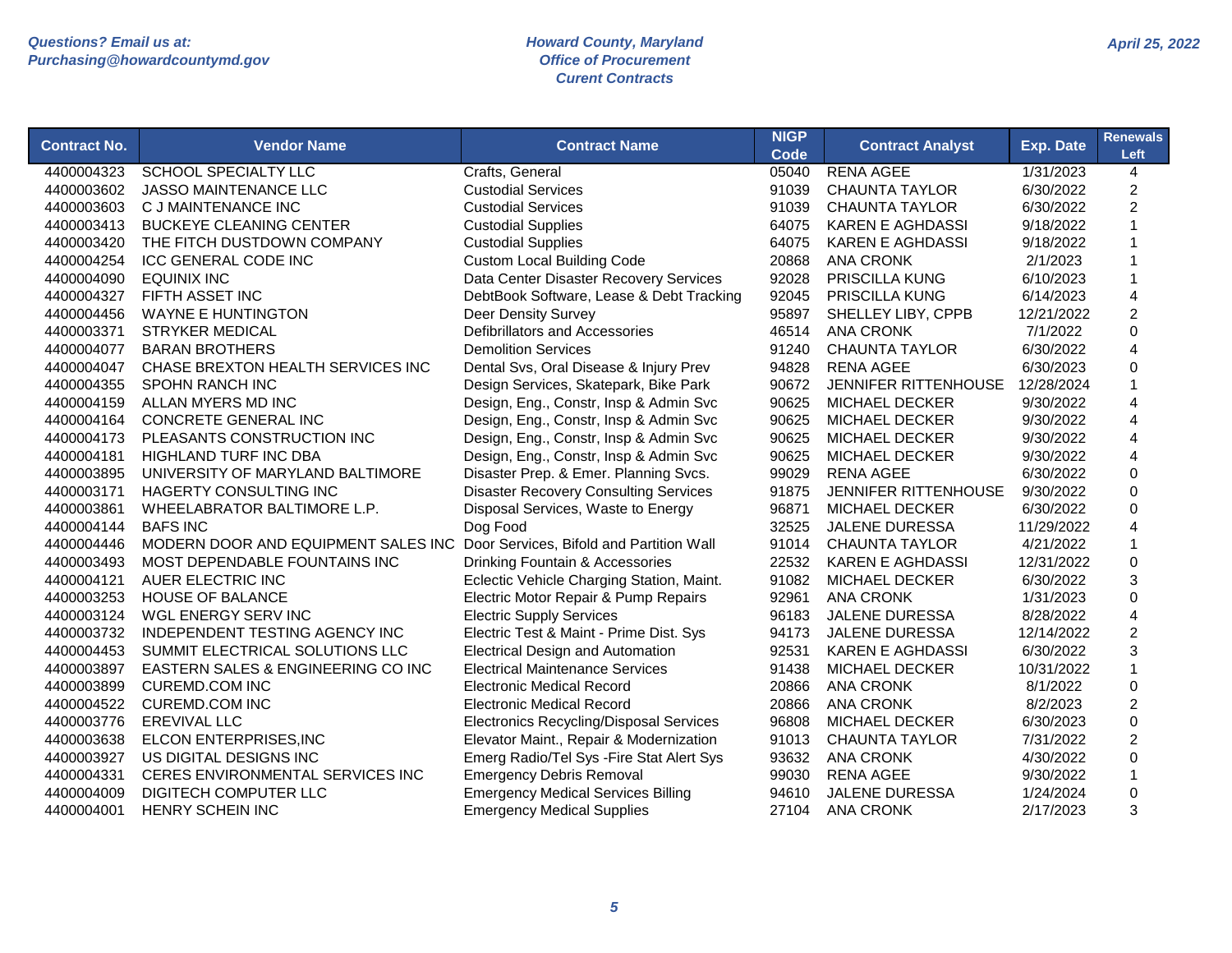| <b>Contract No.</b> | <b>Vendor Name</b>                                             | <b>Contract Name</b>                          | <b>NIGP</b><br><b>Code</b> | <b>Contract Analyst</b>     | <b>Exp. Date</b> | <b>Renewals</b><br>Left   |
|---------------------|----------------------------------------------------------------|-----------------------------------------------|----------------------------|-----------------------------|------------------|---------------------------|
| 4400004003          | <b>BOUND TREE MEDICAL, LLC</b>                                 | <b>Emergency Medical Supplies</b>             | 47565                      | <b>ANA CRONK</b>            | 2/17/2023        | 3                         |
| 4400003911          | <b>BOUND TREE MEDICAL, LLC</b>                                 | <b>Emergency Medication</b>                   | 26972                      | <b>ANA CRONK</b>            | 10/31/2022       | 3                         |
| 4400003681          | <b>SAFEWARE INC</b>                                            | <b>Emergency Protection Equipment</b>         | 20031                      | <b>KAREN E AGHDASSI</b>     | 9/30/2023        | 5                         |
| 4400003577          | EAST COAST EMERGENCY LIGHTING, INC                             | Emergency Vehicle Lighting & Accessories      | 05554                      | SHELLEY LIBY, CPPB          | 10/31/2022       | $\mathbf 1$               |
| 4400004486          | COMPSYCH EMPLOYEE ASST PROGRAMS INCEmployee Assistance Program |                                               | 95238                      | <b>RENA AGEE</b>            | 12/31/2025       | $\overline{c}$            |
| 4400003662          | SF&C INSURANCE ASSOC INC                                       | Employee Ben Consult, Vol Ben Prog Mgmt.      | 91840                      | <b>JENNIFER RITTENHOUSE</b> | 8/31/2022        | 6                         |
| 4400000483          | <b>ENERGY SYSTEMS GROUP LLC</b>                                | <b>Energy Conservation Consulting</b>         | 91841                      | <b>JENNIFER RITTENHOUSE</b> | 6/16/2024        | $\Omega$                  |
| 4400001696          | ENEL X NORTH AMERICA INC                                       | <b>Energy Consulting Services</b>             | 91841                      | <b>JENNIFER RITTENHOUSE</b> | 6/30/2022        | $\Omega$                  |
| 4400004333          | <b>IPKEYS POWER PARTNERS INC</b>                               | <b>Energy Curtailment Services</b>            | 91841                      | <b>JENNIFER RITTENHOUSE</b> | 6/6/2031         | $\mathbf 0$               |
| 4400003987          | JOHNSON CONTROLS, INC.                                         | <b>Energy Management Controls Maintenance</b> | 94155                      | JALENE DURESSA              | 9/30/2022        | 3                         |
| 4400003599          | NORTHEAST MD WASTE DISPOSAL                                    | <b>Energy Marketing Services</b>              | 96185                      | JALENE DURESSA              | 6/5/2022         | $\boldsymbol{2}$          |
| 4400002634          | <b>ENERGY SYSTEMS GROUP LLC</b>                                | <b>Energy Performance Contract</b>            | 91841                      | JENNIFER RITTENHOUSE        | 11/25/2029       | $\mathbf 0$               |
| 4400003971          | HAPPY VALLEY INTERMEDIATE HOLDCO                               | EnergyCap Implementation                      | 91016                      | <b>CHAUNTA TAYLOR</b>       | 3/11/2023        | $\mathbf{1}$              |
| 4400004081          | SITE RESOURCES INC                                             | <b>Engineering and Planning Services</b>      | 90656                      | <b>KAREN E AGHDASSI</b>     | 7/15/2022        | $\overline{c}$            |
| 4400004462          | <b>ADONAI PERAZIM INC</b>                                      | <b>Engineering Plotter/Printer Supplies</b>   | 30538                      | <b>KAREN E AGHDASSI</b>     | 1/3/2023         | 5                         |
| 4400003821          | <b>JOHNSON MIRMIRAN &amp; THOMPSON</b>                         | Engineering Services, Municipal/Survey        | 92570                      | <b>KAREN E AGHDASSI</b>     | 5/31/2022        | 3                         |
| 4400003844          | WHITMAN, REQUARDT & ASSOCIATES LLP                             | Engineering Services, Municipal/Survey        | 92570                      | <b>KAREN E AGHDASSI</b>     | 5/31/2022        | 3                         |
| 4400003806          | <b>COLUMBIA ENGINEERING INC</b>                                | <b>Engineering Services, Structural</b>       | 92588                      | <b>KAREN E AGHDASSI</b>     | 3/7/2023         | $\Omega$                  |
| 4400003727          | <b>EBL ENGINEERS, LLC</b>                                      | <b>Engineering Svcs, Fire Protection</b>      | 92539                      | <b>KAREN E AGHDASSI</b>     | 3/7/2023         | $\Omega$                  |
| 4400003551          | KCI TECHNOLOGIES, INC.                                         | Engineering Svcs, Water & Sewer Main          | 92596                      | <b>KAREN E AGHDASSI</b>     | 3/31/2023        | $\mathbf 0$               |
| 4400004094          | SITE RESOURCES INC                                             | Engineering, Civil & Site                     | 92517                      | <b>KAREN E AGHDASSI</b>     | 7/15/2022        | $\overline{c}$            |
| 4400004222          | WHITMAN, REQUARDT & ASSOCIATES LLP                             | Engineering, General, Civil                   | 92517                      | <b>KAREN E AGHDASSI</b>     | 12/15/2022       | 4                         |
| 4400004225          | <b>JOHNSON MIRMIRAN &amp; THOMPSON</b>                         | Engineering, General, Civil                   | 92517                      | <b>KAREN E AGHDASSI</b>     | 12/15/2022       | $\overline{4}$            |
| 4400004232          | MCCORMICK TAYLOR, INC.                                         | Engineering, General, Civil                   | 92517                      | <b>KAREN E AGHDASSI</b>     | 12/15/2022       | $\overline{4}$            |
| 4400004233          | KCI TECHNOLOGIES, INC.                                         | Engineering, General, Civil                   | 92517                      | <b>KAREN E AGHDASSI</b>     | 12/15/2022       | 4                         |
| 4400004293          | AECOM TECHNICAL SERVICES, INC.                                 | Engineering, General, Civil                   | 92517                      | <b>KAREN E AGHDASSI</b>     | 12/15/2022       | 4                         |
| 4400003930          | DMY ENGINEERING CONSULTANTS INC                                | Engineering, Geotechnical                     | 96862                      | <b>MICHAEL DECKER</b>       | 4/16/2023        | -1                        |
| 4400004220          | <b>MEAD AND HUNT INC</b>                                       | Engineering, Traffic                          | 92593                      | <b>KAREN E AGHDASSI</b>     | 12/15/2022       | 4                         |
| 4400004252          | RUMMEL, KLEPPER & KAHL                                         | Engineering, Traffic                          | 92593                      | <b>KAREN E AGHDASSI</b>     | 12/15/2022       | 4                         |
| 4400004130          | SEP TECHNOLOGY CONSULTING LLC                                  | Environmental Inspections System Impleme      | 92047                      | <b>PRISCILLA KUNG</b>       | 8/31/2022        | $\overline{1}$            |
| 4400003891          | EA ENGINEERING SCIENCE & TECHNOLOGY                            | Environmental Investigation and Compliance    | 91843                      | <b>JENNIFER RITTENHOUSE</b> | 6/30/2022        | $\overline{c}$            |
| 4400003903          | AECOM TECHNICAL SERVICES INC                                   | Environmental Investigation and Compliance    | 91843                      | JENNIFER RITTENHOUSE        | 6/30/2022        | $\boldsymbol{2}$          |
| 4400003860          | TRIANGLE CONTRACTING LLC                                       | <b>Environmental Restoration Construction</b> | 91345                      | <b>MICHAEL DECKER</b>       | 8/24/2022        | $\ensuremath{\mathsf{3}}$ |
| 4400003870          | APEX COMPANIES LLC                                             | <b>Environmental Restoration Construction</b> | 91345                      | <b>MICHAEL DECKER</b>       | 8/24/2022        | $\ensuremath{\mathsf{3}}$ |
| 4400003872          | <b>ECOTONE INC</b>                                             | <b>Environmental Restoration Construction</b> | 91345                      | <b>MICHAEL DECKER</b>       | 8/24/2022        | 3                         |
| 4400003881          | UTILITIES UNLIMITED INC                                        | <b>Environmental Restoration Construction</b> | 91345                      | <b>MICHAEL DECKER</b>       | 8/24/2022        | 3                         |
| 4400003890          | ACCUBID CIVIL CONSTRUCTION INC                                 | <b>Environmental Restoration Construction</b> | 91345                      | <b>MICHAEL DECKER</b>       | 8/24/2022        | 3                         |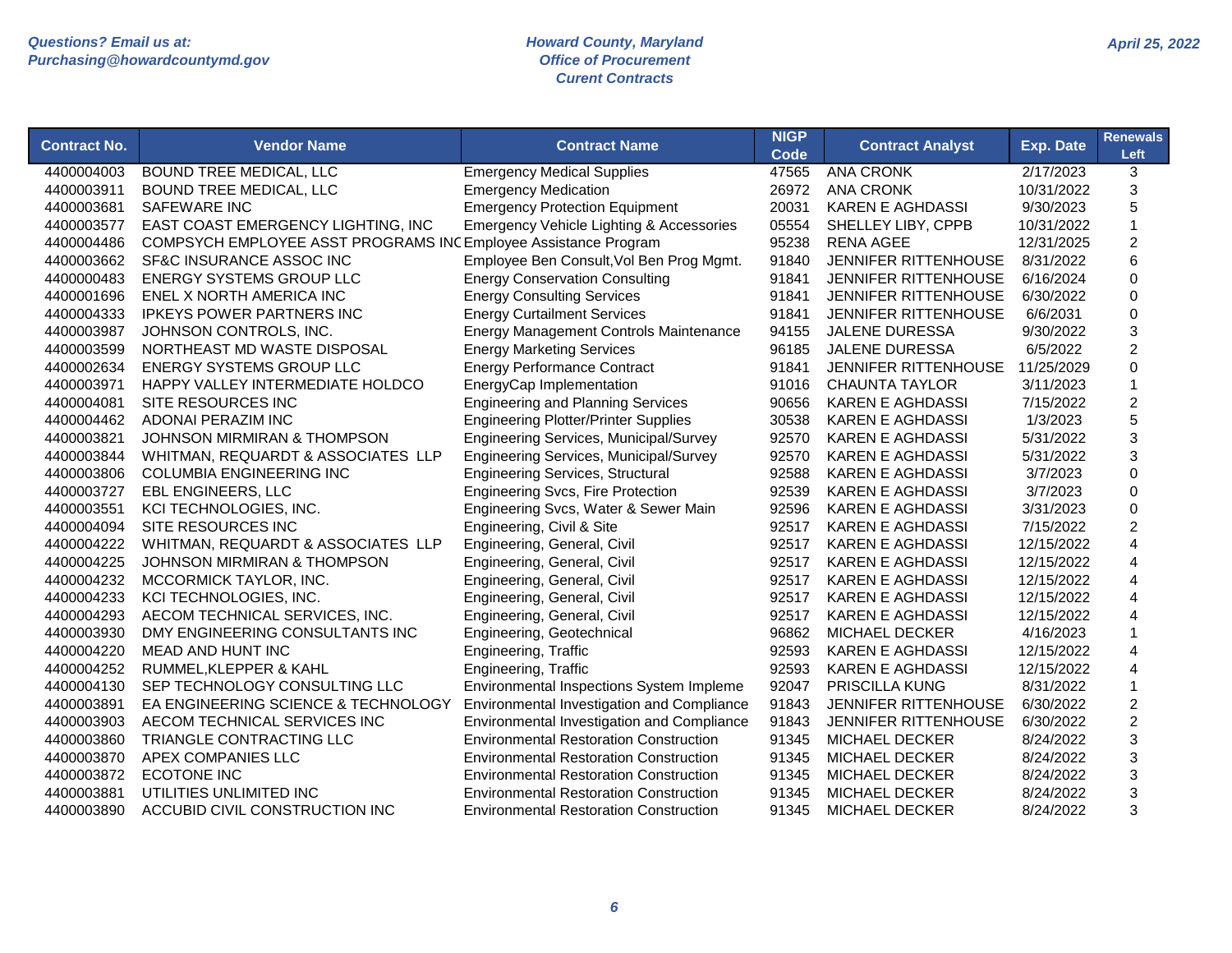| <b>Contract No.</b> | <b>Vendor Name</b>                      | <b>Contract Name</b>                            | <b>NIGP</b><br><b>Code</b> | <b>Contract Analyst</b>     | <b>Exp. Date</b> | <b>Renewals</b><br>Left   |
|---------------------|-----------------------------------------|-------------------------------------------------|----------------------------|-----------------------------|------------------|---------------------------|
| 4400003900          | <b>HIGHLAND TURF INC</b>                | <b>Environmental Restoration Construction</b>   | 91345                      | <b>MICHAEL DECKER</b>       | 8/24/2022        | 3                         |
| 4400003902          | STORMWATER MAINTENANCE LLC              | <b>Environmental Restoration Construction</b>   | 91345                      | <b>MICHAEL DECKER</b>       | 8/24/2022        | 3                         |
| 4400004265          | EA ENGINEERING SCIENCE & TECHNOLOGY     | <b>Environmental Site Assessments</b>           | 92683                      | JENNIFER RITTENHOUSE        | 2/28/2023        | 3                         |
| 4400004269          | ARM GROUP INC                           | <b>Environmental Site Assessments</b>           | 92683                      | JENNIFER RITTENHOUSE        | 2/28/2023        | 3                         |
| 4400004298          | THE VERTEX COMPANIES INC                | <b>Environmental Site Assessments</b>           | 92683                      | <b>JENNIFER RITTENHOUSE</b> | 2/28/2023        | 3                         |
| 4400003415          | ADVANTAGE CONFERENCE & EXPO             | Event Services, 50+ Expo & WomenFest            | 96234                      | <b>RENA AGEE</b>            | 9/3/2022         | $\Omega$                  |
| 4400004460          | LUMOS HOLDINGS US ACQUISTION CO         | Exercise Equipment & Accessories                | 80557                      | <b>KAREN E AGHDASSI</b>     | 10/1/2024        |                           |
| 4400004362          | EASTERN SALES & ENGINEERING CO INC      | <b>Exterior Lighting Maintenance</b>            | 91082                      | <b>CHAUNTA TAYLOR</b>       | 10/31/2022       | $\overline{1}$            |
| 4400004258          | <b>TELEFLEX LLC</b>                     | EZ-IO Intraosseous Infusion System              | 47561                      | <b>ANA CRONK</b>            | 10/7/2023        | $\overline{2}$            |
| 4400004213          | <b>WESCO DISTRIBUTION INC</b>           | Facility MRO, Industrial & Bldg. Supplies       | 96876                      | <b>CHAUNTA TAYLOR</b>       | 1/25/2023        | $\mathbf{1}$              |
| 4400003818          | PURE TECHNOLOGIES US INC                | Failure Risk Analysis for Pipelines             | 92556                      | <b>KAREN E AGHDASSI</b>     | 3/30/2023        | $\overline{c}$            |
| 4400003938          | SIMPSON GUMPERTZ & HEGER INC            | Failure Risk Analysis for Pipelines             | 92556                      | <b>KAREN E AGHDASSI</b>     | 3/30/2023        | $\overline{c}$            |
| 4400004381          | <b>BEST FENCE LLC</b>                   | Fencing Installation and Repair                 | 98815                      | <b>ANA CRONK</b>            | 10/20/2022       | 5                         |
| 4400003321          | SKYLINE TECHNOLOGY SOLUTIONS LLC        | <b>Fiber Construction &amp; Maintenance</b>     | 96218                      | <b>RENA AGEE</b>            | 5/31/2023        | $\mathbf 0$               |
| 4400003931          | <b>FARM &amp; HOME SERVICE INC</b>      | Field & Road Maintenance Products               | 33504                      | <b>JENNIFER RITTENHOUSE</b> | 9/30/2022        | $\overline{2}$            |
| 4400003845          | BARTENFELDER LANDSCAPE SERVICE INC      | Field Renovation Athletic & Ball Diamond        | 98803                      | <b>ANA CRONK</b>            | 6/6/2022         | $\mathbf 0$               |
| 4400003231          | IMG REBEL ADVISORY INC                  | Financial Advisory Service - P3                 | 94648                      | <b>JALENE DURESSA</b>       | 11/30/2022       | 4                         |
| 4400003214          | DAVENPORT & COMPANY LLC                 | Financial Services, General Oblig. Bonds        | 94648                      | <b>JALENE DURESSA</b>       | 11/30/2022       | $\overline{4}$            |
| 4400003589          | ARK SYSTEMS INC                         | Fire Alarm System Installations, Repairs        | 93609                      | <b>ANA CRONK</b>            | 12/31/2022       | $\Omega$                  |
| 4400004289          | MULTICORP FIRE PROTECTION SVCS LLC      | Fire Extinguisher Maintenance                   | 93634                      | <b>ANA CRONK</b>            | 4/24/2023        | 3                         |
| 4400003365          | COLOSSAL CONTRACTORS INC                | <b>Fire Hydrant Painting</b>                    | 93633                      | <b>ANA CRONK</b>            | 6/30/2022        | $\mathbf{1}$              |
| 4400004491          | <b>ECM CORPORATION</b>                  | Fire Hydrant Repair Program                     | 91220                      | <b>MICHAEL DECKER</b>       | 2/28/2023        | 5                         |
| 4400004502          | <b>GENERAL PAVING &amp; CONTRACTING</b> | Fire Hydrant Repair Program                     | 91220                      | <b>MICHAEL DECKER</b>       | 2/28/2023        | 5                         |
| 4400003370          | <b>FERGUSON WATERWORKS</b>              | Fire Hydrants Inclusive of Parts                | 34060                      | <b>KAREN E AGHDASSI</b>     | 7/15/2022        | $\overline{1}$            |
| 4400003363          | <b>CORE &amp; MAIN LP</b>               | Fire Hydrants, Accessories & Parts              | 34060                      | <b>KAREN E AGHDASSI</b>     | 7/15/2022        | $\mathbf{1}$              |
| 4400003723          | ATLANTIC EMERGENCY SOLUTIONS INC        | Fire Protection, Clothing - Hoods               | 34034                      | <b>KAREN E AGHDASSI</b>     | 11/18/2022       | $\overline{2}$            |
| 4400004461          | WITMER PUBLIC SAFETY GROUP INC          | <b>Fire Protective Clothing</b>                 | 34034                      | <b>KAREN E AGHDASSI</b>     | 6/30/2023        | 4                         |
| 4400003616          | <b>FIRELINE CORPORATION</b>             | Fire Sprinkler Maintenance/Repair               | 34084                      | <b>KAREN E AGHDASSI</b>     | 11/30/2022       | $\mathbf 0$               |
| 4400004093          | WITMER PUBLIC SAFETY GROUP INC          | Fire Suppression Foam and Agents                | 34041                      | <b>KAREN E AGHDASSI</b>     | 6/30/2022        | 4                         |
| 4400003637          | FIRE CHASERS FIRE EQUIPMENT CO          | Firefighter Protection Apparel & Turnout        | 34034                      | <b>KAREN E AGHDASSI</b>     | 7/31/2022        | 2                         |
| 4400003209          | <b>AVALON INDUSTRIES INC</b>            | Firefighter Turn Out Gear                       | 53050                      | <b>KAREN E AGHDASSI</b>     | 1/2/2023         | $\mathbf 0$               |
| 4400004415          | BROADWAY MINERVA CLEANERS LLC           | <b>Firefighter Turnout Gear Cleaning</b>        | 93632                      | <b>ANA CRONK</b>            | 11/30/2022       | $\ensuremath{\mathsf{3}}$ |
| 4400003758          | AMERICAN FIREWORKS COMPANY              | <b>Fireworks Display Services</b>               | 96236                      | <b>RENA AGEE</b>            | 2/28/2023        | $\overline{c}$            |
| 4400003408          | R&L FITNESS GROUP LLC                   | <b>Fitness Equipment Maintenance and Repair</b> | 93111                      | <b>ANA CRONK</b>            | 8/31/2022        | $\mathbf{1}$              |
| 4400002919          | FLEXIBLE BENEFIT ADMINISTRATORS INC     | Flexible Spending Account (FSA)                 | 91840                      | JENNIFER RITTENHOUSE        | 12/31/2022       | $\mathbf 0$               |
| 4400004330          | <b>ONERAIN INCORPORATED</b>             | Flood Early Warning & Mgmt. System              | 92045                      | PRISCILLA KUNG              | 6/23/2023        | $\mathbf 1$               |
| 4400003785          | DISTINCTIVE AFWS DESIGNS, INC.          | Flood Warning System Maintenance                | 93627                      | <b>ANA CRONK</b>            | 6/30/2023        | $\mathbf 1$               |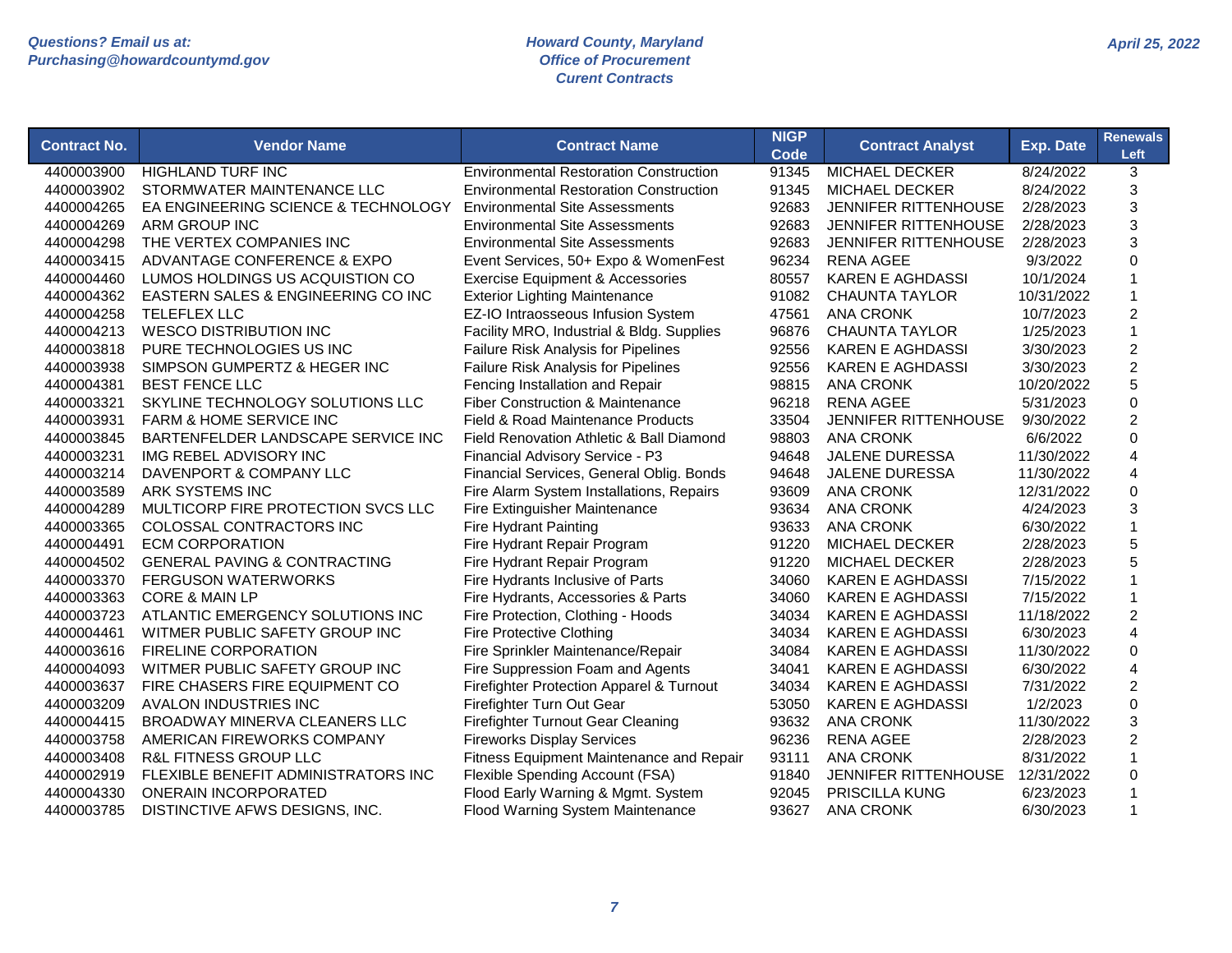| <b>Contract No.</b> | <b>Vendor Name</b>                 | <b>Contract Name</b>                           | <b>NIGP</b><br><b>Code</b> | <b>Contract Analyst</b>     | Exp. Date  | <b>Renewals</b><br>Left |
|---------------------|------------------------------------|------------------------------------------------|----------------------------|-----------------------------|------------|-------------------------|
| 4400004365          | <b>FOODPRO CORPORATION</b>         | Food Products and Related Grocery Items        | 39360                      | <b>KAREN E AGHDASSI</b>     | 7/19/2022  | 5                       |
| 4400004454          | ARAMARK CORRECTIONAL SERVICES LLC  | <b>Food Service Detention Facilities</b>       | 96219                      | <b>RENA AGEE</b>            | 6/30/2022  | 6                       |
| 4400004200          | <b>WATSON HALL PARTNERS LLC</b>    | Food Service, Congregate Meals, NonKosher      | 95230                      | <b>RENA AGEE</b>            | 9/30/2022  | 3                       |
| 4400003892          | KEEFE COMMISSARY NETWORK LLC       | Food Services, Commissary                      | 96115                      | <b>JALENE DURESSA</b>       | 6/30/2022  | $\overline{c}$          |
| 4400004183          | <b>JMB SIM INC</b>                 | Food/ Korean Meals, Congregate & Unit          | 95284                      | <b>RENA AGEE</b>            | 9/30/2022  | 3                       |
| 4400004366          | PERFORMANCE FOOD SERV CARROLL CO   | Food/Grocery Items                             | 39300                      | <b>KAREN E AGHDASSI</b>     | 7/19/2022  | 5                       |
| 4400004367          | SAVAL FOODS CORPORATION            | Food/Grocery Items                             | 39300                      | <b>KAREN E AGHDASSI</b>     | 8/2/2022   | 5                       |
| 4400004287          | <b>GRAYSHIFT, LLC</b>              | Forensic Hardware and Software                 | 92045                      | <b>ANA CRONK</b>            | 3/16/2023  | 1                       |
| 4400004062          | UNIVERSITY OF MARYLAND BALTIMORE   | <b>Forensic Pediatrics</b>                     | 95217                      | <b>RENA AGEE</b>            | 6/30/2023  | 3                       |
| 4400003783          | <b>BODE CELLMARK FORENSICS INC</b> | <b>Forensic Services</b>                       | 96140                      | <b>JALENE DURESSA</b>       | 12/31/2022 | 1                       |
| 4400004344          | E.J. WARD INC                      | Fuel and Fluid Storage, Hardware, Software     | 55736                      | <b>JENNIFER RITTENHOUSE</b> | 12/7/2024  | 1                       |
| 4400004244          | PETROLEUM RECOVERY & MGT INC       | Fuel Storage Tank Cleaning Services            | 92691                      | <b>JENNIFER RITTENHOUSE</b> | 1/31/2023  | 4                       |
| 4400004471          | MANSFIELD OIL COMPANY OF           | Fuel, Diesel Supply and Maintenance            | 40515                      | <b>JALENE DURESSA</b>       | 12/31/2022 | $\overline{c}$          |
| 4400002954          | <b>TEKNION LLC</b>                 | Furniture, Office                              | 42548                      | SHELLEY LIBY, CPPB          | 12/31/2022 | 3                       |
| 4400002955          | MARYLAND OFFICE INTERIORS INC.     | Furniture, Office                              | 42548                      | SHELLEY LIBY, CPPB          | 12/31/2022 | 3                       |
| 4400002956          | RUDOLPH'S OFFICE & COMPUTER SUPPLY | Furniture, Office                              | 42548                      | SHELLEY LIBY, CPPB          | 12/31/2022 | 3                       |
| 4400002958          | <b>AMERICAN OFFICE</b>             | Furniture, Office                              | 42548                      | SHELLEY LIBY, CPPB          | 12/31/2022 | 3                       |
| 4400002959          | <b>DOURON INC</b>                  | Furniture, Office                              | 42548                      | SHELLEY LIBY, CPPB          | 12/31/2022 | 3                       |
| 4400002960          | <b>PRICE MODERN LLC</b>            | Furniture, Office                              | 42548                      | SHELLEY LIBY, CPPB          | 12/31/2022 | 3                       |
| 4400002961          | MARYLAND CORRECTIONAL ENTERPRISES  | Furniture, Office                              | 42548                      | SHELLEY LIBY, CPPB          | 12/31/2022 | 3                       |
| 4400003140          | KIMBALL INTERNATIONAL BRANDS INC   | Furniture, Office                              | 42548                      | SHELLEY LIBY, CPPB          | 12/31/2022 | 3                       |
| 4400004106          | INDUSTRIAL SCIENTIFIC CORPORATION  | Gas Monitoring Service, Fire and Rescue        | 98141                      | <b>CHAUNTA TAYLOR</b>       | 7/24/2022  |                         |
| 4400004364          | CARTER MACHINERY CO INC            | <b>Generator Maintenance Service</b>           | 94173                      | <b>JALENE DURESSA</b>       | 8/31/2022  | 1                       |
| 4400003481          | KEMPER SPORTS MARYLAND LLC         | <b>Golf Course Operations - Timbers</b>        | 98831                      | <b>ANA CRONK</b>            | 12/31/2028 | 1                       |
| 4400003353          | MARYLAND CORRECTIONAL ENTERPRISES  | Goods and Services from MCE                    | 57800                      | JENNIFER RITTENHOUSE        | 5/11/2022  | 0                       |
| 4400004521          | MARYLAND CORRECTIONAL ENTERPRISES  | Goods and Services from MCE                    | 57800                      | <b>JENNIFER RITTENHOUSE</b> | 5/12/2027  | 0                       |
| 4400004042          | SUPERIOR LAND SERVICES LLC         | Grass Cutting & Ground Maint., Alpha Ridge     | 98836                      | <b>ANA CRONK</b>            | 4/1/2023   | 3                       |
| 4400003581          | <b>MARTY A HOWARD</b>              | <b>Grass Cutting &amp; Grounds Maintenance</b> | 98836                      | <b>ANA CRONK</b>            | 2/28/2023  | 1                       |
| 4400003767          | HOLMES LAWN CARE INC               | Grass Cutting & Lawn Maintenance               | 98836                      | <b>ANA CRONK</b>            | 4/16/2023  | 1                       |
| 4400003925          | NEWSOM SEED INC                    | <b>Grass Seed</b>                              | 79020                      | SHELLEY LIBY, CPPB          | 8/31/2022  | $\overline{c}$          |
| 4400003655          | ALL COUNTY SECURITY AGENCY INC     | <b>Guard and Security Services</b>             | 99046                      | <b>RENA AGEE</b>            | 5/31/2023  | 3                       |
| 4400004314          | <b>GUARDRAILS, ETC., INC</b>       | <b>Guardrail Replacement</b>                   | 57028                      | <b>CHAUNTA TAYLOR</b>       | 5/31/2023  | 3                       |
| 4400004340          | DC NADIA GROUP LLC                 | Health Awareness Campaign                      | 96153                      | JALENE DURESSA              | 5/31/2022  | 5                       |
| 4400003261          | DEPENDABLE SERVICES GROUP LLC      | Health Care Services, In-Home                  | 95254                      | <b>RENA AGEE</b>            | 3/31/2023  | 0                       |
| 4400003262          | ATTENTIVE RESIDENTIAL CARE LLC     | Health Care Services, In-Home                  | 95254                      | <b>RENA AGEE</b>            | 3/31/2023  | 0                       |
| 4400003278          | PERSONAL HOME CARE LLC             | Health Care Services, In-Home                  | 95254                      | <b>RENA AGEE</b>            | 3/31/2023  | $\overline{0}$          |
| 4400003279          | <b>SCL CORPORATION</b>             | Health Care Services, In-Home                  | 95254                      | <b>RENA AGEE</b>            | 3/31/2023  | $\Omega$                |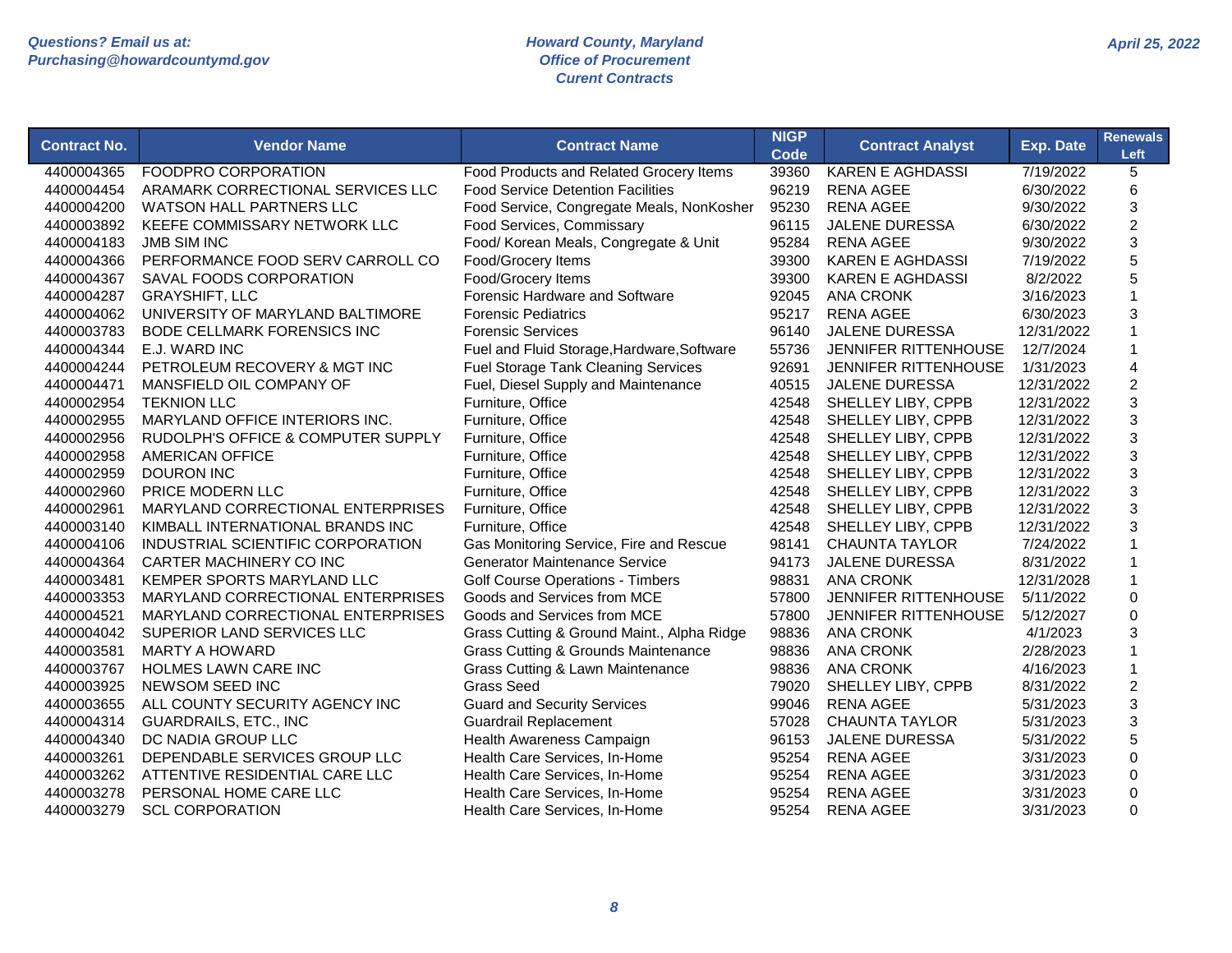| <b>Contract No.</b> | <b>Vendor Name</b>                    | <b>Contract Name</b>                       | <b>NIGP</b><br>Code | <b>Contract Analyst</b>     | Exp. Date  | <b>Renewals</b><br>Left   |
|---------------------|---------------------------------------|--------------------------------------------|---------------------|-----------------------------|------------|---------------------------|
| 4400003255          | TRUSTWORTHY STAFFING SOLUTIONS, LL    | Health Care Services, In-Home              | 95254               | <b>RENA AGEE</b>            | 3/31/2023  | 0                         |
| 4400004249          | AUNT BERTHA, A PUBLIC BENEFIT CORP    | Health Management Database                 | 20837               | <b>ANA CRONK</b>            | 1/31/2023  | 3                         |
| 4400004345          | <b>GRASSROOTS CRISIS INTERVENTION</b> | Health Related Svs, Crisis Response        | 94876               | <b>RENA AGEE</b>            | 6/30/2022  | $\mathbf 0$               |
| 4400003507          | <b>CARMEN C ROBERTS</b>               | Health Related Svs, Dietitian/Nutritionist | 94832               | <b>RENA AGEE</b>            | 4/7/2023   | 0                         |
| 4400003671          | <b>VITALIS HEALTHCARE SERVICES</b>    | Health Related Svs, Nursing Services       | 94864               | <b>RENA AGEE</b>            | 9/30/2022  | $\boldsymbol{2}$          |
| 4400003682          | <b>CROWN HILLS ENTERPRISES INC</b>    | Health Related Svs, Nursing Services       | 94864               | <b>RENA AGEE</b>            | 9/30/2022  | $\overline{c}$            |
| 4400003747          | MADISON AVENUE SUPPORT SERVICES INC   | Health Related Svs, Nursing Services       | 94864               | <b>RENA AGEE</b>            | 9/30/2022  | $\boldsymbol{2}$          |
| 4400003908          | CAREN DEBERNARDO, PSY.D               | Health Related Svs, Psych Eval/Testing     | 94876               | <b>RENA AGEE</b>            | 6/30/2022  | $\overline{2}$            |
| 4400004445          | <b>HUMANIM INC</b>                    | Health Services, Case Management LEAD      | 95215               | <b>RENA AGEE</b>            | 11/15/2022 | $\mathbf{1}$              |
| 4400004425          | <b>FAMILIES FIRST COUNSELING AND</b>  | Health Services, Mental Health             | 94876               | <b>RENA AGEE</b>            | 6/30/2022  | $\boldsymbol{2}$          |
| 4400004101          | HOWARD COUNTY GENERAL HOSPITAL INC    | Health, Chronic Disease Management         | 94848               | <b>RENA AGEE</b>            | 6/30/2022  | $\mathbf{1}$              |
| 4400003342          | <b>PAPCO INC</b>                      | <b>Heating Oil</b>                         | 40512               | JALENE DURESSA              | 6/30/2022  | 0                         |
| 4400003777          | <b>WEST END SERVICE INC</b>           | Heavy Duty Dump Trucks                     | 07233               | SHELLEY LIBY, CPPB          | 2/28/2023  | $\mathbf{1}$              |
| 4400004498          | WEST END SERVICE INC                  | Heavy Duty Trucks Class 7 & 8              | 07207               | SHELLEY LIBY, CPPB          | 3/31/2023  | 4                         |
| 4400004083          | MATHENY MOTOR TRUCK COMPANY           | Heavy Equipment Parts and Service          | 92847               | SHELLEY LIBY, CPPB          | 6/30/2022  | 0                         |
| 4400004085          | DELMARVA PUMP CENTER INC              | Heavy Equipment Parts and Service          | 92847               | SHELLEY LIBY, CPPB          | 6/30/2022  | 0                         |
| 4400003104          | ALBAN TRACTOR LLC                     | Heavy Equipment Parts and Service          | 92847               | SHELLEY LIBY, CPPB          | 6/30/2022  | 0                         |
| 4400003106          | <b>L&amp;G TRUCK REPAIR INC</b>       | Heavy Equipment Parts and Service          | 92847               | SHELLEY LIBY, CPPB          | 6/30/2022  | 0                         |
| 4400003108          | <b>CUMMINS COOLING PRODUCTS INC</b>   | Heavy Equipment Parts and Service          | 92847               | SHELLEY LIBY, CPPB          | 6/30/2022  | $\mathbf 0$               |
| 4400003111          | <b>JOHNSON &amp; TOWERS LLC</b>       | Heavy Equipment Parts and Service          | 92847               | SHELLEY LIBY, CPPB          | 6/30/2022  | $\pmb{0}$                 |
| 4400003112          | MIDDLETON & MEADS CO INC              | Heavy Equipment Parts and Service          | 92847               | SHELLEY LIBY, CPPB          | 6/30/2022  | $\pmb{0}$                 |
| 4400004007          | HARBOR TRUCK SALES AND SERVICE INC    | Heavy Equipment Parts and Service          | 92847               | SHELLEY LIBY, CPPB          | 6/30/2022  | $\pmb{0}$                 |
| 4400004011          | <b>DGR SERVICES INC</b>               | Heavy Equipment Parts and Service          | 92847               | SHELLEY LIBY, CPPB          | 6/30/2022  | $\mathbf 0$               |
| 4400004033          | MARYLAND INDUSTRIAL TRUCKS INC        | Heavy Equipment Parts and Service          | 92847               | SHELLEY LIBY, CPPB          | 6/30/2022  | 0                         |
| 4400004072          | <b>REDSTORM FIRE &amp; RESCUE</b>     | Heavy Equipment Parts and Service          | 92847               | SHELLEY LIBY, CPPB          | 6/30/2022  | $\mathbf 0$               |
| 4400004074          | PATRIOT FIRE LLC                      | Heavy Equipment Parts and Service          | 92847               | SHELLEY LIBY, CPPB          | 6/30/2022  | 0                         |
| 4400004076          | EMERGENCY VEHICLE SERVICES INC        | Heavy Equipment Parts and Service          | 92847               | SHELLEY LIBY, CPPB          | 6/30/2022  | 0                         |
| 4400004100          | SEAGRAVE FIRE APPARATUS LLC           | Heavy Equipment Parts and Service          | 92847               | SHELLEY LIBY, CPPB          | 6/30/2022  | $\mathbf 0$               |
| 4400004495          | <b>SCOTT SHEARER</b>                  | Heavy Equipment Parts and Service          | 92847               | SHELLEY LIBY, CPPB          | 6/30/2022  | 0                         |
| 4400004188          | CARTER MACHINERY CO INC               | <b>Heavy Equipment Rental</b>              | 97524               | <b>CHAUNTA TAYLOR</b>       | 11/30/2022 | $\ensuremath{\mathsf{3}}$ |
| 4400003752          | CNC TECHNOLOGIES INC                  | Helicopter Unit Airborne Digital Camera    | 72616               | <b>ANA CRONK</b>            | 5/24/2022  | $\overline{c}$            |
| 4400004434          | <b>RONALD PETERS</b>                  | Historic Ellicott City Camera Network      | 68087               | <b>JENNIFER RITTENHOUSE</b> | 6/30/2022  | $\boldsymbol{2}$          |
| 4400003982          | MEALS ON WHEELS OF CENTRAL MD         | <b>Home Delivered Meals</b>                | 95284               | <b>RENA AGEE</b>            | 2/28/2023  | 3                         |
| 4400004039          | HOMEFREE USA INC                      | Homebuyer Education Workshops              | 91863               | JENNIFER RITTENHOUSE        | 3/31/2023  | $\overline{c}$            |
| 4400003485          | <b>CLEAN HARBORS ENVIRONMENTAL</b>    | Household Hazardous Waste Service          | 92645               | <b>JENNIFER RITTENHOUSE</b> | 12/15/2022 | 5                         |
| 4400004348          | NAMI HOWARD COUNTY                    | Human Svs, Family Support Svs, Mental IIIn | 95259               | <b>RENA AGEE</b>            | 6/30/2022  | 0                         |
| 4400004360          | ON OUR OWN OF HOWARD COUNTY INC       | Human Svs, Mental Health, SUD Recovery     | 95205               | <b>RENA AGEE</b>            | 6/30/2022  | $\Omega$                  |
|                     |                                       |                                            |                     |                             |            |                           |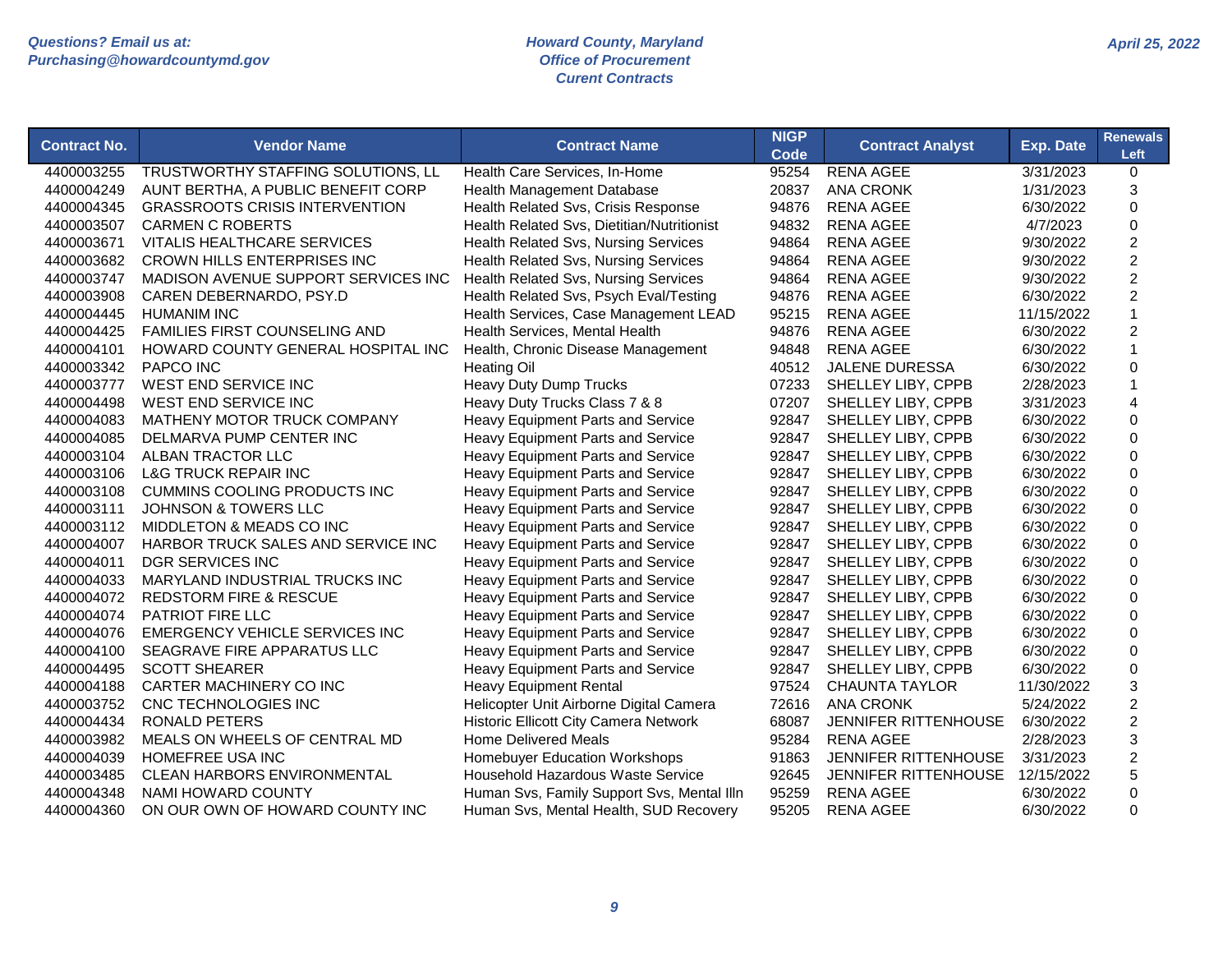| <b>Contract No.</b> | <b>Vendor Name</b>                  | <b>Contract Name</b>                           | <b>NIGP</b><br>Code | <b>Contract Analyst</b> | <b>Exp. Date</b> | <b>Renewals</b><br>Left |
|---------------------|-------------------------------------|------------------------------------------------|---------------------|-------------------------|------------------|-------------------------|
| 4400004516          | <b>SRR TREATMENT SOLUTIONS</b>      | Human Svs, Opioid Tx Prgm, Peer Support        | 95205               | <b>RENA AGEE</b>        | 6/30/2022        | $\overline{c}$          |
| 4400004041          | OPPORTUNITY MINISTRIES, INC         | Human Svs, Transitional Living                 | 95292               | <b>RENA AGEE</b>        | 6/30/2023        | 0                       |
| 4400004235          | OXFORD HOUSE INC                    | Human Svs, Transitional Living                 | 95292               | <b>RENA AGEE</b>        | 9/29/2022        | $\mathbf{1}$            |
| 4400004346          | PROJECT ENCOMPASS INC               | Human Svs, Transitional Living                 | 95292               | <b>RENA AGEE</b>        | 6/30/2023        | 1                       |
| 4400004347          | LIVING IN RECOVERY INC              | Human Svs, Transitional Living                 | 95292               | <b>RENA AGEE</b>        | 6/30/2023        | 1                       |
| 4400003466          | AIR FILTER MAINTENANCE INC          | <b>HVAC Air Filters</b>                        | 03145               | <b>CHAUNTA TAYLOR</b>   | 9/30/2022        | 1                       |
| 4400004475          | <b>EMJAY CONSTRUCTION CO INC</b>    | <b>HVAC Contractor Services</b>                | 94155               | <b>JALENE DURESSA</b>   | 8/11/2022        | 5                       |
| 4400004111          | <b>WALLACE SUPPLY</b>               | <b>HVAC Equipment and Supplies</b>             | 03100               | <b>CHAUNTA TAYLOR</b>   | 8/26/2022        | 4                       |
| 4400004113          | HAVTECH PARTS DIVISION LLC          | <b>HVAC Equipment and Supplies</b>             | 03100               | <b>CHAUNTA TAYLOR</b>   | 8/26/2022        | 4                       |
| 4400003958          | ELECTRICAL AUTOMATION SERVICES INC  | HVAC Equipment Maintenance and Repair          | 94155               | <b>JALENE DURESSA</b>   | 9/30/2022        | 3                       |
| 4400003460          | <b>TRANE COMPANY</b>                | HVAC Equipment, Install, Service & Prods       | 03106               | <b>CHAUNTA TAYLOR</b>   | 9/30/2022        | 0                       |
| 4400003396          | HENRY M SWEENY COMPANY INC          | <b>HVAC Parts and Equipment</b>                | 03106               | <b>CHAUNTA TAYLOR</b>   | 8/31/2022        | $\mathbf{1}$            |
| 4400003720          | <b>HAVTECH PARTS DIVISION LLC</b>   | <b>HVAC Parts and Equipment</b>                | 03100               | <b>CHAUNTA TAYLOR</b>   | 9/1/2022         | $\mathbf{1}$            |
| 4400003721          | AIRECO SUPPLY INC                   | <b>HVAC Parts and Equipment</b>                | 03100               | <b>CHAUNTA TAYLOR</b>   | 9/1/2022         | 1                       |
| 4400003397          | JOHNSON CONTROLS, INC.              | <b>HVAC Service and Parts</b>                  | 03106               | <b>CHAUNTA TAYLOR</b>   | 8/31/2022        | $\mathbf{1}$            |
| 4400003182          | RCS COMMERCIAL AIR CONDITIONING     | <b>HVAC Services</b>                           | 91036               | <b>CHAUNTA TAYLOR</b>   | 11/30/2022       | $\pmb{0}$               |
| 4400004421          | SIEMENS INDUSTRY INC                | HVAC, Installation, Repair, Parts, Maint       | 91036               | <b>CHAUNTA TAYLOR</b>   | 6/30/2026        | $\mathsf 0$             |
| 4400003661          | AIRLINE HYDRAULICS CORP             | Hydraulic, Pneumatic & Automation Prods        | 69139               | <b>CHAUNTA TAYLOR</b>   | 9/30/2022        | $\overline{c}$          |
| 4400003856          | <b>GAMMA MEDICAL</b>                | Incontinent Products & Nutritional Supp        | 47564               | <b>ANA CRONK</b>        | 6/30/2022        | $\overline{c}$          |
| 4400002247          | PRESIDIO HOLDINGS INC               | Information Technology Hardware and Svc        | 83833               | <b>PRISCILLA KUNG</b>   | 11/14/2027       | 0                       |
| 4400003974          | <b>GLIDEFAST CONSULTING LLC</b>     | Information Technology Professional Serv       | 92047               | PRISCILLA KUNG          | 8/7/2022         | $\overline{2}$          |
| 4400003775          | <b>GENERAL NETWORKS CORPORATION</b> | Information Technology Support Services        | 92045               | <b>PRISCILLA KUNG</b>   | 1/15/2023        | $\pmb{0}$               |
| 4400003807          | PLANET TECHNOLOGIES INC             | Information Technology Support Services        | 92047               | PRISCILLA KUNG          | 12/10/2023       | $\pmb{0}$               |
| 4400004132          | INMATE CALLING SOLUTIONS, LLC       | <b>Inmate Telecommunication Services</b>       | 91577               | JENNIFER RITTENHOUSE    | 7/24/2022        | $\mathbf{1}$            |
| 4400004184          | PARAMEDICAL TRAINING & SERVICES INC | Instruction/Training, Paramedic Pathways       | 92416               | <b>RENA AGEE</b>        | 9/30/2022        | 3                       |
| 4400004442          | DELTA DENTAL OF PENNSYLVANIA        | Insurance, Group Dental                        | 95348               | <b>RENA AGEE</b>        | 12/31/2022       | 5                       |
| 4400004443          | KAISER FOUNDATION HEALTH PLAN OF    | Insurance, Group Health/Hospitalization        | 95348               | <b>RENA AGEE</b>        | 12/31/2022       | 5                       |
| 4400004464          | <b>AETNA</b>                        | Insurance, Group Health/Hospitalization        | 95348               | <b>RENA AGEE</b>        | 12/31/2022       | 5                       |
| 4400004452          | <b>CVS PHARMACY INC</b>             | Insurance, Group Pharmacy                      | 95352               | <b>RENA AGEE</b>        | 12/31/2022       | 5                       |
| 4400004257          | VSP VISION CARE, INC. DBA           | Insurance, Group Vision                        | 95348               | <b>PRISCILLA KUNG</b>   | 12/31/2025       | 3                       |
| 4400004438          | VSP VISION CARE, INC. DBA           | Insurance, Group Vision                        | 95348               | <b>RENA AGEE</b>        | 12/31/2022       | 5                       |
| 4400003263          | STANDARD INSURANCE COMPANY          | Insurance, Group Life, Accidental D&D          | 95363               | PRISCILLA KUNG          | 12/31/2022       | $\overline{\mathbf{4}}$ |
| 4400004432          | HURRICANE ELECTRIC LLC              | <b>Internet Services</b>                       | 92045               | <b>PRISCILLA KUNG</b>   | 8/16/2024        | 0                       |
| 4400003786          | NEPC LLC                            | <b>Investment Advisory Consultant Services</b> | 94656               | <b>JALENE DURESSA</b>   | 2/28/2023        | 6                       |
| 4400004151          | THE IQ BUSINESS GROUP INC           | IQ Business Group Yearly RIM Maintenance       | 95882               | SHELLEY LIBY, CPPB      | 10/31/2022       | 1                       |
| 4400003041          | <b>GANTECH INC</b>                  | <b>IT Support Services</b>                     | 92047               | PRISCILLA KUNG          | 3/29/2025        | 0                       |
| 4400003192          | LEONARD PAPER COMPANY               | Janitorial Supplies, General Line              | 64075               | <b>KAREN E AGHDASSI</b> | 2/26/2023        | 0                       |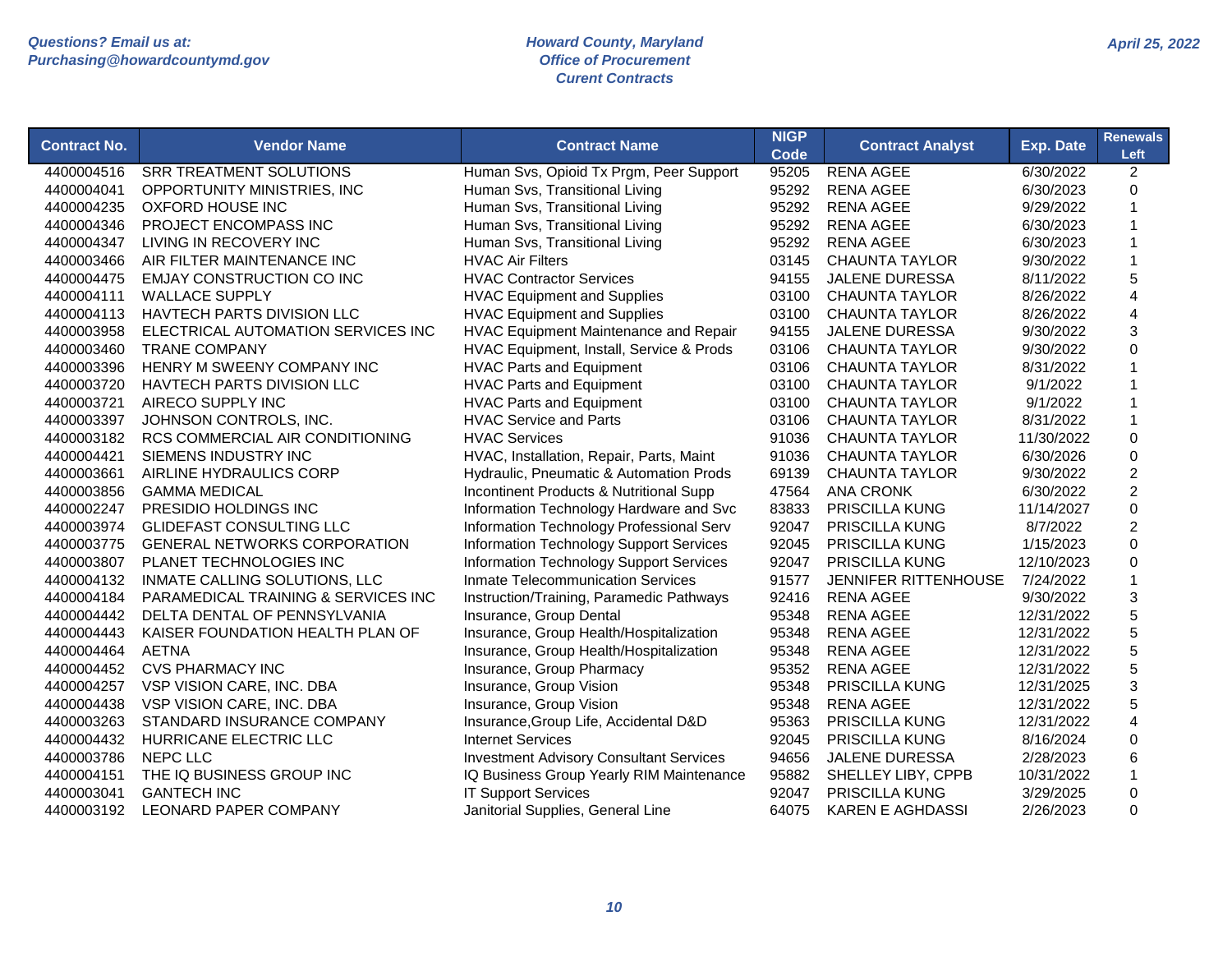| <b>HARRIS JONES &amp; MALONE LLC</b><br><b>Labor Relations Negotiation Services</b><br>96158<br><b>JALENE DURESSA</b><br>11/30/2022<br>3<br>4400003942<br>EUROFINS ENVIR TESTING AMER HO LLC<br>$\overline{2}$<br>4400003954<br><b>Laboratory Analytics Services</b><br>92685<br><b>JENNIFER RITTENHOUSE</b><br>12/31/2022<br>4400002882<br>C N ROBINSON LIGHTING SUPPLY CO INC<br>Lamps ans Ballasts<br>28550<br><b>CHAUNTA TAYLOR</b><br>4/30/2022<br>$\mathbf 0$<br>Landscape Maintenance Zone 3<br>4400004283<br><b>LORENZ INC</b><br>98852<br><b>ANA CRONK</b><br>3/31/2023<br>4<br>Landscape Maintenance Zones 1 & 2<br>4400004290<br>ENVIRONMENTAL MAINTENANCE INC<br>98852<br><b>ANA CRONK</b><br>3/31/2023<br>4<br>$\mathbf 0$<br><b>Latex Paint Recycling Services</b><br>JENNIFER RITTENHOUSE<br>4/29/2022<br>4400003352<br><b>BRIAN M. LOY</b><br>92677<br>$\overline{c}$<br>P&H AUTO-ELECTRIC INC<br>Lead Acid Battery Recycling Service<br>4400004024<br>99815<br><b>CHAUNTA TAYLOR</b><br>3/31/2023<br>$\Omega$<br>Learning Management Software Services<br>20857<br><b>ANA CRONK</b><br>4400003979<br><b>POWERDMS INC</b><br>12/29/2022<br>THE HOWARD COUNTY CONSERVANCY INC<br>Lease, Belmont Carriage House<br>97108<br><b>KAREN E AGHDASSI</b><br>4400002430<br>4/6/2023<br>4400001390<br>HOWARD COUNTY TENNIS PATRONS INC<br>Lease, Ground<br>97135<br>SHELLEY LIBY, CPPB<br>12/15/2050<br>$\overline{1}$<br>Lease, Land, South Branch Park<br>97135<br>4400000376<br>TOWN OF SYKESVILLE<br><b>ANA CRONK</b><br>12/1/2041<br>$\mathbf 1$<br><b>JENNIFER RITTENHOUSE</b><br>$\mathbf{1}$<br>4400004250<br><b>BEST BEST &amp; KRIEGER LLP</b><br>Legal Consulting Svc - Telecommunication<br>91874<br>12/31/2022<br>91551<br>$\mathbf 0$<br>4400003591<br><b>WEST PUBLISHING CORP</b><br>Legal Research, Web Based<br><b>JENNIFER RITTENHOUSE</b><br>4/24/2023<br><b>Legal Services</b><br>$\mathbf 0$<br>4400003406<br>LEGAL AID BUREAU, INC.<br>96149<br><b>JALENE DURESSA</b><br>9/30/2022 | <b>Contract No.</b> | <b>Vendor Name</b>           | <b>Contract Name</b>                 | <b>NIGP</b><br>Code | <b>Contract Analyst</b> | <b>Exp. Date</b> | <b>Renewals</b><br>Left |
|-----------------------------------------------------------------------------------------------------------------------------------------------------------------------------------------------------------------------------------------------------------------------------------------------------------------------------------------------------------------------------------------------------------------------------------------------------------------------------------------------------------------------------------------------------------------------------------------------------------------------------------------------------------------------------------------------------------------------------------------------------------------------------------------------------------------------------------------------------------------------------------------------------------------------------------------------------------------------------------------------------------------------------------------------------------------------------------------------------------------------------------------------------------------------------------------------------------------------------------------------------------------------------------------------------------------------------------------------------------------------------------------------------------------------------------------------------------------------------------------------------------------------------------------------------------------------------------------------------------------------------------------------------------------------------------------------------------------------------------------------------------------------------------------------------------------------------------------------------------------------------------------------------------------------------------------------------------------------------------------------------------------|---------------------|------------------------------|--------------------------------------|---------------------|-------------------------|------------------|-------------------------|
|                                                                                                                                                                                                                                                                                                                                                                                                                                                                                                                                                                                                                                                                                                                                                                                                                                                                                                                                                                                                                                                                                                                                                                                                                                                                                                                                                                                                                                                                                                                                                                                                                                                                                                                                                                                                                                                                                                                                                                                                                 |                     |                              |                                      |                     |                         |                  |                         |
|                                                                                                                                                                                                                                                                                                                                                                                                                                                                                                                                                                                                                                                                                                                                                                                                                                                                                                                                                                                                                                                                                                                                                                                                                                                                                                                                                                                                                                                                                                                                                                                                                                                                                                                                                                                                                                                                                                                                                                                                                 |                     |                              |                                      |                     |                         |                  |                         |
|                                                                                                                                                                                                                                                                                                                                                                                                                                                                                                                                                                                                                                                                                                                                                                                                                                                                                                                                                                                                                                                                                                                                                                                                                                                                                                                                                                                                                                                                                                                                                                                                                                                                                                                                                                                                                                                                                                                                                                                                                 |                     |                              |                                      |                     |                         |                  |                         |
|                                                                                                                                                                                                                                                                                                                                                                                                                                                                                                                                                                                                                                                                                                                                                                                                                                                                                                                                                                                                                                                                                                                                                                                                                                                                                                                                                                                                                                                                                                                                                                                                                                                                                                                                                                                                                                                                                                                                                                                                                 |                     |                              |                                      |                     |                         |                  |                         |
|                                                                                                                                                                                                                                                                                                                                                                                                                                                                                                                                                                                                                                                                                                                                                                                                                                                                                                                                                                                                                                                                                                                                                                                                                                                                                                                                                                                                                                                                                                                                                                                                                                                                                                                                                                                                                                                                                                                                                                                                                 |                     |                              |                                      |                     |                         |                  |                         |
|                                                                                                                                                                                                                                                                                                                                                                                                                                                                                                                                                                                                                                                                                                                                                                                                                                                                                                                                                                                                                                                                                                                                                                                                                                                                                                                                                                                                                                                                                                                                                                                                                                                                                                                                                                                                                                                                                                                                                                                                                 |                     |                              |                                      |                     |                         |                  |                         |
|                                                                                                                                                                                                                                                                                                                                                                                                                                                                                                                                                                                                                                                                                                                                                                                                                                                                                                                                                                                                                                                                                                                                                                                                                                                                                                                                                                                                                                                                                                                                                                                                                                                                                                                                                                                                                                                                                                                                                                                                                 |                     |                              |                                      |                     |                         |                  |                         |
|                                                                                                                                                                                                                                                                                                                                                                                                                                                                                                                                                                                                                                                                                                                                                                                                                                                                                                                                                                                                                                                                                                                                                                                                                                                                                                                                                                                                                                                                                                                                                                                                                                                                                                                                                                                                                                                                                                                                                                                                                 |                     |                              |                                      |                     |                         |                  |                         |
|                                                                                                                                                                                                                                                                                                                                                                                                                                                                                                                                                                                                                                                                                                                                                                                                                                                                                                                                                                                                                                                                                                                                                                                                                                                                                                                                                                                                                                                                                                                                                                                                                                                                                                                                                                                                                                                                                                                                                                                                                 |                     |                              |                                      |                     |                         |                  |                         |
|                                                                                                                                                                                                                                                                                                                                                                                                                                                                                                                                                                                                                                                                                                                                                                                                                                                                                                                                                                                                                                                                                                                                                                                                                                                                                                                                                                                                                                                                                                                                                                                                                                                                                                                                                                                                                                                                                                                                                                                                                 |                     |                              |                                      |                     |                         |                  |                         |
|                                                                                                                                                                                                                                                                                                                                                                                                                                                                                                                                                                                                                                                                                                                                                                                                                                                                                                                                                                                                                                                                                                                                                                                                                                                                                                                                                                                                                                                                                                                                                                                                                                                                                                                                                                                                                                                                                                                                                                                                                 |                     |                              |                                      |                     |                         |                  |                         |
|                                                                                                                                                                                                                                                                                                                                                                                                                                                                                                                                                                                                                                                                                                                                                                                                                                                                                                                                                                                                                                                                                                                                                                                                                                                                                                                                                                                                                                                                                                                                                                                                                                                                                                                                                                                                                                                                                                                                                                                                                 |                     |                              |                                      |                     |                         |                  |                         |
|                                                                                                                                                                                                                                                                                                                                                                                                                                                                                                                                                                                                                                                                                                                                                                                                                                                                                                                                                                                                                                                                                                                                                                                                                                                                                                                                                                                                                                                                                                                                                                                                                                                                                                                                                                                                                                                                                                                                                                                                                 |                     |                              |                                      |                     |                         |                  |                         |
|                                                                                                                                                                                                                                                                                                                                                                                                                                                                                                                                                                                                                                                                                                                                                                                                                                                                                                                                                                                                                                                                                                                                                                                                                                                                                                                                                                                                                                                                                                                                                                                                                                                                                                                                                                                                                                                                                                                                                                                                                 |                     |                              |                                      |                     |                         |                  |                         |
|                                                                                                                                                                                                                                                                                                                                                                                                                                                                                                                                                                                                                                                                                                                                                                                                                                                                                                                                                                                                                                                                                                                                                                                                                                                                                                                                                                                                                                                                                                                                                                                                                                                                                                                                                                                                                                                                                                                                                                                                                 | 4400004311          | MCKENNON SHELTON & HENN, LLP | Legal Services, Attorneys, Tax, Bond | 96149               | <b>JALENE DURESSA</b>   | 5/2/2022         | 5                       |
| 5<br>Legal Services, Attorneys, Tax/Bond<br><b>BALLARD SPAHR LLP</b><br>96149<br>JALENE DURESSA<br>4/30/2022<br>4400004306                                                                                                                                                                                                                                                                                                                                                                                                                                                                                                                                                                                                                                                                                                                                                                                                                                                                                                                                                                                                                                                                                                                                                                                                                                                                                                                                                                                                                                                                                                                                                                                                                                                                                                                                                                                                                                                                                      |                     |                              |                                      |                     |                         |                  |                         |
| 5<br>MILES & STOCKBRIDGE, P.C.<br>Legal Services, Attorneys, Tax/Bond<br>96149<br>JALENE DURESSA<br>4/30/2022<br>4400004312                                                                                                                                                                                                                                                                                                                                                                                                                                                                                                                                                                                                                                                                                                                                                                                                                                                                                                                                                                                                                                                                                                                                                                                                                                                                                                                                                                                                                                                                                                                                                                                                                                                                                                                                                                                                                                                                                     |                     |                              |                                      |                     |                         |                  |                         |
| 5<br>MCGUIREWOODS, LLP<br>Legal Services, Attorney's, Tax/Bond<br>JALENE DURESSA<br>4400004310<br>96149<br>4/30/2022                                                                                                                                                                                                                                                                                                                                                                                                                                                                                                                                                                                                                                                                                                                                                                                                                                                                                                                                                                                                                                                                                                                                                                                                                                                                                                                                                                                                                                                                                                                                                                                                                                                                                                                                                                                                                                                                                            |                     |                              |                                      |                     |                         |                  |                         |
| $\overline{c}$<br>WHITEFORD, TAYLOR & PRESTON, L.L.P<br>Legal Services, Special Pension<br>96149<br>JALENE DURESSA<br>4400003611<br>6/30/2022                                                                                                                                                                                                                                                                                                                                                                                                                                                                                                                                                                                                                                                                                                                                                                                                                                                                                                                                                                                                                                                                                                                                                                                                                                                                                                                                                                                                                                                                                                                                                                                                                                                                                                                                                                                                                                                                   |                     |                              |                                      |                     |                         |                  |                         |
| $\overline{c}$<br>MILES & STOCKBRIDGE, P.C.<br>Legal Services, Special Pension<br>4400003613<br>96149<br><b>JALENE DURESSA</b><br>6/30/2022                                                                                                                                                                                                                                                                                                                                                                                                                                                                                                                                                                                                                                                                                                                                                                                                                                                                                                                                                                                                                                                                                                                                                                                                                                                                                                                                                                                                                                                                                                                                                                                                                                                                                                                                                                                                                                                                     |                     |                              |                                      |                     |                         |                  |                         |
| $\mathsf 0$<br>Lift Inspection/Maintenance/Repair<br>ALAN TYE & ASSOCIATES, L.C.<br>92917<br><b>ANA CRONK</b><br>4400004313<br>12/31/2024                                                                                                                                                                                                                                                                                                                                                                                                                                                                                                                                                                                                                                                                                                                                                                                                                                                                                                                                                                                                                                                                                                                                                                                                                                                                                                                                                                                                                                                                                                                                                                                                                                                                                                                                                                                                                                                                       |                     |                              |                                      |                     |                         |                  |                         |
| $\overline{c}$<br>Lighting, LED Field/Court/Parking Lot<br>2/28/2023<br>4400003790<br>MUSCO SPORTS LIGHTING LLC<br>28555<br><b>CHAUNTA TAYLOR</b>                                                                                                                                                                                                                                                                                                                                                                                                                                                                                                                                                                                                                                                                                                                                                                                                                                                                                                                                                                                                                                                                                                                                                                                                                                                                                                                                                                                                                                                                                                                                                                                                                                                                                                                                                                                                                                                               |                     |                              |                                      |                     |                         |                  |                         |
| $\mathsf 0$<br><b>EARTH NETWORKS INC</b><br><b>Lightning Detection Alert System</b><br>4400004002<br>91595<br>JENNIFER RITTENHOUSE<br>11/7/2026                                                                                                                                                                                                                                                                                                                                                                                                                                                                                                                                                                                                                                                                                                                                                                                                                                                                                                                                                                                                                                                                                                                                                                                                                                                                                                                                                                                                                                                                                                                                                                                                                                                                                                                                                                                                                                                                 |                     |                              |                                      |                     |                         |                  |                         |
| ALPHA SPACE CONTROL CO, INC.<br>Line Striping at Various Locations<br>96861<br>MICHAEL DECKER<br>0<br>4400004497<br>12/31/2022                                                                                                                                                                                                                                                                                                                                                                                                                                                                                                                                                                                                                                                                                                                                                                                                                                                                                                                                                                                                                                                                                                                                                                                                                                                                                                                                                                                                                                                                                                                                                                                                                                                                                                                                                                                                                                                                                  |                     |                              |                                      |                     |                         |                  |                         |
| Litter Pick Up<br>$\Omega$<br>4400004204<br>P2 CLEANING SERVICES LLC<br>98808<br><b>ANA CRONK</b><br>12/31/2023                                                                                                                                                                                                                                                                                                                                                                                                                                                                                                                                                                                                                                                                                                                                                                                                                                                                                                                                                                                                                                                                                                                                                                                                                                                                                                                                                                                                                                                                                                                                                                                                                                                                                                                                                                                                                                                                                                 |                     |                              |                                      |                     |                         |                  |                         |
| MERKLE RESPONSE SERVICES INC<br><b>Lockbox Services</b><br><b>JALENE DURESSA</b><br>$\overline{4}$<br>4400003154<br>94625<br>5/31/2022                                                                                                                                                                                                                                                                                                                                                                                                                                                                                                                                                                                                                                                                                                                                                                                                                                                                                                                                                                                                                                                                                                                                                                                                                                                                                                                                                                                                                                                                                                                                                                                                                                                                                                                                                                                                                                                                          |                     |                              |                                      |                     |                         |                  |                         |
| 4400003384<br>EASTER'S LOCK & ACCESS SYSTEMS INC<br><b>Locksmith Services</b><br>91048<br><b>CHAUNTA TAYLOR</b><br>7/31/2022                                                                                                                                                                                                                                                                                                                                                                                                                                                                                                                                                                                                                                                                                                                                                                                                                                                                                                                                                                                                                                                                                                                                                                                                                                                                                                                                                                                                                                                                                                                                                                                                                                                                                                                                                                                                                                                                                    |                     |                              |                                      |                     |                         |                  |                         |
| 5<br><b>Locksmith Services</b><br>4400004413<br><b>MANK INC</b><br>91048<br><b>CHAUNTA TAYLOR</b><br>8/31/2022                                                                                                                                                                                                                                                                                                                                                                                                                                                                                                                                                                                                                                                                                                                                                                                                                                                                                                                                                                                                                                                                                                                                                                                                                                                                                                                                                                                                                                                                                                                                                                                                                                                                                                                                                                                                                                                                                                  |                     |                              |                                      |                     |                         |                  |                         |
| 5<br>ADVANCE SECURITY SAFE & LOCK LLC<br><b>Locksmith Services</b><br>91048<br><b>CHAUNTA TAYLOR</b><br>8/31/2022<br>4400004414                                                                                                                                                                                                                                                                                                                                                                                                                                                                                                                                                                                                                                                                                                                                                                                                                                                                                                                                                                                                                                                                                                                                                                                                                                                                                                                                                                                                                                                                                                                                                                                                                                                                                                                                                                                                                                                                                 |                     |                              |                                      |                     |                         |                  |                         |
| <b>VERIZON BUSINESS NETWORK SERVICES</b><br>Long Distance Telephone Services<br>91577<br>JENNIFER RITTENHOUSE<br>$\overline{1}$<br>4400004316<br>5/11/2023                                                                                                                                                                                                                                                                                                                                                                                                                                                                                                                                                                                                                                                                                                                                                                                                                                                                                                                                                                                                                                                                                                                                                                                                                                                                                                                                                                                                                                                                                                                                                                                                                                                                                                                                                                                                                                                      |                     |                              |                                      |                     |                         |                  |                         |
| Maintenance Repair and Operating Supplies<br>$\mathsf 0$<br>HD SUPPLY FACILITIES<br><b>KAREN E AGHDASSI</b><br>4400003374<br>45041<br>12/31/2026                                                                                                                                                                                                                                                                                                                                                                                                                                                                                                                                                                                                                                                                                                                                                                                                                                                                                                                                                                                                                                                                                                                                                                                                                                                                                                                                                                                                                                                                                                                                                                                                                                                                                                                                                                                                                                                                |                     |                              |                                      |                     |                         |                  |                         |
| 4<br>FREDERICK HEALTH EMPLOYER SOLUTIONS Med/Occup Health Services, Fire & Rescue<br>94874<br><b>RENA AGEE</b><br>4400002983<br>6/30/2022                                                                                                                                                                                                                                                                                                                                                                                                                                                                                                                                                                                                                                                                                                                                                                                                                                                                                                                                                                                                                                                                                                                                                                                                                                                                                                                                                                                                                                                                                                                                                                                                                                                                                                                                                                                                                                                                       |                     |                              |                                      |                     |                         |                  |                         |
| <b>Medical Director Services</b><br>$\mathbf{1}$<br>4400004187<br><b>JOHNS HOPKINS UNIVERSITY</b><br>94874<br><b>RENA AGEE</b><br>10/31/2022                                                                                                                                                                                                                                                                                                                                                                                                                                                                                                                                                                                                                                                                                                                                                                                                                                                                                                                                                                                                                                                                                                                                                                                                                                                                                                                                                                                                                                                                                                                                                                                                                                                                                                                                                                                                                                                                    |                     |                              |                                      |                     |                         |                  |                         |
| JOHNS HOPKINS UNIVERSITY<br>Medical Services, Cardiology<br>94874<br><b>RENA AGEE</b><br>0<br>4400004040<br>4/26/2023                                                                                                                                                                                                                                                                                                                                                                                                                                                                                                                                                                                                                                                                                                                                                                                                                                                                                                                                                                                                                                                                                                                                                                                                                                                                                                                                                                                                                                                                                                                                                                                                                                                                                                                                                                                                                                                                                           |                     |                              |                                      |                     |                         |                  |                         |
| Medical Services, Inmate<br>SHELLEY LIBY, CPPB<br>0<br>4400001826<br>CONMED, INC.<br>95856<br>6/30/2022                                                                                                                                                                                                                                                                                                                                                                                                                                                                                                                                                                                                                                                                                                                                                                                                                                                                                                                                                                                                                                                                                                                                                                                                                                                                                                                                                                                                                                                                                                                                                                                                                                                                                                                                                                                                                                                                                                         |                     |                              |                                      |                     |                         |                  |                         |
| 5<br><b>WAY STATION INC</b><br>4400004463<br>Mental Health Svs, Residential Crisis, Adult<br>95262<br><b>RENA AGEE</b><br>12/31/2022                                                                                                                                                                                                                                                                                                                                                                                                                                                                                                                                                                                                                                                                                                                                                                                                                                                                                                                                                                                                                                                                                                                                                                                                                                                                                                                                                                                                                                                                                                                                                                                                                                                                                                                                                                                                                                                                            |                     |                              |                                      |                     |                         |                  |                         |
| $\mathbf 0$<br>4400004361<br><b>HUMANIM INC</b><br>Mental Health Svs, Vocational<br>95262<br><b>RENA AGEE</b><br>6/30/2022                                                                                                                                                                                                                                                                                                                                                                                                                                                                                                                                                                                                                                                                                                                                                                                                                                                                                                                                                                                                                                                                                                                                                                                                                                                                                                                                                                                                                                                                                                                                                                                                                                                                                                                                                                                                                                                                                      |                     |                              |                                      |                     |                         |                  |                         |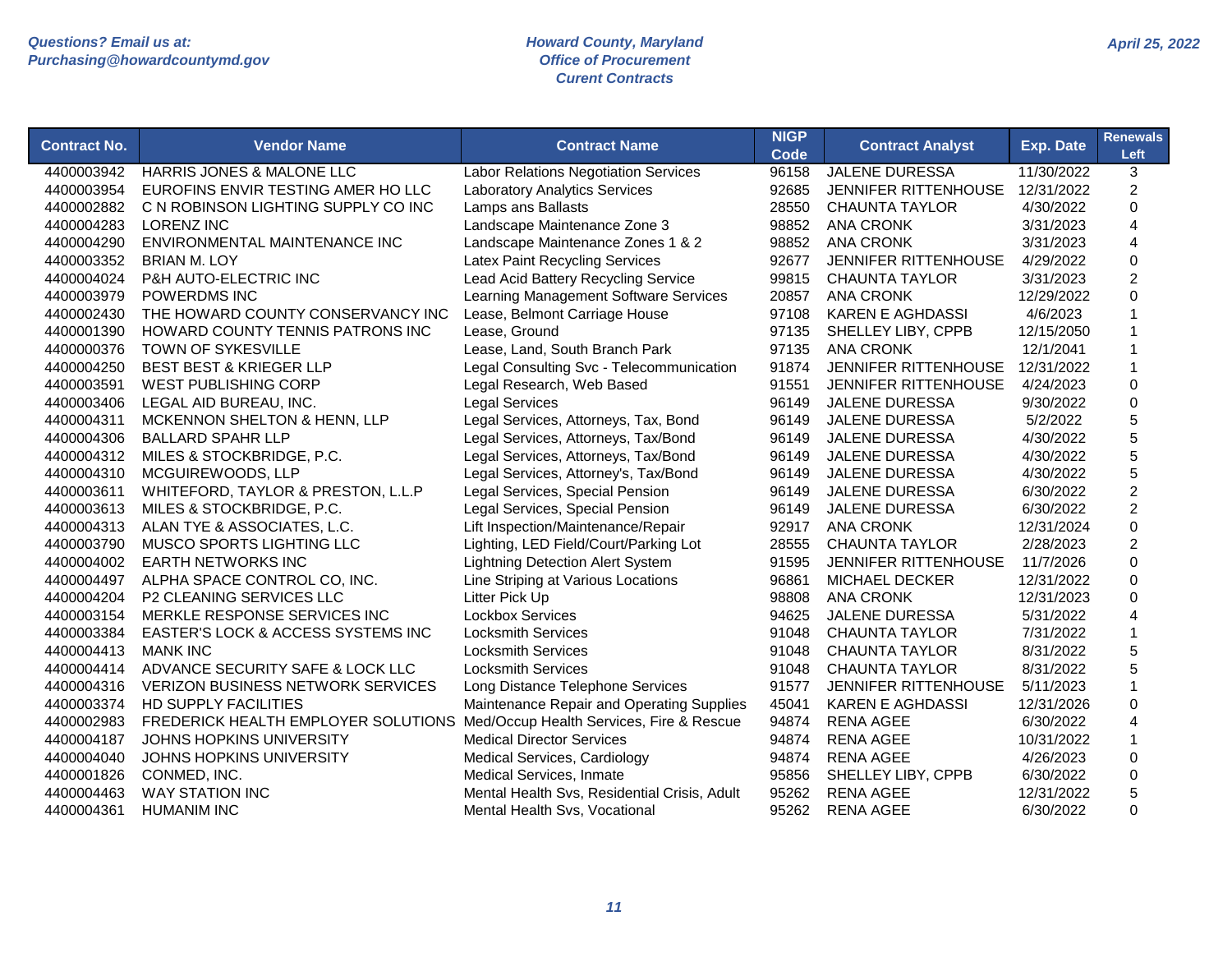| <b>Contract No.</b> | <b>Vendor Name</b>                      | <b>Contract Name</b>                       | <b>NIGP</b><br>Code | <b>Contract Analyst</b>     | <b>Exp. Date</b> | <b>Renewals</b><br>Left |
|---------------------|-----------------------------------------|--------------------------------------------|---------------------|-----------------------------|------------------|-------------------------|
| 4400004357          | <b>WAY STATION INC</b>                  | Mental Health Svs, Residential, Vocational | 95262               | <b>RENA AGEE</b>            | 6/30/2022        | 0                       |
| 4400004302          | L/B WATER SERVICE INC                   | Meters, Cold Water, Small                  | 89044               | <b>RENA AGEE</b>            | 3/31/2023        | 3                       |
| 4400004194          | FERGUSON ENT OF VIRGINIA LLC            | Meters, Fire, Cold Water, Large            | 89044               | <b>RENA AGEE</b>            | 11/20/2022       | $\mathbf{1}$            |
| 4400003340          | L/B WATER SERVICE INC                   | Meters, Large Cold Water                   | 89044               | <b>RENA AGEE</b>            | 4/30/2022        | $\pmb{0}$               |
| 4400003920          | JOHN ZINK COMPANY LLC                   | Methane Flare Repair Service               | 91037               | <b>CHAUNTA TAYLOR</b>       | 9/10/2022        | 0                       |
| 4400003164          | INTERCOASTAL TRADING INC                | Methanol for Wastewater Treatment          | 40532               | <b>JALENE DURESSA</b>       | 10/31/2022       | 0                       |
| 4400004494          | <b>BI INC</b>                           | Misc. Alarm Signal Sys Patient/Detainees   | 91570               | <b>JENNIFER RITTENHOUSE</b> | 2/28/2023        | $\overline{2}$          |
| 4400004402          | TILLEY CHEMICAL CO INC                  | Motor Oils, Lubricants, Greases            | 40509               | <b>JALENE DURESSA</b>       | 12/3/2022        | 4                       |
| 4400003519          | PROVEN MANAGEMENT LLC                   | Move Management Svs., Comprehensive        | 96256               | <b>RENA AGEE</b>            | 2/28/2023        | 1                       |
| 4400003339          | <b>D&amp;D INSTALLATIONS LLC</b>        | <b>Moving Services</b>                     | 96256               | <b>RENA AGEE</b>            | 5/10/2022        | 0                       |
| 4400004038          | COLUMBIA ASSOCIATION INC                | Mowing, Median Maintenance                 | 98836               | <b>ANA CRONK</b>            | 12/31/2022       | 0                       |
| 4400003361          | HOME DEPOT USA INC                      | <b>MRO Supplies</b>                        | 45041               | <b>KAREN E AGHDASSI</b>     | 12/31/2026       | 0                       |
| 4400003687          | W W GRAINGER INC                        | <b>MRO Supplies</b>                        | 44527               | <b>KAREN E AGHDASSI</b>     | 6/30/2022        | $\mathbf{1}$            |
| 4400003744          | <b>GRAYBAR ELECTRIC COMPANY, INC</b>    | <b>MRO Supplies - Electrical</b>           | 83885               | <b>RENA AGEE</b>            | 1/31/2023        | 3                       |
| 4400003652          | HEWLETT PACKARD FINANCIAL SERVICES      | <b>Multifunction Copier Lease</b>          | 98526               | <b>RENA AGEE</b>            | 8/20/2023        | 0                       |
| 4400003859          | <b>INBAND NETWORKS LLC</b>              | Network Services, Voice/Data               | 92037               | <b>PRISCILLA KUNG</b>       | 6/30/2022        | 3                       |
| 4400003295          | SERVICE TIRE TRUCK CENTER INC           | New Tires, Tubes and Repair Services       | 86305               | SHELLEY LIBY, CPPB          | 4/30/2023        | 0                       |
| 4400003297          | DONALD B. RICE TIRE CO., INC.           | New Tires, Tubes and Repair Services       | 86305               | SHELLEY LIBY, CPPB          | 4/30/2023        | 0                       |
| 4400003204          | <b>WEST END SERVICE INC</b>             | New Vehicles, Class 1-7                    | 07104               | SHELLEY LIBY, CPPB          | 6/30/2022        | 0                       |
| 4400003196          | APPLE FORD INC                          | New Vehicles, Class 1-7                    | 07104               | SHELLEY LIBY, CPPB          | 6/30/2022        | 0                       |
| 4400003197          | HERTRICH FLEET SERVICES INC             | New Vehicles, Class 1-7                    | 07104               | SHELLEY LIBY, CPPB          | 6/30/2022        | 0                       |
| 4400003198          | LINDSAY FORD LLC                        | New Vehicles, Class 1-7                    | 07104               | SHELLEY LIBY, CPPB          | 6/30/2022        | 0                       |
| 4400003199          | CRISWELL CHEVROLET INC                  | New Vehicles, Class 1-7                    | 07104               | SHELLEY LIBY, CPPB          | 6/30/2022        | 0                       |
| 4400003200          | CRISWELL PERFORMANCE CARS INC           | New Vehicles, Class 1-7                    | 07104               | SHELLEY LIBY, CPPB          | 6/30/2022        | 0                       |
| 4400003201          | <b>CRISWELL PERFORMANCE IMPORTS INC</b> | New Vehicles, Class 1-7                    | 07104               | SHELLEY LIBY, CPPB          | 6/30/2022        | 0                       |
| 4400003202          | CRISWELL NISSAN OF GERMANTOWN INC       | New Vehicles, Class 1-7                    | 07104               | SHELLEY LIBY, CPPB          | 6/30/2022        | 0                       |
| 4400003205          | LENCO INDUSTRIES INC                    | New Vehicles, Class 1-7                    | 07104               | SHELLEY LIBY, CPPB          | 6/30/2022        | 0                       |
| 4400003970          | KOONS OF CLARKSVILLE INC                | New Vehicles, Class 1-7                    | 07104               | SHELLEY LIBY, CPPB          | 6/30/2022        | 0                       |
| 4400003933          | MEDFIRST HEALTHCARE SUPPLY INC          | <b>Nitrile Exam Gloves</b>                 | 47541               | <b>ANA CRONK</b>            | 9/30/2022        | $\overline{c}$          |
| 4400004245          | <b>CB FLOORING LLC</b>                  | Non-Stop Floor Coverings, Mats             | 36010               | <b>ANA CRONK</b>            | 4/14/2025        | 5                       |
| 4400004044          | SHERWOOD-LOGAN ASSOCIATES INC           | OEM Parts & Repairs: Pumps & Mixers        | 72064               | <b>KAREN E AGHDASSI</b>     | 5/3/2023         | 0                       |
| 4400003680          | ANTWERPEN MOTORCARS LTD                 | OEM Parts & Service Auto & Light Trucks    | 06074               | SHELLEY LIBY, CPPB          | 8/31/2022        | 0                       |
| 4400004511          | <b>GLADHILL TRACTOR MART</b>            | OEM Parts & Service Heavy Equip & Trucks   | 06074               | SHELLEY LIBY, CPPB          | 3/31/2023        | 5                       |
| 4400004512          | <b>JOHNSON &amp; TOWERS LLC</b>         | OEM Parts & Service Heavy Equip & Trucks   | 06074               | SHELLEY LIBY, CPPB          | 3/31/2023        | 5                       |
| 4400004513          | WEST END SERVICE INC                    | OEM Parts & Service Heavy Equip & Trucks   | 06074               | SHELLEY LIBY, CPPB          | 3/31/2023        | 5                       |
| 4400004514          | EYRE BUS SERVICE INC                    | OEM Parts & Service Heavy Equip & Trucks   | 06074               | SHELLEY LIBY, CPPB          | 3/31/2023        | 5                       |
| 4400004515          | <b>FESCO EMERGENCY SALES</b>            | OEM Parts & Service Heavy Equip & Trucks   | 06074               | SHELLEY LIBY, CPPB          | 3/31/2023        | 5                       |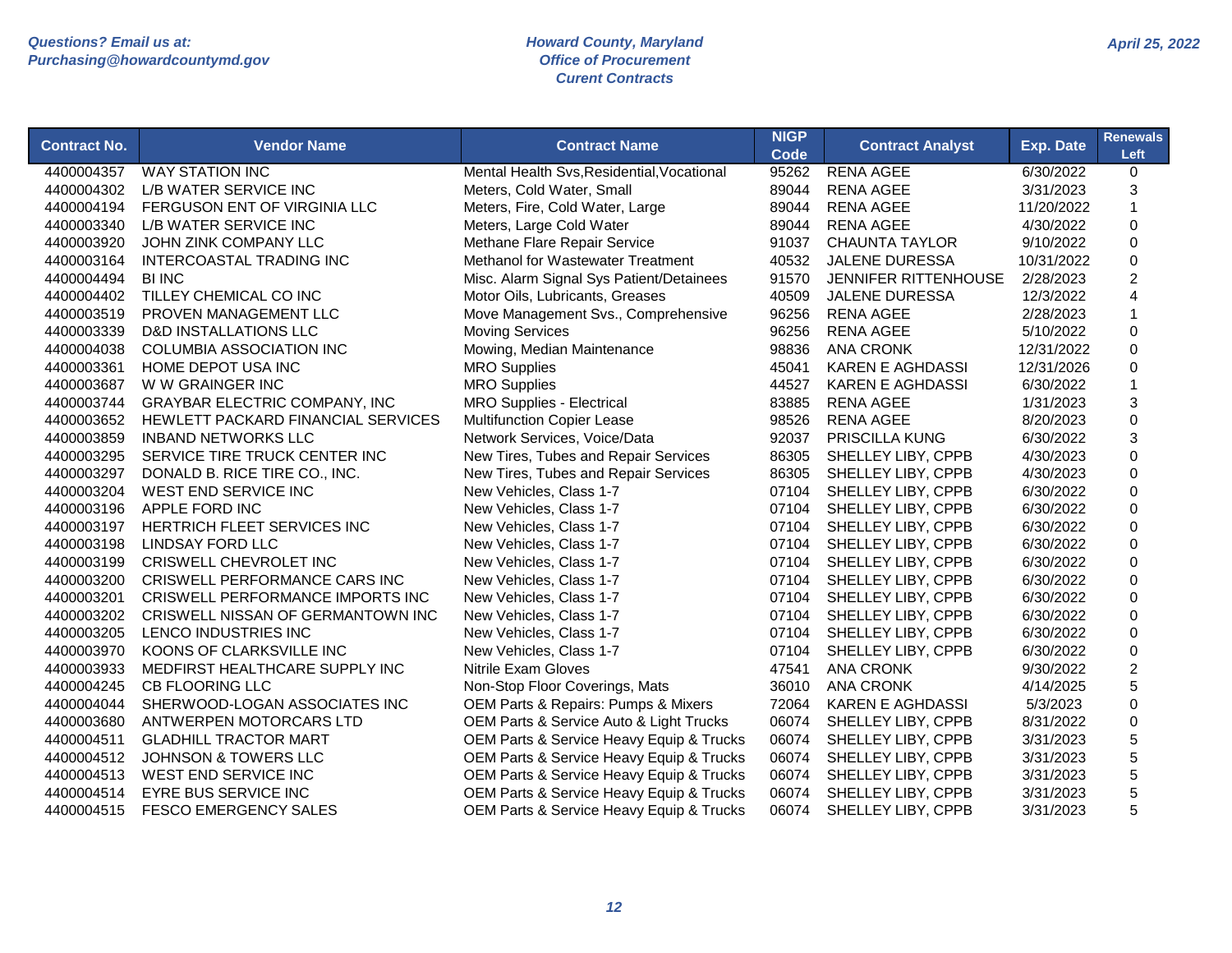| <b>NIGP</b><br><b>Contract No.</b><br><b>Vendor Name</b><br><b>Contract Name</b><br><b>Contract Analyst</b><br><b>Code</b>             | Exp. Date  | <b>Renewals</b><br>Left |
|----------------------------------------------------------------------------------------------------------------------------------------|------------|-------------------------|
| APPLE FORD INC<br>OEM Parts & Services Autos & Light Truck<br>06074<br><b>SHELLEY LIBY, CPPB</b><br>4400003123                         | 8/31/2022  | $\mathbf 0$             |
| <b>BOB DAVIDSON FORD INC</b><br>OEM Parts & Services Autos & Light Truck<br>06074<br>SHELLEY LIBY, CPPB<br>4400003125                  | 8/31/2022  | $\Omega$                |
| OEM Parts & Services Autos & Light Truck<br>06074<br>4400003126<br>CAPITOL FLEET SERVICE LLC<br>SHELLEY LIBY, CPPB                     | 8/31/2022  | $\Omega$                |
| 4400003127<br>DELCOLINE INC<br>OEM Parts & Services Autos & Light Truck<br>06074<br>SHELLEY LIBY, CPPB                                 | 8/31/2022  | $\Omega$                |
| 4400003130<br>LINTHICUM FERNDALE AUTO BODY INC<br>OEM Parts & Services Autos & Light Truck<br>06074<br>SHELLEY LIBY, CPPB              | 8/31/2022  | $\Omega$                |
| OEM Parts & Services Autos & Light Truck<br>06074<br>SHELLEY LIBY, CPPB<br>4400003132<br>PACKER NORRIS PARTS LLC                       | 8/31/2022  | 0                       |
| 4400003133<br>MILLER BROTHERS CHEVROLET INC<br>OEM Parts & Services Autos & Light Truck<br>06074<br>SHELLEY LIBY, CPPB                 | 8/31/2022  | $\mathbf 0$             |
| <b>ANA CRONK</b><br>4400003763<br>SECURITY EQUIPMENT COMPANY, INC.<br><b>OEM Turf Equipment Parts</b><br>51515                         | 1/30/2023  | $\overline{c}$          |
| <b>OEM Turf Equipment Parts</b><br><b>ANA CRONK</b><br>4400003764<br>TURF EQUIPMENT & SUPPLY CO INC<br>51515                           | 1/30/2023  | $\overline{c}$          |
| <b>OEM Turf Equipment Parts</b><br><b>ANA CRONK</b><br>4400003766<br><b>KOHLER EQUIPMENT</b><br>51515                                  | 1/30/2023  | $\overline{2}$          |
| <b>ANA CRONK</b><br>4400003765<br><b>GAMBRILLS EQUIPMENT CO INC</b><br><b>OEM Turf Equipment Parts</b><br>51515                        | 1/30/2023  | $\overline{2}$          |
| 4400003439<br>RUDOLPH'S OFFICE & COMPUTER SUPPLY<br><b>Office Supplies</b><br>61500<br><b>KAREN E AGHDASSI</b>                         | 5/30/2022  | 3                       |
| OFFICE DEPOT<br><b>Office Supplies</b><br><b>KAREN E AGHDASSI</b><br>4400003981<br>61500                                               | 9/30/2023  | $\overline{c}$          |
| CLEAN FUELS ASSOCIATES., INC.<br>4400003431<br>Oil tanks, Cleaning<br>92691<br>JENNIFER RITTENHOUSE                                    | 10/31/2022 | 1                       |
| Oil Water Separator Maintenance & Clean<br>4400003316<br>MI TECH,LLC<br>92666<br>JENNIFER RITTENHOUSE                                  | 5/31/2023  | 0                       |
| MERCEDES NADAL/OSVALDO NADAL<br><b>On-Call Building Maintenance Services</b><br>4400003808<br>91000<br><b>CHAUNTA TAYLOR</b>           | 4/30/2023  | $\overline{c}$          |
| <b>On-Call Building Maintenance Services</b><br><b>CHAUNTA TAYLOR</b><br>4400003813<br><b>SFMS LLC</b><br>91000                        | 4/30/2023  | $\overline{2}$          |
| COSSENTINO CONTRACTING CO INC<br>On-Call Water and Sewer Construction<br>4400003628<br>91345<br><b>MICHAEL DECKER</b>                  | 7/18/2022  |                         |
| 4400003631<br>On-Call Water and Sewer Construction<br>91345<br><b>HIGHLAND TURF INC</b><br><b>MICHAEL DECKER</b>                       | 7/18/2022  |                         |
| 4400003632<br>UTILITIES UNLIMITED INC<br>On-Call Water and Sewer Construction<br>91345<br><b>MICHAEL DECKER</b>                        | 7/18/2022  |                         |
| 4400004417<br><b>WEST PUBLISHING CORP</b><br>Online Legal and Other Research Services<br>91551<br><b>JENNIFER RITTENHOUSE</b>          | 9/30/2022  | $\overline{\mathbf{4}}$ |
| 4400003422<br>AMAZON SERVICES LLC DBA AMAZON BUSI<br>57800<br>Online Marketplace<br><b>KAREN E AGHDASSI</b>                            | 1/18/2023  | 3                       |
| 4400004490<br><b>ETIX INC</b><br><b>Online Ticket Sales &amp; Event Promotion</b><br>96234<br><b>DEAN HOF</b>                          | 6/30/2023  | 4                       |
| 3705 HOLDING CORPORATION<br>4400004509<br>Open Air Structure and Accessories<br>90916<br><b>CHAUNTA TAYLOR</b>                         | 5/5/2023   | 3                       |
| 4400004389<br>MURPHY & DITTENHAFER INC<br>Open End Architecture & Engineering Srvc<br>91815<br>JENNIFER RITTENHOUSE                    | 7/6/2022   | 3                       |
| 4400004393<br><b>JOHNSON MIRMIRAN &amp; THOMPSON</b><br>Open End Architecture & Engineering Srvc<br>91815<br>JENNIFER RITTENHOUSE      | 7/6/2022   | 3                       |
| 4400004397<br><b>CENTURY ENGINEERING INC</b><br>Open End Architecture & Engineering Srvc<br>JENNIFER RITTENHOUSE<br>91815              | 7/6/2022   | 3                       |
| Open End Architecture & Engineering Srvc<br>4400004398<br><b>KIBART INC</b><br>91815<br><b>JENNIFER RITTENHOUSE</b>                    | 7/6/2022   | 3                       |
| Open End Architecture & Engineering Srvc<br>4400004400<br>MANNS WOODWARD STUDIOS INC<br>91815<br>JENNIFER RITTENHOUSE                  | 7/6/2022   | 3                       |
| 4400004401<br>ALBAN ENGINEERING INC<br>Open End Architecture & Engineering Srvc<br>91815<br><b>JENNIFER RITTENHOUSE</b>                | 7/6/2022   | 3                       |
| Open End Architecture & Engineering Srvc<br>4400004433<br><b>BURDETTE KOEHLER MURPHY &amp;</b><br>91815<br><b>JENNIFER RITTENHOUSE</b> | 7/6/2022   | 3                       |
| Oper & Maint Wastewater Treatment Fac.<br>4400003819<br>PROFESSIONAL STARTUP AND OPERATING<br>96895<br><b>MICHAEL DECKER</b>           | 4/30/2023  | $\overline{2}$          |
| <b>DEAN HOF</b><br>4400004370<br>EDGEMOOR-STAR AMERICA<br>Operations and Maintenance, Courthouse<br>91000                              | 6/30/2051  | $\overline{0}$          |
| 4400004444<br>PFM ASSET MANAGEMENT LLC<br>Other Post-Employment Benefits Trust<br>94656<br>JALENE DURESSA                              | 5/31/2022  | 5                       |
| <b>Outdoor Athletic Surfaces</b><br>4400003647<br>FIELDTURF USA INC<br>57894<br>JENNIFER RITTENHOUSE                                   | 2/28/2023  | $\overline{0}$          |
| 4400003093<br>OVERHEAD DOOR CO OF BALTIMORE<br><b>CHAUNTA TAYLOR</b><br>Overhead and Rolling Door Services<br>91055                    | 6/30/2022  | 0                       |
| 4400003772<br>SHERWIN-WILLIAMS<br>Paint, Field Marking<br>63057<br>CHAUNTA TAYLOR                                                      | 5/15/2023  | $\overline{2}$          |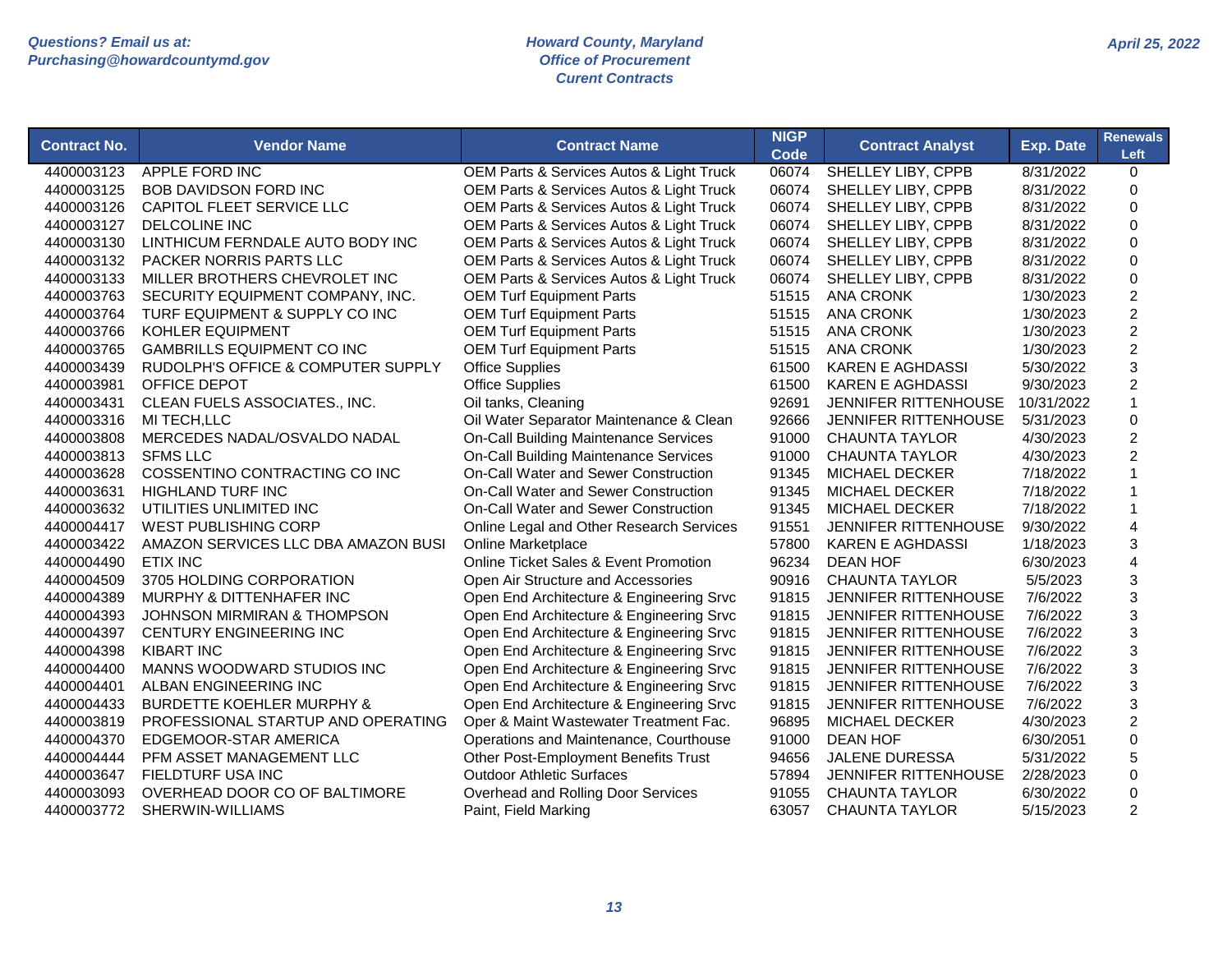| <b>Contract No.</b> | <b>Vendor Name</b>                         | <b>Contract Name</b>                              | <b>NIGP</b><br>Code | <b>Contract Analyst</b> | <b>Exp. Date</b> | <b>Renewals</b><br>Left |
|---------------------|--------------------------------------------|---------------------------------------------------|---------------------|-------------------------|------------------|-------------------------|
| 4400003771          | <b>OZARK MATERIALS LLC</b>                 | Paint, Traffic                                    | 63066               | <b>CHAUNTA TAYLOR</b>   | 2/3/2023         | $\mathbf{1}$            |
| 4400004457          | TOTAL CONTRACTING, INC.                    | Painting Services, On-Call                        | 91461               | <b>MICHAEL DECKER</b>   | 12/14/2022       | $\overline{c}$          |
| 4400004458          | <b>EARN CONTRACTORS INC</b>                | Painting Services, On-Call                        | 91461               | <b>MICHAEL DECKER</b>   | 12/14/2022       | $\overline{c}$          |
| 4400004459          | COLOSSAL CONTRACTORS INC                   | Painting Services, On-Call                        | 91461               | <b>MICHAEL DECKER</b>   | 12/14/2022       | $\overline{c}$          |
| 4400004369          | SP PLUS CORPORATION                        | Parking Meter Collection & Enforcement            | 96860               | <b>MICHAEL DECKER</b>   | 4/30/2023        | $\overline{4}$          |
| 4400003351          | <b>VERMEER MID ATLANTIC LLC</b>            | Parts and Repair Organic Processing Equip         | 02282               | SHELLEY LIBY, CPPB      | 6/30/2022        | $\mathbf 0$             |
| 4400003956          | MATHENY MOTOR TRUCK COMPANY                | Parts, Repairs and Maint. Fire Apparatus          | 06505               | SHELLEY LIBY, CPPB      | 11/30/2022       | $\mathbf 0$             |
| 4400003846          | PATRIOT FIRE LLC                           | Patriot Fire, E-One Fire Equipment                | 06505               | SHELLEY LIBY, CPPB      | 6/30/2022        | $\pmb{0}$               |
| 4400003113          | <b>GOVOLUTION, LLC</b>                     | Payment Services, Electronic                      | 94670               | <b>JALENE DURESSA</b>   | 5/31/2022        | 4                       |
| 4400002818          | ADP AUTOMATIC DATA PROCESSING              | <b>Payroll Processing Services</b>                | 94610               | <b>JALENE DURESSA</b>   | 6/7/2022         | 3                       |
| 4400003310          | <b>HRE LLC</b>                             | Performance Management System                     | 20863               | <b>ANA CRONK</b>        | 5/3/2023         | $\mathbf 0$             |
| 4400003874          | <b>LIFESTATION INC</b>                     | Personal Emergency Response System                | 83845               | <b>RENA AGEE</b>        | 8/31/2022        | $\overline{c}$          |
| 4400003115          | <b>BOUND TREE MEDICAL, LLC</b>             | <b>Pharmacy Medication &amp; Medical Supplies</b> | 47506               | <b>ANA CRONK</b>        | 7/31/2022        | $\mathbf 0$             |
| 4400003898          | DACCO SCI, INC.                            | Pipeline Inspection Monitoring & Assessm          | 96847               | <b>MICHAEL DECKER</b>   | 6/30/2023        | $\overline{c}$          |
| 4400003934          | PURE TECHNOLOGIES US INC                   | Pipeline Inspection Monitoring & Assessm          | 96847               | MICHAEL DECKER          | 6/30/2022        | 3                       |
| 4400003913          | <b>CORRPRO COMPANIES INC</b>               | Pipeline Inspection Monitoring & Assessm          | 96847               | <b>MICHAEL DECKER</b>   | 6/30/2022        | 3                       |
| 4400004192          | CLEAR RIDGE NURSERY INC                    | <b>Plant Material for Forest Mitigation</b>       | 59575               | <b>ANA CRONK</b>        | 3/17/2023        | 3                       |
| 4400004510          | PLAYPOWER LT FARMINGTON INC                | Playground and Recreation Equipment               | 65038               | <b>CHAUNTA TAYLOR</b>   | 2/17/2023        | 3                       |
| 4400003411          | PLAYCORE WISCONSIN INC                     | Playground and Recreation Equipment/Surf          | 65038               | <b>CHAUNTA TAYLOR</b>   | 6/30/2022        | $\overline{c}$          |
| 4400004478          | J A SMITH & CO INC                         | <b>Plumbing Services</b>                          | 91060               | <b>JALENE DURESSA</b>   | 5/14/2023        | $\mathbf{1}$            |
| 4400004481          | KEN GRIFFIN PLUMBING SERVICES INC          | <b>Plumbing Services</b>                          | 91060               | <b>JALENE DURESSA</b>   | 5/14/2023        | $\mathbf 1$             |
| 4400004372          | PROSHOT CONCRETE, INC.                     | Pneumatically Applied Concrete, On-Call           | 91381               | <b>MICHAEL DECKER</b>   | 11/30/2022       | $\mathbf 1$             |
| 4400004504          | <b>SOLENIS LLC</b>                         | Polymer, Wastewater Treatment                     | 88577               | <b>RENA AGEE</b>        | 3/10/2023        | 4                       |
| 4400004503          | POLYDYNE INC                               | Polymer, Wastewater Treatment                     | 88577               | <b>RENA AGEE</b>        | 3/10/2023        | 4                       |
| 4400003546          | PATRIOT POOL SERVICE LLC                   | Pool Maintenance & Repair Services                | 91263               | <b>CHAUNTA TAYLOR</b>   | 3/31/2023        | $\mathbf{1}$            |
| 4400004036          | <b>CLARKS ACE HARDWARE</b>                 | Power Equipment and Related Accessories           | 45041               | <b>KAREN E AGHDASSI</b> | 5/7/2023         | $\Omega$                |
| 4400003582          | FIDELITY ENGINEERING CORPORATION           | Power Generation with Related Parts/Svcs          | 28539               | <b>CHAUNTA TAYLOR</b>   | 1/29/2023        | 0                       |
| 4400003596          | CARTER MACHINERY CO INC                    | Power Generation with Related Parts/Sycs          | 28539               | <b>CHAUNTA TAYLOR</b>   | 1/29/2023        | $\mathsf 0$             |
| 4400003625          | <b>CUMMINS INC DBA CUMMINS SALES &amp;</b> | Power Generation with Related Parts/Svcs          | 28539               | <b>CHAUNTA TAYLOR</b>   | 1/29/2023        | $\mathbf 0$             |
| 4400000023          | CJIS CENTRAL REPOSITORY                    | Pre-Employment Fingerprinting Svcs                | 96130               | <b>JALENE DURESSA</b>   | 5/29/2022        | $\mathsf 0$             |
| 4400003784          | <b>CORPORATE PRESS INC</b>                 | Printing & Distribution of Activity Guides        | 96661               | <b>ANA CRONK</b>        | 5/31/2022        | 3                       |
| 4400004079          | <b>KM PRINTING LLC</b>                     | Printing, Offset, Copy, Mail, Countywide          | 96657               | <b>ANA CRONK</b>        | 7/8/2023         | 3                       |
| 4400004080          | <b>UPTOWN PRESS INC</b>                    | Printing, Offset, Copy, Mail, Countywide          | 96657               | <b>ANA CRONK</b>        | 7/8/2023         | 3                       |
| 4400004087          | <b>CPS GUMPERT INC</b>                     | Printing, Offset, Copy, Mail, Countywide          | 96657               | <b>ANA CRONK</b>        | 7/8/2023         | 3                       |
| 4400003356          | <b>KM PRINTING LLC</b>                     | <b>Promotional Products</b>                       | 03752               | SHELLEY LIBY, CPPB      | 6/30/2022        | $\mathbf{1}$            |
| 4400003357          | AMC PROMOTIONAL PRODUCTS                   | <b>Promotional Products</b>                       | 03752               | SHELLEY LIBY, CPPB      | 6/30/2022        | $\mathbf{1}$            |
| 4400003360          | PROMOTIONS UNLIMITED, INC.                 | <b>Promotional Products</b>                       | 03752               | SHELLEY LIBY, CPPB      | 6/30/2022        | $\mathbf{1}$            |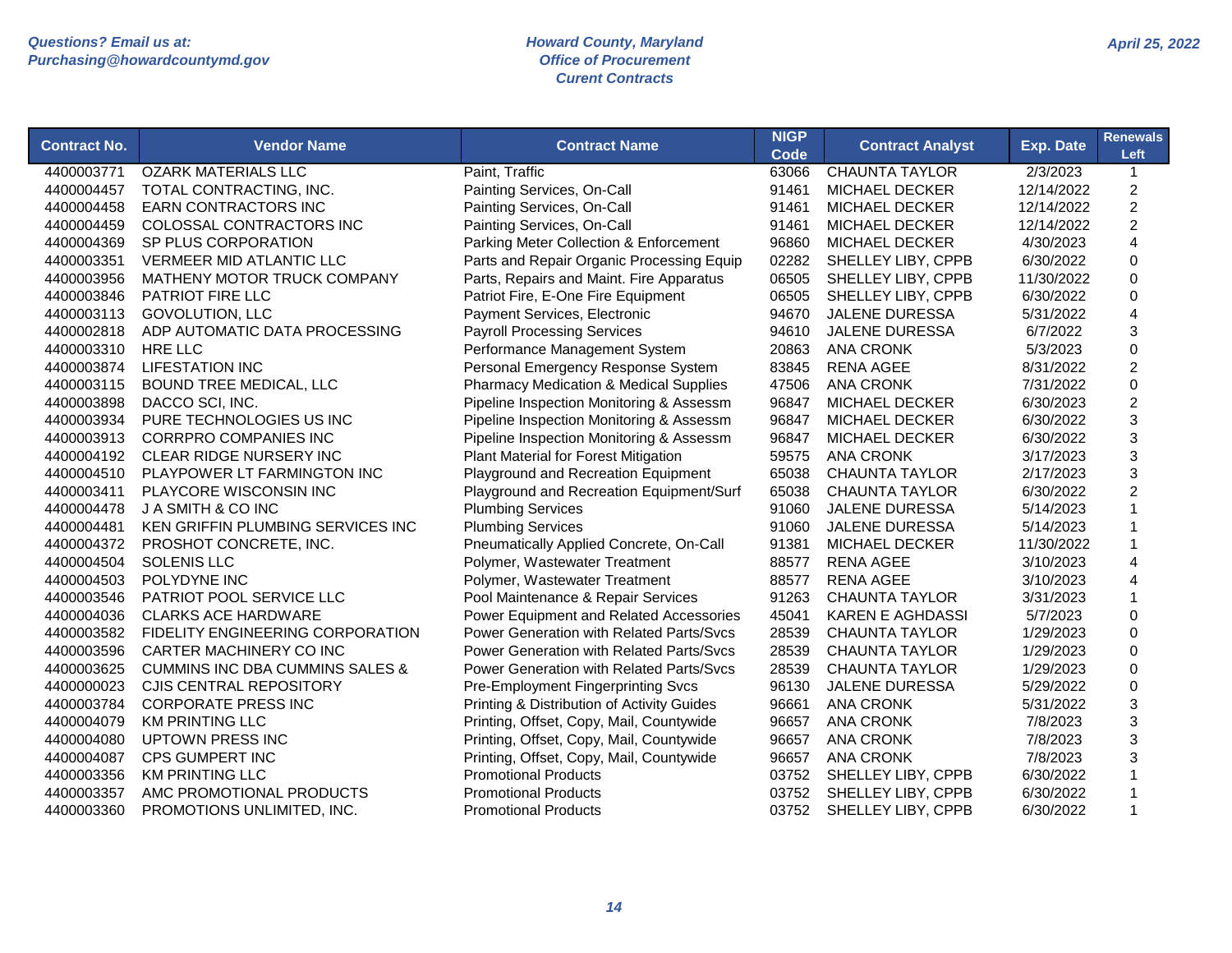| <b>Contract No.</b> | <b>Vendor Name</b>                    | <b>Contract Name</b>                            | <b>NIGP</b><br>Code | <b>Contract Analyst</b>     | <b>Exp. Date</b> | <b>Renewals</b><br>Left   |
|---------------------|---------------------------------------|-------------------------------------------------|---------------------|-----------------------------|------------------|---------------------------|
| 4400003364          | <b>CORPORATE PROMOTIONS</b>           | <b>Promotional Products</b>                     | 03752               | SHELLEY LIBY, CPPB          | 6/30/2022        | $\mathbf{1}$              |
| 4400004466          | THE HJ POIST GAS COMPANY              | Propane Gas, Delivery                           | 40503               | <b>JALENE DURESSA</b>       | 12/7/2022        | $\overline{4}$            |
| 4400002580          | HOWARD ASTRONOMICAL LEAGUE OF         | Property Lease Alpha Ridge Observatory          | 97135               | <b>KAREN E AGHDASSI</b>     | 10/6/2022        | $\overline{c}$            |
| 4400003740          | SKYLINE TECHNOLOGY SOLUTIONS LLC      | <b>Public Network Consult and Tech. Service</b> | 92037               | <b>PRISCILLA KUNG</b>       | 11/30/2022       | $\mathbf{1}$              |
| 4400003976          | <b>INTERGRAPH CORPORATION</b>         | Public Safety System Software Maintenance       | 92045               | <b>PRISCILLA KUNG</b>       | 7/31/2022        | $\mathbf 0$               |
| 4400003385          | HATFIELD'S EQUIPMENT & DEDICATION S   | Pump-Out Services, Septic, Grease, etc.         | 91070               | <b>CHAUNTA TAYLOR</b>       | 8/2/2022         | $\mathbf{1}$              |
| 4400003143          | FLUID SOLUTIONS, INC.                 | Pumps, Homa, & OEM Replacement Parts            | 72064               | <b>KAREN E AGHDASSI</b>     | 9/30/2022        | $\Omega$                  |
| 4400003853          | JP MORGAN CHASE BANK NA               | <b>Purchasing Card Services</b>                 | 94670               | <b>JALENE DURESSA</b>       | 8/14/2022        | $\overline{4}$            |
| 4400003774          | <b>ITRON INC</b>                      | Radio Comm. Equip, Radio Freq. Scanners         | 72677               | <b>ANA CRONK</b>            | 2/24/2024        | $\mathbf 0$               |
| 4400003275          | <b>WAVEBAND COMMUNICATIONS INC</b>    | <b>Radio Communications</b>                     | 72690               | <b>ANA CRONK</b>            | 2/29/2024        | $\mathsf 0$               |
| 4400003622          | MOTOROLA SOLUTIONS INC                | Radio Equipment and Installation/Maint          | 72690               | <b>ANA CRONK</b>            | 1/24/2023        | $\mathbf 0$               |
| 4400004356          | MOTOROLA SOLUTIONS INC                | Radio System Maintenance                        | 93972               | <b>ANA CRONK</b>            | 3/16/2023        | 4                         |
| 4400003031          | <b>CHARTWELL ENTERPRISES LLC</b>      | Real Estate & Technical Advisory Service        | 95883               | SHELLEY LIBY, CPPB          | 9/30/2022        | $\mathbf 0$               |
| 4400004385          | KAREN H BELINKO APPRAISALS LLC        | <b>Real Estate Appraisal Services</b>           | 94615               | <b>JALENE DURESSA</b>       | 8/16/2022        | 5                         |
| 4400004386          | S H MULLER & ASSOCIATES LLC           | <b>Real Estate Appraisal Services</b>           | 94615               | <b>JALENE DURESSA</b>       | 8/16/2022        | 5                         |
| 4400004387          | LIPMAN FRIZZELL & MITCHELL LLC        | Real Estate Appraisal Services                  | 94615               | <b>JALENE DURESSA</b>       | 8/16/2022        | 5                         |
| 4400004391          | ASSOCIATED APPRAISERS LLC             | <b>Real Estate Appraisal Services</b>           | 94615               | <b>JALENE DURESSA</b>       | 8/16/2022        | 5                         |
| 4400004396          | HENTSCHEL REAL ESTATE SERVICES        | Real Estate Appraisal Services                  | 94615               | JALENE DURESSA              | 8/16/2022        | 5                         |
| 4400003432          | <b>CROWN TITLE CORPORATION</b>        | <b>Real Estate Title Services</b>               | 94646               | <b>JALENE DURESSA</b>       | 10/31/2022       | $\mathsf 0$               |
| 4400003433          | <b>COMMUNITY TITLE NETWORK LLC</b>    | <b>Real Estate Title Services</b>               | 94646               | <b>JALENE DURESSA</b>       | 10/31/2022       | $\mathbf 0$               |
| 4400003434          | MACLEOD LAW GROUP LLC                 | <b>Real Estate Title Services</b>               | 94646               | <b>JALENE DURESSA</b>       | 10/31/2022       | $\mathbf 0$               |
| 4400000678          | <b>QUALITY ASSOCIATES INC</b>         | <b>Records Management Services</b>              | 92045               | PRISCILLA KUNG              | 10/20/2022       | 5                         |
| 4400004127          | <b>ATLANTIC BIOFUELS LLC</b>          | Recycling & Collection, Used Cooking Oil        | 99874               | <b>CHAUNTA TAYLOR</b>       | 9/30/2022        | 3                         |
| 4400003186          | RECOVERMAT MID-ATLANTIC LLC           | Recycling, Scrap Metal & Appliances             | 92677               | JENNIFER RITTENHOUSE        | 12/31/2022       | $\mathbf 0$               |
| 4400002951          | <b>VERRA MOBILITY CORPORATION DBA</b> | Red Light Camera System                         | 98176               | <b>CHAUNTA TAYLOR</b>       | 12/31/2022       | $\mathbf{1}$              |
| 4400003704          | <b>CAPITOL CITY CONTRACTORS</b>       | <b>Reforestation Services</b>                   | 94743               | <b>KAREN E AGHDASSI</b>     | 11/5/2022        | $\overline{2}$            |
| 4400003657          | A-GAS US INC DBA RAPID RECOVERY       | <b>Refrigerant Recovery Services</b>            | 92679               | <b>JENNIFER RITTENHOUSE</b> | 10/21/2022       | $\mathbf{1}$              |
| 4400003794          | ECOLOGY SERVICES, INC.                | Refuse & Recycling Carts, Dumpsters             | 96803               | <b>MICHAEL DECKER</b>       | 6/30/2022        | 3                         |
| 4400003802          | ECOLOGY SERVICES, INC.                | Refuse and Recycling Curbside TRZ-1             | 96803               | <b>MICHAEL DECKER</b>       | 6/9/2022         | $\ensuremath{\mathsf{3}}$ |
| 4400003804          | ECOLOGY SERVICES, INC.                | Refuse and Recycling Curbside TRZ-13            | 96803               | MICHAEL DECKER              | 6/9/2022         | $\ensuremath{\mathsf{3}}$ |
| 4400003338          | <b>GCI RESIDENTIAL INC</b>            | Refuse and Recycling Curbside TRZ-2             | 96801               | <b>MICHAEL DECKER</b>       | 5/31/2022        | $\mathbf{1}$              |
| 4400004004          | MBG REFUSE SERVICE INC                | Refuse and Recycling Curbside TRZ-4, 5          | 96803               | MICHAEL DECKER              | 4/30/2023        | 3                         |
| 4400004468          | BATES TRUCKING TRASH REMOVAL INC      | Refuse and Recycling Curbside TRZ-6             | 96803               | MICHAEL DECKER              | 5/31/2023        | 5                         |
| 4400003076          | MBG REFUSE SERVICE INC                | Refuse and Recycling TRZ - 11                   | 96803               | <b>MICHAEL DECKER</b>       | 5/31/2022        | $\Omega$                  |
| 4400003539          | <b>GCI RESIDENTIAL INC</b>            | Refuse and Recycling TRZ 7 TRZ 8 TRZ 10         | 96803               | <b>MICHAEL DECKER</b>       | 2/28/2023        | $\mathbf{1}$              |
| 4400004472          | MBG REFUSE SERVICE INC                | Refuse and Recycling TRZ-11                     | 96803               | <b>MICHAEL DECKER</b>       | 5/31/2023        | 5                         |
| 4400003337          | MBG REFUSE SERVICE INC                | Refuse and Recycling TRZ-12                     | 96801               | <b>MICHAEL DECKER</b>       | 5/31/2023        | $\Omega$                  |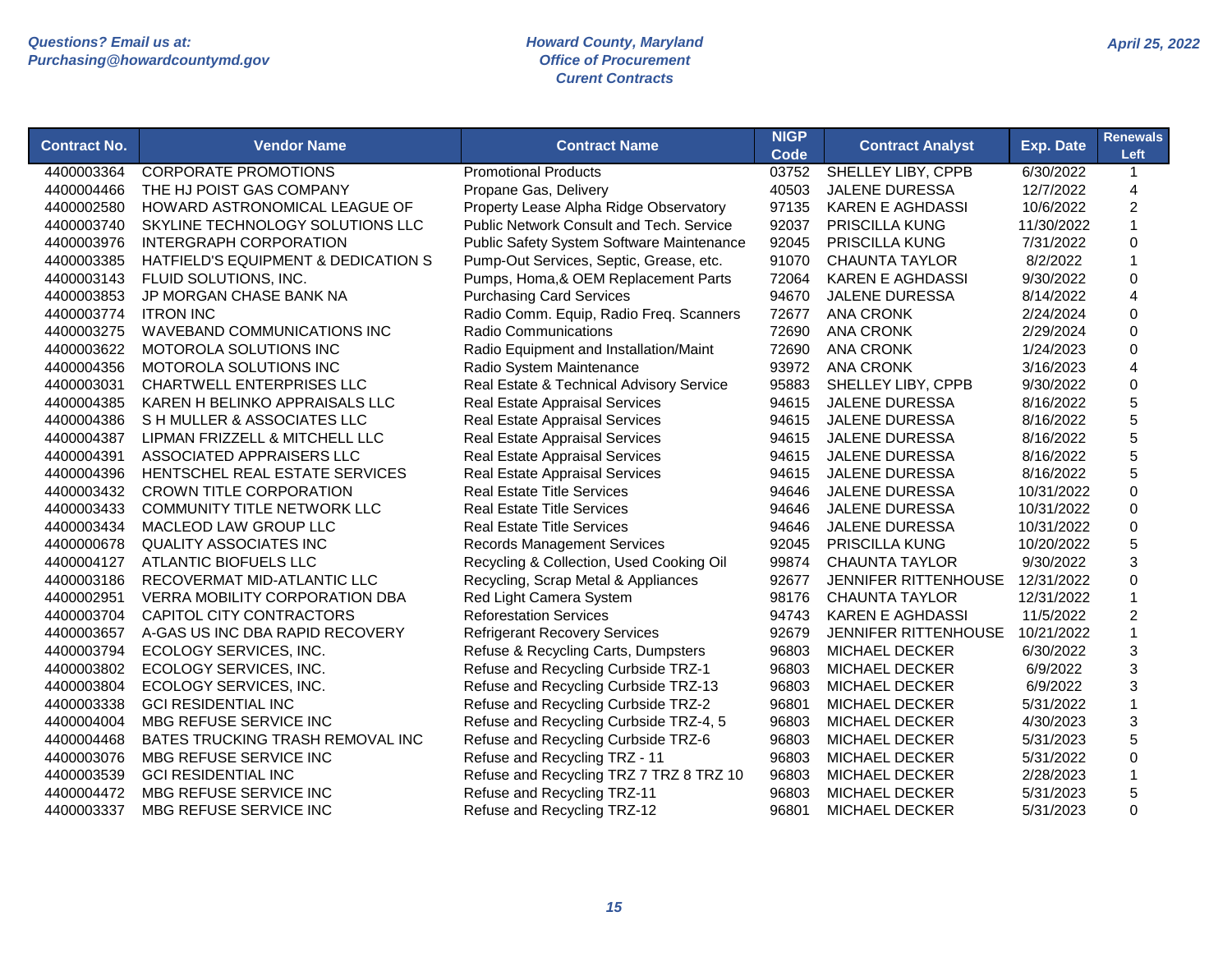| <b>Contract No.</b> | <b>Vendor Name</b>                      | <b>Contract Name</b>                     | <b>NIGP</b>   | <b>Contract Analyst</b> | Exp. Date  | <b>Renewals</b><br>Left |
|---------------------|-----------------------------------------|------------------------------------------|---------------|-------------------------|------------|-------------------------|
| 4400003336          | ECOLOGY SERVICES, INC.                  | Refuse and Recycling TRZ-15              | Code<br>96801 | <b>MICHAEL DECKER</b>   | 5/31/2022  | $\mathbf{1}$            |
| 4400003335          | ECOLOGY SERVICES, INC.                  | Refuse and Recycling TRZ-3               | 96801         | <b>MICHAEL DECKER</b>   | 5/31/2022  | 1                       |
| 4400003053          | BATES TRUCKING COMPANY INC              | Refuse and Recycling TRZ-6               | 96803         | <b>MICHAEL DECKER</b>   | 5/31/2022  | 0                       |
| 4400004005          | <b>GOODE COMPANIES INC</b>              | Refuse and Recycling, Curbside TRZ-14    | 96803         | <b>MICHAEL DECKER</b>   | 4/30/2023  | 3                       |
| 4400003822          | MBG REFUSE SERVICE INC                  | Refuse and Recycling, Curbside TRZ-9     | 96803         | <b>MICHAEL DECKER</b>   | 6/9/2022   | 3                       |
| 4400004341          | <b>KDC SOLAR LLC</b>                    | Renewable Energy Supply                  | 29082         | <b>DEAN HOF</b>         | 5/31/2045  | 1                       |
| 4400004013          | <b>HERC RENTALS INC</b>                 | Rental/Leasing, Equipment                | 98100         | <b>CHAUNTA TAYLOR</b>   | 10/31/2023 | $\overline{c}$          |
| 4400004165          | <b>UNITED RENTAL</b>                    | Rental/Leasing, Equipment                | 97566         | <b>CHAUNTA TAYLOR</b>   | 8/27/2024  | 1                       |
| 4400003311          | <b>SAMS CREEK CONSTRUCTION</b>          | Restrooms, Portable Units                | 97773         | <b>ANA CRONK</b>        | 6/17/2022  | 1                       |
| 4400003043          | NATIONWIDE RETIREMENT                   | Retirement Benefits, Deferred Comp       | 95380         | <b>RENA AGEE</b>        | 4/30/2023  | 3                       |
| 4400004000          | <b>EMANUEL TIRE LLC</b>                 | Reusable Tire Collection & Recycling Srv | 99893         | <b>CHAUNTA TAYLOR</b>   | 2/28/2023  | $\overline{c}$          |
| 4400003983          | <b>GLOBAL FACILITY SOLUTIONS LLC</b>    | Review of Energy Performance Measures    | 91016         | <b>CHAUNTA TAYLOR</b>   | 12/31/2033 | 1                       |
| 4400003636          | SUPERIOR LAND SERVICES LLC              | Rights-of-Way Clearing and Mowing        | 98836         | <b>ANA CRONK</b>        | 6/30/2022  | 2                       |
| 4400004303          | <b>ORIGAMI RISK LLC</b>                 | Risk Management Information System       | 20837         | <b>ANA CRONK</b>        | 4/12/2023  |                         |
| 4400003701          | <b>MORTON SALT INC</b>                  | Road Salt, Bulk                          | 77545         | <b>ANA CRONK</b>        | 12/31/2022 |                         |
| 4400003445          | <b>E&amp;R SERVICES INC</b>             | Roadways, Intersections & Sidewalk       | 91384         | <b>MICHAEL DECKER</b>   | 10/31/2022 | 1                       |
| 4400003444          | <b>HIGHLAND TURF INC</b>                | Roadways, Intersections & Sidewalks      | 91384         | <b>MICHAEL DECKER</b>   | 10/31/2022 | 1                       |
| 4400003442          | <b>GENERAL PAVING &amp; CONTRACTING</b> | Roadways, Intersections and Sidewalk     | 91384         | MICHAEL DECKER          | 10/31/2022 | 1                       |
| 4400003443          | <b>D &amp; F CONSTRUCTION INC</b>       | Roadways, Intersections and Sidewalks    | 91384         | <b>MICHAEL DECKER</b>   | 10/31/2022 | 1                       |
| 4400004427          | <b>SLURRY PAVERS INC</b>                | Roadways, Micro surfacing Program        | 91396         | <b>MICHAEL DECKER</b>   | 9/30/2022  | 5                       |
| 4400003743          | P. FLANIGAN & SONS, INCORPORATED        | Roadways, Resurfacing Services           | 91396         | <b>MICHAEL DECKER</b>   | 11/30/2022 |                         |
| 4400003745          | ALLAN MYERS MD INC                      | Roadways, Resurfacing Services           | 91396         | <b>MICHAEL DECKER</b>   | 11/30/2022 |                         |
| 4400003746          | CPE INC                                 | Roadways, Resurfacing Services           | 91396         | <b>MICHAEL DECKER</b>   | 11/30/2022 |                         |
| 4400004294          | M.T. LANEY COMPANY INC                  | Roadways, Utility Patching               | 91396         | <b>MICHAEL DECKER</b>   | 3/31/2023  | 4                       |
| 4400004296          | PLEASANTS CONSTRUCTION INC              | Roadways, Utility Patching               | 91396         | <b>MICHAEL DECKER</b>   | 3/31/2023  | 4                       |
| 4400004301          | OLNEY MASONRY CORPORATION               | Roadways, Utility Patching               | 91396         | <b>MICHAEL DECKER</b>   | 3/31/2023  | 4                       |
| 4400003521          | ALLIANCE EXTERIOR CONSTRUCTION INC      | <b>Roof Repair Services</b>              | 91066         | <b>CHAUNTA TAYLOR</b>   | 1/10/2023  | 1                       |
| 4400003537          | CITIROOF CORPORATION                    | <b>Roof Repair Services</b>              | 91066         | <b>CHAUNTA TAYLOR</b>   | 1/10/2023  | 1                       |
| 4400003541          | SIMPSON OF MARYLAND INC                 | <b>Roof Repair Services</b>              | 91066         | <b>CHAUNTA TAYLOR</b>   | 1/10/2023  |                         |
| 4400004050          | <b>STRYKER MEDICAL</b>                  | Safety Equipment Maintenance/Repair      | 93838         | <b>ANA CRONK</b>        | 2/28/2023  | $\mathbf 0$             |
| 4400003512          | RED WING BRANDS OF AMERICA INC          | <b>Safety Shoes</b>                      | 80072         | <b>KAREN E AGHDASSI</b> | 1/31/2023  | $\Omega$                |
| 4400003513          | SAF-GARD SAFETY SHOE COMPANY            | <b>Safety Shoes</b>                      | 80072         | <b>KAREN E AGHDASSI</b> | 1/31/2023  | $\mathbf 0$             |
| 4400004430          | BLACK CREEK INTEGRATED SYSTEMS CORP     | SallyPort Software, Maintenance, Support | 92045         | PRISCILLA KUNG          | 12/31/2022 | $\overline{2}$          |
| 4400004282          | UTILLI LLC                              | SAP Utility Billing Sys. Support Service | 92045         | PRISCILLA KUNG          | 5/8/2023   |                         |
| 4400003843          | UTILIS INCORPORATED                     | Satellite Imagery Leak System Analysis   | 92521         | <b>KAREN E AGHDASSI</b> | 5/31/2022  | 1                       |
| 4400003779          | <b>WHEL-TECH INC</b>                    | <b>SCADA System Integration</b>          | 92047         | PRISCILLA KUNG          | 4/30/2022  | $\Omega$                |
| 4400004483          | <b>WHEL-TECH INC</b>                    | <b>SCADA System Integration</b>          | 92047         | PRISCILLA KUNG          | 4/30/2023  | $\overline{2}$          |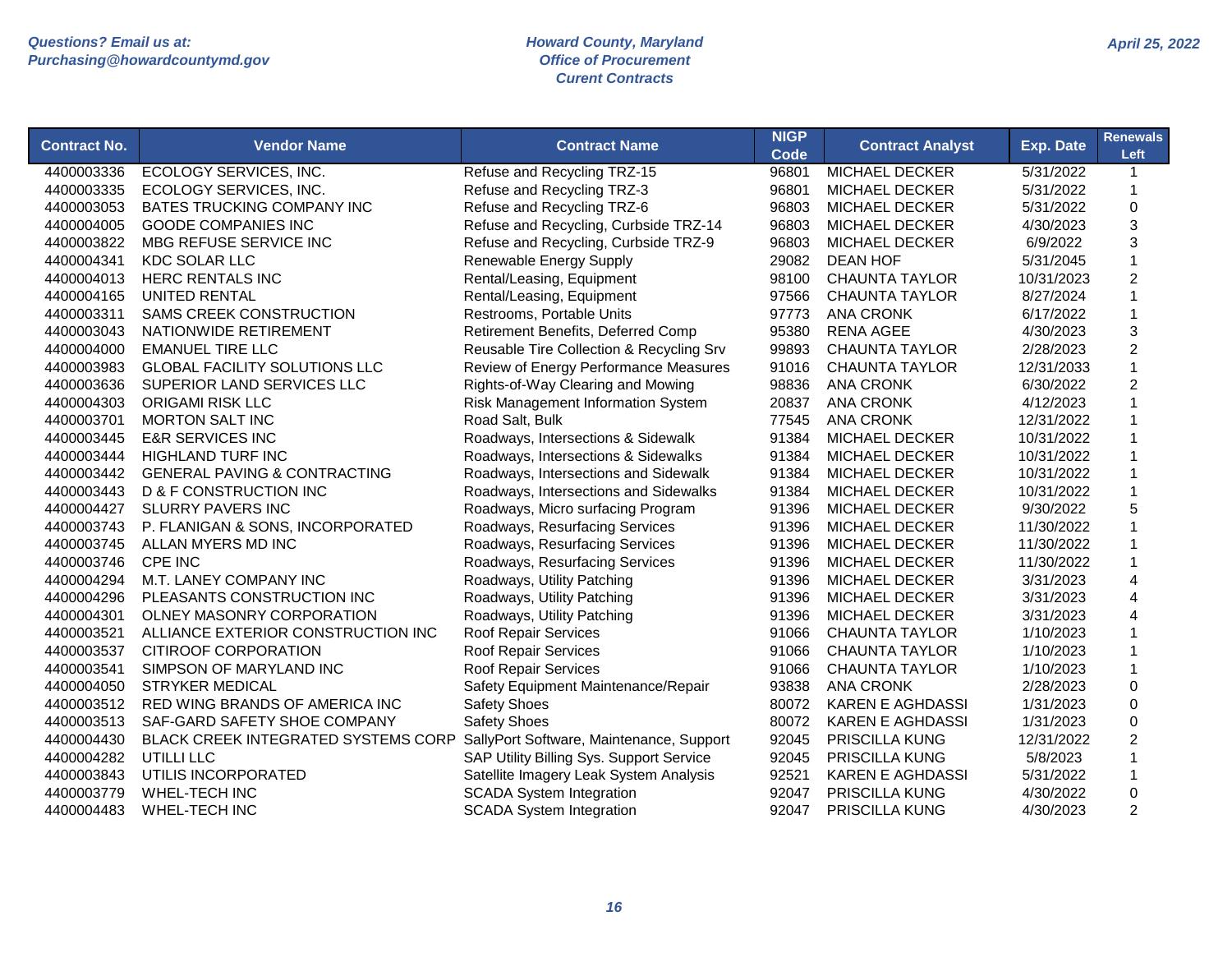| <b>Contract No.</b> | <b>Vendor Name</b>                      | <b>Contract Name</b>                      | <b>NIGP</b><br><b>Code</b> | <b>Contract Analyst</b>     | <b>Exp. Date</b> | <b>Renewals</b><br>Left   |
|---------------------|-----------------------------------------|-------------------------------------------|----------------------------|-----------------------------|------------------|---------------------------|
| 4400004392          | <b>BUSPATROL AMERICA LLC</b>            | School Bus Camera Video Monitoring        | 84074                      | <b>RENA AGEE</b>            | 3/1/2026         | 4                         |
| 4400003811          | WOODLAWN MOTOR COACH                    | School Bus Transportation                 | 96113                      | <b>JALENE DURESSA</b>       | 4/30/2022        | $\overline{c}$            |
| 4400003840          | MBG ENTERPRISES INC                     | <b>School Bus Transportation</b>          | 96113                      | <b>JALENE DURESSA</b>       | 4/30/2022        | $\overline{c}$            |
| 4400004266          | <b>DAKTRONICS INC</b>                   | Score Board and Field Signage             | 80563                      | <b>KAREN E AGHDASSI</b>     | 2/28/2023        | $\mathbf{1}$              |
| 4400003409          | REFUSE-REMOVAL RESULTS LLC              | Scrap Metal Collection/Hauling, Curbside  | 96801                      | <b>MICHAEL DECKER</b>       | 9/30/2022        | $\mathbf 1$               |
| 4400003653          | AUSTON CONTRACTING INC                  | Scrap Tire Removal and Recycling          | 92677                      | <b>JENNIFER RITTENHOUSE</b> | 8/31/2022        | $\mathbf{1}$              |
| 4400004349          | THE SURVEILLANCE GROUP INC              | Security Services, Investigative Svcs     | 99052                      | <b>RENA AGEE</b>            | 7/31/2022        | $\overline{c}$            |
| 4400004006          | RISK MANAGEMENT CONSULTANTS LLC         | Security System and Access Control Serv   | 93673                      | <b>ANA CRONK</b>            | 3/31/2023        | 3                         |
| 4400004411          | <b>STROCKS LOCKS INC</b>                | Security System Maint., Detention Center  | 93673                      | <b>ANA CRONK</b>            | 10/4/2022        | $\overline{c}$            |
| 4400004008          | <b>EAI SECURITY SYSTEMS INC</b>         | Security Systems and Access Control Serv  | 93673                      | <b>ANA CRONK</b>            | 3/31/2023        | 3                         |
| 4400004147          | <b>HARFORD ALARM CO</b>                 | Security/Access System Maint/Repair       | 93673                      | <b>ANA CRONK</b>            | 10/31/2022       | $\mathbf{1}$              |
| 4400004131          | ADS LLC                                 | Sewer Flow Monitoring, Telemetered        | 92693                      | <b>JENNIFER RITTENHOUSE</b> | 9/30/2022        | $\overline{4}$            |
| 4400003211          | <b>REVIERA ENTERPRISES INC</b>          | Sewer Mains Inspection, Video             | 96292                      | <b>RENA AGEE</b>            | 1/31/2023        | 0                         |
| 4400003386          | AM-LINER EAST, INC.                     | Sewer Rehabilitation                      | 91381                      | <b>MICHAEL DECKER</b>       | 12/31/2022       | $\mathbf 0$               |
| 4400003388          | <b>SAK CONSTRUCTION LLC</b>             | Sewer Rehabilitation                      | 91381                      | <b>MICHAEL DECKER</b>       | 12/31/2022       | $\overline{0}$            |
| 4400003403          | <b>GRANITE INLINER LLC</b>              | Sewer Rehabilitation                      | 91381                      | <b>MICHAEL DECKER</b>       | 6/30/2022        | $\Omega$                  |
| 4400004426          | MOBILE DREDGING & VIDEO PIPE INC        | Sewer System Inspection, Cleaning & Rehab | 96292                      | <b>RENA AGEE</b>            | 10/31/2022       | 5                         |
| 4400004428          | METRA INDUSTRIES INC                    | Sewer System Inspection, Cleaning & Rehab | 96292                      | <b>RENA AGEE</b>            | 10/31/2022       | 5                         |
| 4400004145          | <b>D &amp; F CONSTRUCTION INC</b>       | Sidewalk and Ramp Repair Program          | 91347                      | <b>MICHAEL DECKER</b>       | 8/31/2022        | 3                         |
| 4400004146          | <b>E&amp;R SERVICES INC</b>             | Sidewalk and Ramp Repair Program          | 91347                      | MICHAEL DECKER              | 8/31/2022        | $\ensuremath{\mathsf{3}}$ |
| 4400004154          | M. LUIS CONSTRUCTION CO. INC.           | Sidewalk and Ramp Repair Program          | 91347                      | MICHAEL DECKER              | 8/31/2022        | 3                         |
| 4400003544          | US MUNICIPAL SUPPLY INC                 | Sign Posts and Parts, Breakaway           | 57044                      | <b>CHAUNTA TAYLOR</b>       | 6/30/2023        | $\mathbf{1}$              |
| 4400003168          | MOBOTREX INC                            | Signals & Accessories, Traffic            | 55088                      | <b>KAREN E AGHDASSI</b>     | 11/30/2022       | $\mathsf 0$               |
| 4400003960          | <b>VULCAN INC DBA VULCAN SIGNS</b>      | Signs, Traffic Faces, Blanks, Roll Goods  | 80149                      | <b>RENA AGEE</b>            | 1/31/2023        | 3                         |
| 4400004437          | ALFREDO TRUCKING INC                    | Snow and Ice Removal                      | 96872                      | <b>MICHAEL DECKER</b>       | 4/30/2022        | $\Omega$                  |
| 4400004440          | W. F. WILSON & SONS, INC.               | Snow and Ice Removal                      | 96872                      | <b>MICHAEL DECKER</b>       | 4/30/2022        | $\Omega$                  |
| 4400004455          | ANTONIO'S TRUCKING, INC.                | Snow and Ice Removal                      | 96872                      | MICHAEL DECKER              | 4/30/2022        | 0                         |
| 4400004422          | EXCEL TREE EXPERT CO INC                | Snow and Ice Removal                      | 96872                      | MICHAEL DECKER              | 4/30/2022        | $\mathsf 0$               |
| 4400004424          | <b>KES CONTRACTING LLC</b>              | Snow and Ice Removal                      | 96872                      | <b>MICHAEL DECKER</b>       | 4/30/2022        | $\mathbf 0$               |
| 4400004439          | <b>JR PROJECTS LLC</b>                  | Snow and Ice Removal                      | 96872                      | <b>MICHAEL DECKER</b>       | 4/30/2022        | 0                         |
| 4400004441          | TJ DORSEY INC                           | Snow and Ice Removal                      | 96872                      | <b>MICHAEL DECKER</b>       | 4/30/2022        | $\mathbf 0$               |
| 4400004448          | <b>NINA &amp; BROS LLC</b>              | Snow and Ice Removal                      | 96872                      | <b>MICHAEL DECKER</b>       | 4/30/2022        | 0                         |
| 4400004450          | OAKLAWN LANDSCAPING LLC                 | Snow and Ice Removal                      | 96872                      | <b>MICHAEL DECKER</b>       | 4/30/2022        | 0                         |
| 4400004423          | UTILITIES UNLIMITED INC                 | Snow and Ice Removal                      | 96872                      | <b>MICHAEL DECKER</b>       | 4/30/2022        | $\mathbf 0$               |
| 4400004467          | K & A LANDSCAPING LLC                   | Snow and Ice Removal                      | 96872                      | <b>MICHAEL DECKER</b>       | 4/30/2022        | $\Omega$                  |
| 4400004429          | RHINE LAWN CARE & LANDSCAPING LLC       | Snow and Ice Removal                      | 96872                      | <b>MICHAEL DECKER</b>       | 4/30/2022        | $\Omega$                  |
| 4400003516          | <b>MOXLEY WELDING &amp; MACHINE SER</b> | Snow Plows and Parts                      | 76561                      | <b>MICHAEL DECKER</b>       | 9/10/2022        | $\Omega$                  |
|                     |                                         |                                           |                            |                             |                  |                           |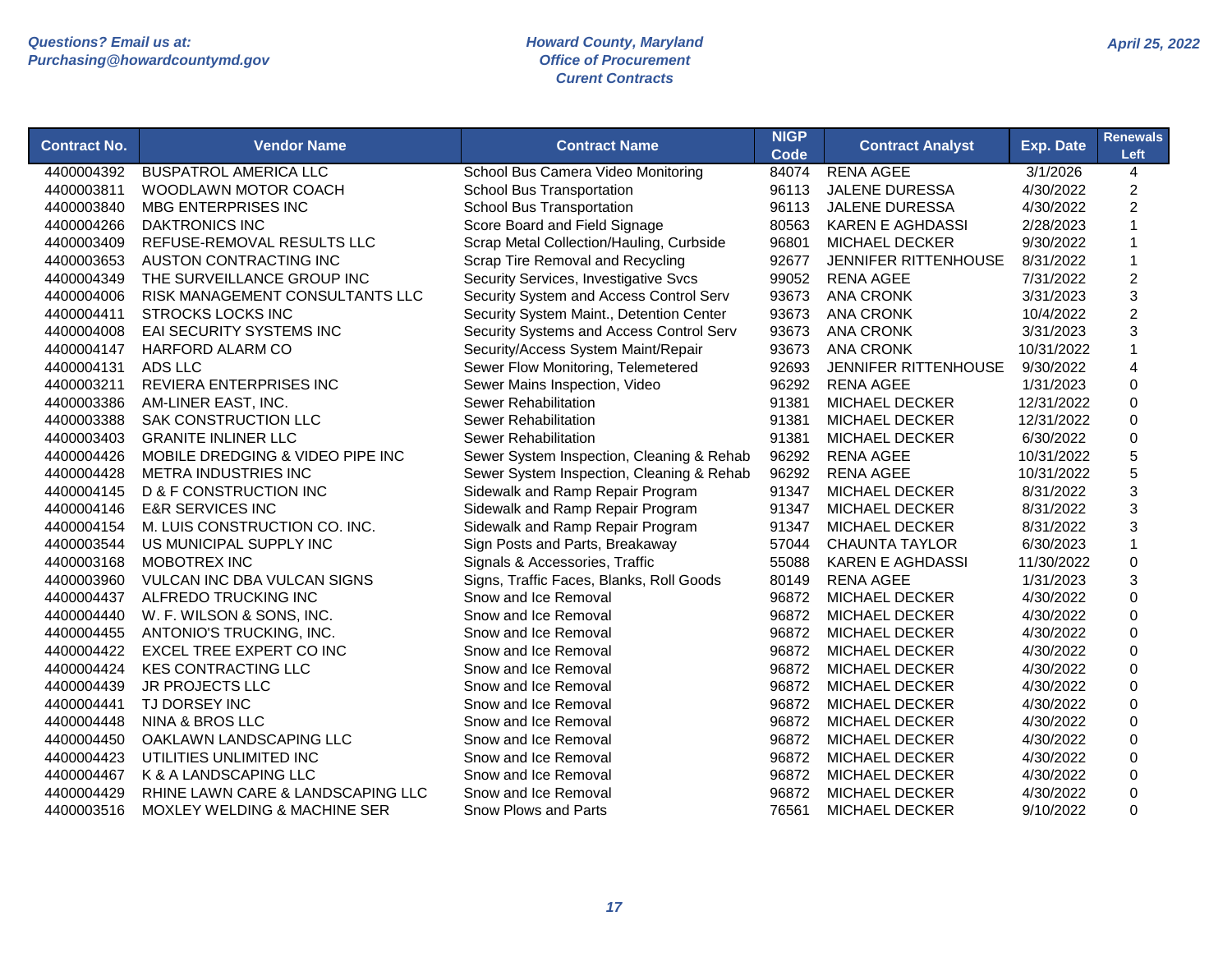#### *Howard County, Maryland Office of Procurement Curent Contracts*

| <b>Contract No.</b> | <b>Vendor Name</b>                  | <b>Contract Name</b>                       | <b>NIGP</b> | <b>Contract Analyst</b> | <b>Exp. Date</b> | <b>Renewals</b> |
|---------------------|-------------------------------------|--------------------------------------------|-------------|-------------------------|------------------|-----------------|
|                     |                                     |                                            | Code        |                         |                  | Left            |
| 4400003719          | EASTBAY CONSTRUCTION & SRVCS 1, LLC | Snow Removal, Sidewalks, Prkg Lots, Plaza  | 96872       | <b>MICHAEL DECKER</b>   | 10/31/2022       |                 |
| 4400003724          | COLOSSAL CONTRACTORS INC            | Snow Removal, Sidewalks, Prkg Lots, Plaza  | 96872       | <b>MICHAEL DECKER</b>   | 10/31/2022       |                 |
| 4400003851          | BRENNTAG NORTHEAST LLC              | Sodium Hydroxide                           | 88584       | <b>RENA AGEE</b>        | 6/30/2022        | 3               |
| 4400003219          | MARYLAND CHEMICAL COMPANY INC       | Sodium Hypochlorite                        | 88551       | <b>RENA AGEE</b>        | 1/31/2023        | $\mathbf 0$     |
| 4400003736          | <b>BSN SPORTS LLC</b>               | Softball Equipment                         | 80569       | <b>KAREN E AGHDASSI</b> | 1/31/2023        | $\overline{c}$  |
| 4400003951          | ALTA IT SERVICES LLC                | <b>Software Consulting Services</b>        | 91829       | JENNIFER RITTENHOUSE    | 11/30/2022       | $\mathbf 0$     |
| 4400004034          | HR EFFICIENT LLC                    | Software License, HR Efficient             | 92045       | PRISCILLA KUNG          | 4/5/2023         | 0               |
| 4400003990          | SOCRATA INC                         | Software License, Socrata                  | 92045       | PRISCILLA KUNG          | 6/30/2022        | 5               |
| 4400003044          | CARAHSOFT TECHNOLOGY                | Software Licenses and Support              | 92047       | PRISCILLA KUNG          | 12/19/2022       | $\overline{c}$  |
| 4400003494          | SHI INTERNATIONAL CORP              | Software Licenses, Comm. Off the Shelf     | 92014       | PRISCILLA KUNG          | 9/30/2027        | $\Omega$        |
| 4400003072          | INSIGHT PUBLIC SECTOR INC           | Software Licenses, Dropbox                 | 20827       | <b>ANA CRONK</b>        | 4/30/2023        | $\Omega$        |
| 4400004010          | <b>ACCELA INC</b>                   | Software Maintenance and Support, Accela   | 92045       | <b>PRISCILLA KUNG</b>   | 7/31/2022        |                 |
| 4400004089          | SYN-TECH SYSTEMS INC                | Software Maintenance&Support, Fuelmaster   | 92045       | PRISCILLA KUNG          | 7/16/2022        |                 |
| 4400003852          | <b>DECCAN INTERNATIONAL</b>         | Software Maintenance, Deccan               | 92045       | PRISCILLA KUNG          | 8/16/2022        | $\mathbf 0$     |
| 4400004419          | <b>INFOR PUBLIC SECTOR INC</b>      | Software Maintenance, Hansen               | 92045       | <b>PRISCILLA KUNG</b>   | 12/31/2024       | $\overline{c}$  |
| 4400004493          | <b>ITRON INC</b>                    | Software Maintenance, Itron                | 92045       | <b>ANA CRONK</b>        | 3/7/2023         | $\overline{c}$  |
| 4400004288          | TYLER TECHNOLOGIES, INC.            | Software Maintenance, MUNIS                | 92045       | PRISCILLA KUNG          | 4/30/2023        |                 |
| 4400004071          | AVOLVE SOFTWARE CORP                | Software Maintenance, ProjectDox           | 92045       | PRISCILLA KUNG          | 9/30/2022        |                 |
| 4400000491          | <b>IBM CORPORATION</b>              | Software Maintenance/Support, Cognos       | 92045       | PRISCILLA KUNG          | 6/30/2022        | $\Omega$        |
| 4400002422          | SELECTRON TECHNOLOGIES, INC.        | Software Maintenance/Support, Selectron    | 92045       | PRISCILLA KUNG          | 4/5/2023         | 3               |
| 4400001000          | <b>CJIS CENTRAL REPOSITORY</b>      | Software Support & Access, MILES/NCIC      | 92045       | <b>PRISCILLA KUNG</b>   | 6/30/2023        | $\mathbf{1}$    |
| 4400000342          | SAP PUBLIC SERVICES, INC.           | Software Support SAP                       | 92045       | PRISCILLA KUNG          | 3/17/2023        | 0               |
| 4400002118          | CARAHSOFT TECHNOLOGY                | Software, Alfresco, Health Department      | 92045       | PRISCILLA KUNG          | 9/30/2027        | 12              |
| 4400004107          | CENTRALSQUARE TECHNOLOGIES          | Software, CAD System Install/Maint/Support | 92045       | <b>PRISCILLA KUNG</b>   | 9/30/2022        | 0               |
| 4400004384          | EA WAETJEN INC                      | Software, Cloud, Cyber Key Tracking        | 92045       | PRISCILLA KUNG          | 8/22/2022        | 5               |
| 4400002103          | DLT SOLUTIONS LLC                   | Software, Common Off-the-Shelf             | 92045       | PRISCILLA KUNG          | 9/30/2027        | $\Omega$        |
| 4400004291          | <b>WELLSKY CORPORATION</b>          | Software, Community Services.              | 92045       | <b>PRISCILLA KUNG</b>   | 4/15/2023        |                 |
| 4400004281          | PLANETBIDS INC                      | Software, E-Procurement Solution           | 20871       | <b>ANA CRONK</b>        | 5/4/2023         | $\mathbf 1$     |
| 4400004436          | <b>VERTOSOFT LLC</b>                | Software, Financial Accounting             | 20810       | <b>ANA CRONK</b>        | 9/18/2022        | 14              |
| 4400004465          | CANVAS SOLUTIONS INC                | Software, Go-Canvas                        | 20837       | <b>ANA CRONK</b>        | 1/5/2023         | $\overline{2}$  |
| 4400004388          | TRACTION GUEST INC                  | Software, Lobby Management                 | 20832       | <b>ANA CRONK</b>        | 9/13/2022        | $\overline{c}$  |
| 4400004156          | PRECISELY SOFTWARE INCORPORATED     | Software, Mapinfo Products                 | 20882       | <b>ANA CRONK</b>        | 7/31/2025        | $\overline{2}$  |
| 4400004324          | <b>CALIPER CORPORATION</b>          | Software, Maptitude for Redistricting      | 20830       | <b>ANA CRONK</b>        | 5/23/2022        | $\Omega$        |

4400004114 EMS TECHNOLOGY SOLUTIONS LLC Software, Narcotics Tracking 92003 PRISCILLA KUNG 7/31/2022 3 4400004239 AXON ENTERPRISE INC Software, Police Camera Evidence Storage 92045 ANA CRONK 2/21/2023 1 4400004157 THE ACTIVE NETWORK Software, Registration & Reservation 20865 ANA CRONK 10/14/2022 1 4400003992 CENTRALSQUARE TECHNOLOGIES Software, RMS Install/Maint/Support 92045 PRISCILLA KUNG 9/30/2022 0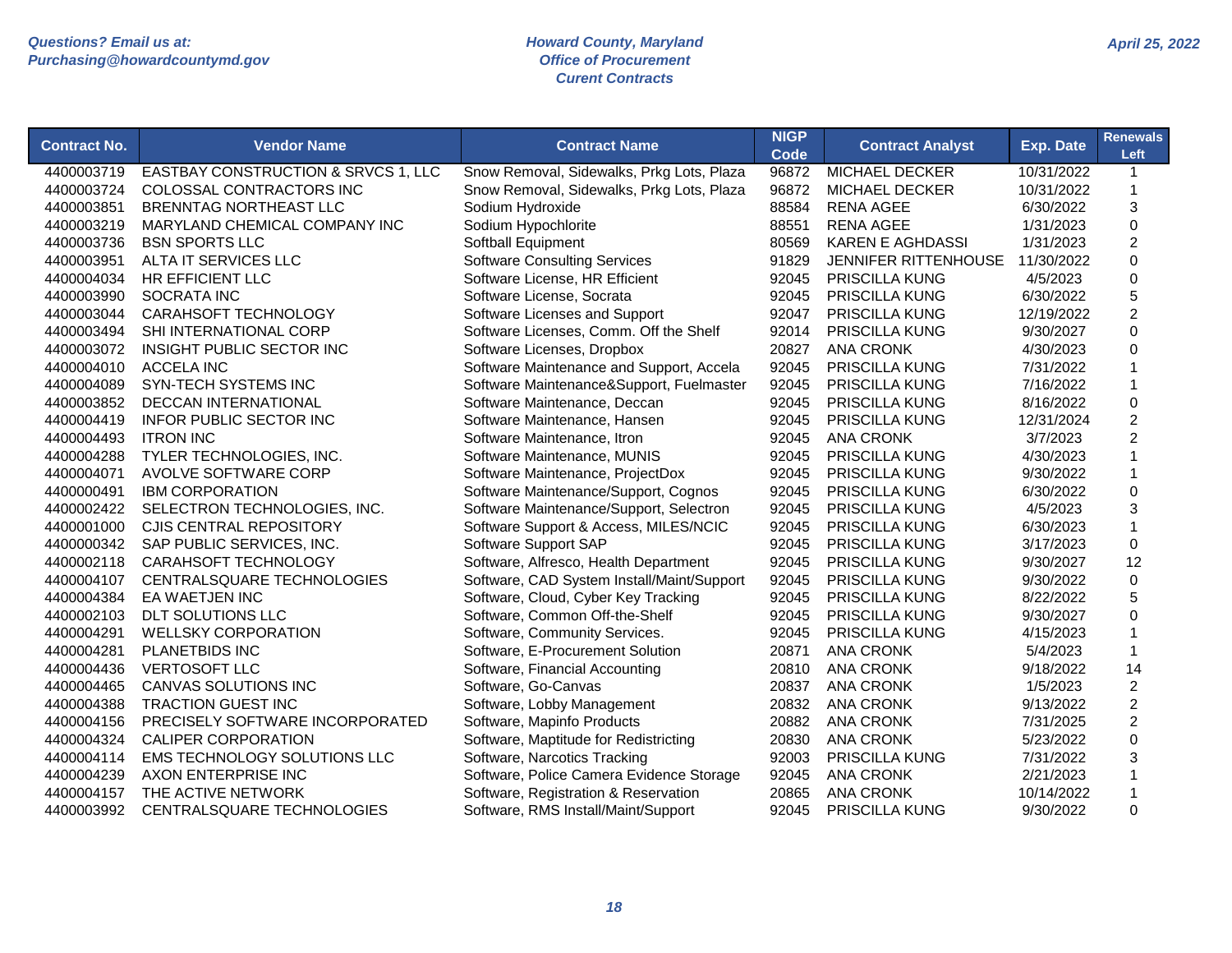| <b>Contract No.</b> | <b>Vendor Name</b>                       | <b>Contract Name</b>                              | <b>NIGP</b><br><b>Code</b> | <b>Contract Analyst</b>     | <b>Exp. Date</b> | <b>Renewals</b><br>Left   |
|---------------------|------------------------------------------|---------------------------------------------------|----------------------------|-----------------------------|------------------|---------------------------|
| 4400004172          | UTILLI LLC                               | Software, UtilliCX Annual Maintenance             | 92045                      | <b>PRISCILLA KUNG</b>       | 11/30/2022       | $\mathbf{1}$              |
| 4400002622          | SAMARITAN SOFTWARE LLC                   | Software, Volunteer Management                    | 20837                      | <b>ANA CRONK</b>            | 12/31/2022       | $\overline{4}$            |
| 4400002494          | WM RECYCLE AMERICA, LLC                  | Solid/Liquid Waste Disposal                       | 96871                      | <b>MICHAEL DECKER</b>       | 6/30/2023        | $\mathbf{1}$              |
| 4400003292          | HAWKINS DELAFIELD & WOOD LLP             | Special Legal Counsel Services, P3                | 91874                      | <b>JENNIFER RITTENHOUSE</b> | 3/23/2023        | $\mathbf{1}$              |
| 4400003893          | JOHN S WILSON CO                         | Specialty Lumber and Material Supplier            | 54023                      | SHELLEY LIBY, CPPB          | 7/31/2022        | $\mathsf 0$               |
| 4400002953          | CONDUENT STATE & LOCAL SOLUTIONS         | Speed Detection Camera System                     | 98176                      | <b>CHAUNTA TAYLOR</b>       | 12/31/2022       | $\mathbf{1}$              |
| 4400003906          | <b>CUSTOM PARK SERVICES INC</b>          | Sports Surfaces, Installation, Material           | 65050                      | <b>CHAUNTA TAYLOR</b>       | 5/31/2022        | $\mathbf 0$               |
| 4400003936          | <b>JUSTICE BENEFITS INC</b>              | State Alien Assistance Program Filing             | 94677                      | JALENE DURESSA              | 6/30/2022        | 3                         |
| 4400003770          | AMS OF SKELLY AND LOY INC                | Stormwater Maintenance, Treatment Syst            | 91897                      | <b>JENNIFER RITTENHOUSE</b> | 10/31/2023       | 1                         |
| 4400003753          | CHARLES P JOHNSON & ASSOCIATES, INC      | Stormwater Management Inspection                  | 96849                      | <b>MICHAEL DECKER</b>       | 12/31/2022       | $\mathbf{1}$              |
| 4400003749          | KCI TECHNOLOGIES, INC.                   | Stormwater Management Inspection                  | 96849                      | <b>MICHAEL DECKER</b>       | 12/31/2022       | $\mathbf{1}$              |
| 4400003986          | MAGNOLIA PLUMBING INC                    | <b>Stormwater Quality Inlet Cleaning Services</b> | 96873                      | <b>MICHAEL DECKER</b>       | 12/31/2022       | $\ensuremath{\mathsf{3}}$ |
| 4400003795          | <b>BGE</b>                               | Street Light Installation & Maintenance           | 96876                      | <b>MICHAEL DECKER</b>       | 9/30/2022        | $\mathbf 0$               |
| 4400004092          | C N ROBINSON LIGHTING SUPPLY CO INC      | Street Lighting, Cobraheads                       | 28576                      | <b>CHAUNTA TAYLOR</b>       | 6/30/2022        | 3                         |
| 4400004505          | <b>B &amp; J SWEEPING &amp; SONS INC</b> | <b>Street Sweeping Services</b>                   | 96874                      | MICHAEL DECKER              | 3/31/2023        | 5                         |
| 4400004166          | C N ROBINSON LIGHTING SUPPLY CO INC      | Streetlights, LED Post Top                        | 96876                      | <b>CHAUNTA TAYLOR</b>       | 10/25/2022       | 3                         |
| 4400004180          | <b>WESCO DISTRIBUTION INC</b>            | Streetlights, LED Post Top                        | 96876                      | <b>MICHAEL DECKER</b>       | 11/1/2022        | 3                         |
| 4400004102          | <b>GRASSROOTS CRISIS INTERVENTION</b>    | Substance Use Disorder Prevention                 | 95206                      | <b>RENA AGEE</b>            | 6/30/2023        | $\Omega$                  |
| 4400003081          | <b>TUERK HOUSE INC</b>                   | Substance Use Disorder Treat, Residential         | 95205                      | <b>RENA AGEE</b>            | 5/31/2022        | $\Omega$                  |
| 4400003082          | MARYLAND TREATMENT CENTERS INC           | Substance Use Disorder Treatment, Residen.        | 95205                      | <b>RENA AGEE</b>            | 5/31/2022        | $\mathsf 0$               |
| 4400004449          | HC DRUG FREE, INC.                       | Substance Use Prevent Evidence Based              | 91803                      | <b>JENNIFER RITTENHOUSE</b> | 12/31/2022       | 5                         |
| 4400004447          | HC DRUG FREE, INC.                       | <b>Substance Use Prevention Services</b>          | 91803                      | <b>JENNIFER RITTENHOUSE</b> | 12/31/2022       | $\overline{c}$            |
| 4400003317          | KIPP VISUAL SYSTEMS INC                  | Surveillance Security Camera & Scala Ser          | 83834                      | <b>RENA AGEE</b>            | 6/30/2022        | $\mathbf 0$               |
| 4400003495          | THE IQ BUSINESS GROUP INC                | System Support, RIM                               | 92045                      | PRISCILLA KUNG              | 9/26/2022        | $\mathbf 0$               |
| 4400004352          | <b>ENTEXX LLC</b>                        | Tank Maintenance, UST and AST                     | 96261                      | <b>JALENE DURESSA</b>       | 5/31/2022        | 5                         |
| 4400004242          | MUNICAP, INC.                            | Tax Increment Financing Consulting Service        | 91849                      | JENNIFER RITTENHOUSE        | 1/31/2023        | $\overline{4}$            |
| 4400004143          | LEVEL 3 COMMUNICATIONS LLC               | <b>Telecommunication Services</b>                 | 91551                      | <b>JENNIFER RITTENHOUSE</b> | 12/2/2022        | 1                         |
| 4400000640          | <b>VERIZON WIRELESS</b>                  | Telephone, Cellular Voice/Data/Equip              | 91575                      | <b>JENNIFER RITTENHOUSE</b> | 12/2/2022        | $\mathbf{1}$              |
| 4400004351          | <b>AT&amp;T MOBILITY LLC</b>             | Telephone, Cellular Voice/Data/Equip              | 91575                      | <b>RENA AGEE</b>            | 8/11/2024        | 5                         |
| 4400004286          | COMCAST CABLE COMMUNICATIONS             | <b>Television and Internet Services</b>           | 91551                      | <b>RENA AGEE</b>            | 3/16/2023        | $\mathbf{1}$              |
| 4400003501          | <b>CALL INC</b>                          | <b>Temporary Personnel Services</b>               | 96130                      | <b>JALENE DURESSA</b>       | 2/24/2023        | $\mathbf{1}$              |
| 4400003517          | ACRO SERVICE CORPORATION                 | <b>Temporary Personnel Services</b>               | 96269                      | <b>RENA AGEE</b>            | 12/31/2023       | $\boldsymbol{2}$          |
| 4400004410          | PARTY PALACE RENTALS LLC                 | Tent Maintenance, Repair and Repair               | 93678                      | <b>ANA CRONK</b>            | 9/30/2022        | 5                         |
| 4400004012          | ALLIED RENTALS INC                       | <b>Tent Rental</b>                                | 98172                      | <b>CHAUNTA TAYLOR</b>       | 2/28/2023        | 3                         |
| 4400003601          | INDUSTRIAL ORGANIZATIONAL SOLUTIONS      | Testing, Entry Level Firefighter Exam Svs         | 92420                      | <b>RENA AGEE</b>            | 11/20/2022       | 0                         |
| 4400003217          | HUMAN RESOURCES RESEARCH                 | Testing, Promotional, Fire & Rescue Serv.         | 92420                      | <b>RENA AGEE</b>            | 12/31/2022       | $\overline{c}$            |
| 4400003588          | <b>EMERGENCY SERVICES CONSULTING</b>     | Testing, Promotional, Police Dept.                | 92420                      | <b>RENA AGEE</b>            | 6/30/2023        | $\mathbf{1}$              |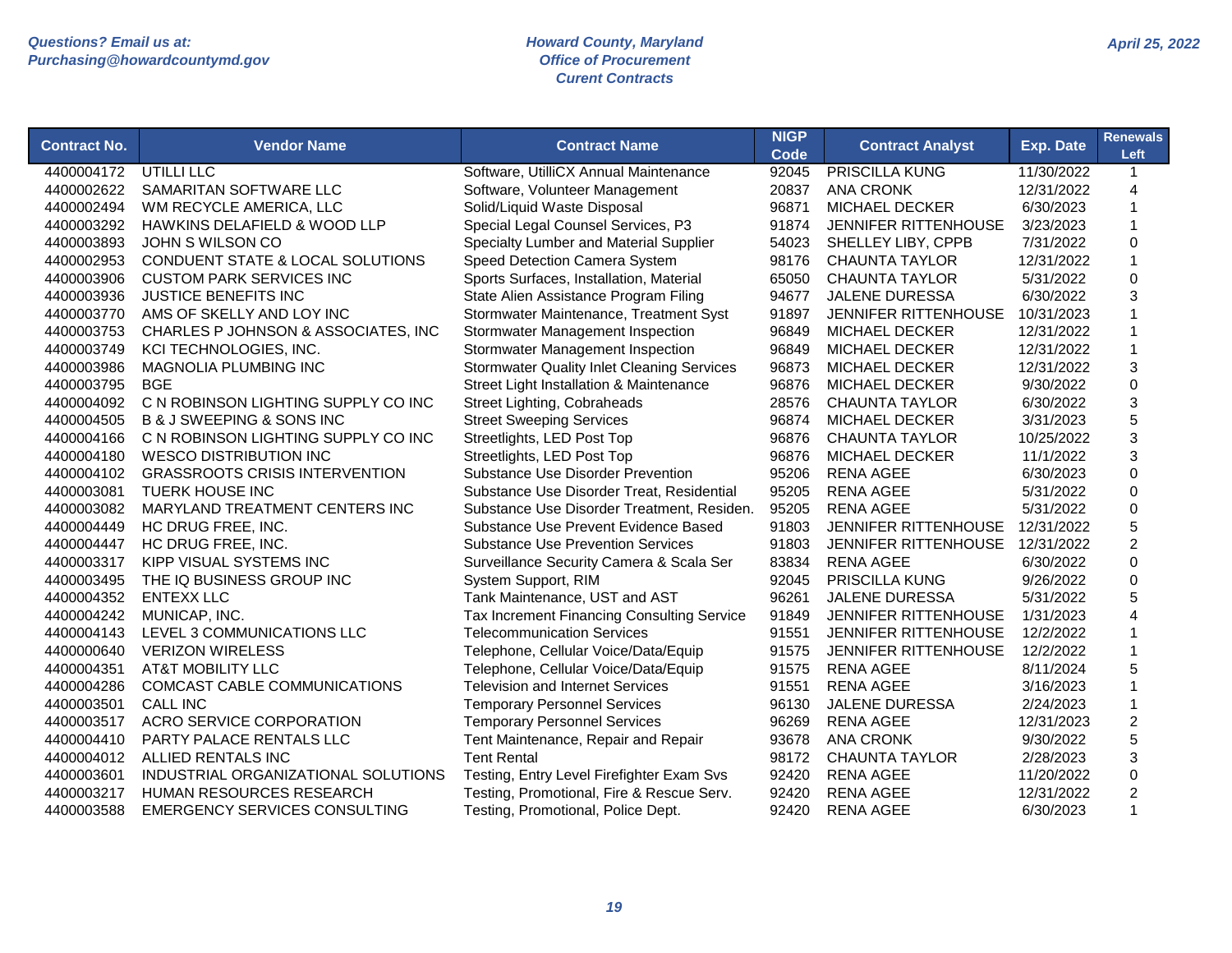| Code                                                                                                                                               |                           |
|----------------------------------------------------------------------------------------------------------------------------------------------------|---------------------------|
| 4400002811<br><b>CORVEL CORPORATION</b><br>Third Party Claims Administration Svc<br>95861<br>SHELLEY LIBY, CPPB<br>6/30/2022                       | 3                         |
| <b>KRONOS INCORPORATED</b><br>92007<br>4400003554<br>Time & Attendance Management<br><b>PRISCILLA KUNG</b><br>6/30/2022                            | 5                         |
| <b>IFAVOR ABSTRACTS INC</b><br><b>Title Abstract Services</b><br><b>JALENE DURESSA</b><br>4400004015<br>94646<br>3/23/2023                         | 3                         |
| 3/23/2023<br>4400004016<br>CENTENNIAL ASSOCIATES., INC.<br><b>Title Abstract Services</b><br>94646<br><b>JALENE DURESSA</b>                        | 3                         |
| FREESTATE TITLE CONSULTANTS LLC<br>3/23/2023<br>4400004017<br><b>Title Abstract Services</b><br>94646<br><b>JALENE DURESSA</b>                     | $\ensuremath{\mathsf{3}}$ |
| 3/23/2023<br>4400004018<br><b>FOCUS SERVICES LLC</b><br><b>Title Abstract Services</b><br>94646<br><b>JALENE DURESSA</b>                           | 3                         |
| COLUMBIA TITLE AND ESCROW LLC<br>4400004019<br><b>Title Abstract Services</b><br>94646<br><b>JALENE DURESSA</b><br>3/23/2023                       | 3                         |
| LAW OFFICE OF LYLE POE<br>4400004020<br><b>Title Abstract Services</b><br>94646<br><b>JALENE DURESSA</b><br>3/23/2023                              | 3                         |
| <b>WATONIA HENDERSON</b><br>3/23/2023<br>4400004021<br><b>Title Abstract Services</b><br>94646<br><b>JALENE DURESSA</b>                            | 3                         |
| 3/23/2023<br>4400004022<br>HYLIND INFOQUEST, INC.<br><b>Title Abstract Services</b><br>94646<br><b>JALENE DURESSA</b>                              | $\ensuremath{\mathsf{3}}$ |
| 4400004023<br>ETITLE AGENCY INC<br><b>Title Abstract Services</b><br>94646<br><b>JALENE DURESSA</b><br>3/23/2023                                   | $\ensuremath{\mathsf{3}}$ |
| TRIESCHMAN LENNY'S TOWING INC<br>MICHAEL DECKER<br>8/31/2022<br>4400002912<br>Towing Services, Class 1 and 2<br>96890                              | $\mathsf 0$               |
| MORTONS TOWING AND RECOVERY INC<br>Towing Services, Class 1 and 2<br>96890<br>MICHAEL DECKER<br>12/31/2022<br>4400002915                           | $\mathbf 0$               |
| <b>BILLS TOWING INC</b><br>Towing Services, Class 1 and 2<br>96890<br>MICHAEL DECKER<br>12/31/2022<br>4400002913                                   | $\mathsf 0$               |
| HOFMANN BROTHERS TOWING, INC.<br>Towing Services, Class 1 and 2<br>96890<br><b>MICHAEL DECKER</b><br>12/31/2022<br>4400002914                      | $\mathbf 0$               |
| <b>Traffic Control Services</b><br>96884<br>4/30/2022<br>4400003793<br><b>CENKEN GROUP LLC</b><br><b>MICHAEL DECKER</b>                            | 3                         |
| ROMMEL INFRASTRUCTURE INC<br><b>Traffic Signal Construction &amp; Modification</b><br>55088<br>9/30/2022<br>4400004153<br><b>KAREN E AGHDASSI</b>  | $\overline{4}$            |
| <b>TRAFFIC SYSTEMS INC</b><br><b>Traffic Signal Construction &amp; Modification</b><br>55088<br><b>KAREN E AGHDASSI</b><br>9/30/2022<br>4400004169 | 4                         |
| <b>SCOTT A DUNCAN INC</b><br><b>Traffic Signal Construction &amp; Modification</b><br>55088<br><b>KAREN E AGHDASSI</b><br>9/30/2022<br>4400004170  | 4                         |
| <b>MOBOTREX INC</b><br><b>Traffic Signal Control Equipment</b><br>55088<br>6/30/2022<br>4400003096<br><b>KAREN E AGHDASSI</b>                      | $\mathsf 0$               |
| ECONOLITE CONTROL PRODUCTS INC<br>4400004326<br><b>Traffic Signal Electrical Systems</b><br>55088<br><b>KAREN E AGHDASSI</b><br>5/31/2022          | $\overline{c}$            |
| <b>VALMONT INDUSTRIES INC</b><br><b>Traffic Signal Structures</b><br>55088<br><b>KAREN E AGHDASSI</b><br>8/3/2023<br>4400004328                    | $\boldsymbol{2}$          |
| 4400003578<br>CFI CONSTRUCTION CORP<br><b>Trail Construction Services</b><br>91226<br><b>CHAUNTA TAYLOR</b><br>6/30/2022                           | $\overline{2}$            |
| 4400002562<br>TRANSIT MGMT OF CENTRAL MD INC<br><b>Transit Management Operations</b><br>95891<br>SHELLEY LIBY, CPPB<br>6/30/2022                   | $\mathbf{1}$              |
| 4400002463<br><b>FIRST TRANSIT</b><br><b>Transit Management Services</b><br>95891<br>SHELLEY LIBY, CPPB<br>6/30/2022                               | $\mathbf{1}$              |
| 4400003343<br>LIONBRIDGE TECHNOLOGIES INC<br><b>Translation Services</b><br>96175<br><b>JALENE DURESSA</b><br>6/30/2022                            | $\mathbf 0$               |
| <b>CROVATO SERVICES, INC</b><br><b>Transmission Fluid</b><br>40507<br><b>JALENE DURESSA</b><br>4400003487<br>5/31/2023                             | $\Omega$                  |
| 4400003560<br>HART TO HEART AMBULANCE SERV INC<br><b>Transportation Svs, Medicaid Recipients</b><br>95294<br><b>RENA AGEE</b><br>6/30/2022         | $\overline{2}$            |
| THE F A BARTLETT TREE EXPERT CO<br><b>Tree Inoculation Services</b><br>98872<br><b>ANA CRONK</b><br>6/30/2022<br>4400004060                        | $\overline{4}$            |
| 4400003514<br>TREE SERVICES INC<br>Tree Removal, Planting, Maintenance<br>98888<br><b>ANA CRONK</b><br>1/31/2023                                   | $\mathbf{1}$              |
| 4400003515<br>FOREST VALLEY TREE & TURF LLC<br>Tree Removal, Planting, Maintenance<br>98888<br><b>ANA CRONK</b><br>1/31/2023                       | 21                        |
| MEAD TREE & TURF CARE INC<br>Tree Removal, Planting, Maintenance<br>98888<br><b>ANA CRONK</b><br>1/31/2023<br>4400003518                           | $\mathbf{1}$              |
| 4400003523<br>EXCEL TREE EXPERT CO INC<br>Tree Removal, Planting, Maintenance<br>98888<br><b>ANA CRONK</b><br>1/31/2023                            | $\mathbf{1}$              |
| Tree Removal, Planting, Maintenance<br>4400003530<br>ASPLUNDH TREE EXPERT COMPANY<br>98888<br><b>ANA CRONK</b><br>1/31/2023                        | $\mathbf 1$               |
| 4400003570<br>LAMB AWARDS & ENGRAVING COMPANY<br>Trophies, Awards, Medals, Plaques<br>80515<br><b>KAREN E AGHDASSI</b><br>4/19/2023                | $\mathbf{1}$              |
| 4400004070<br>APPLE VALLEY SCALE COMPANY<br><b>Truck Scale Service and Repair</b><br>93879<br><b>ANA CRONK</b><br>7/27/2022                        | $\overline{4}$            |
| ADVANCE SCALE OF MD LLC<br><b>Truck Scales Calibration Maintenance</b><br>92969<br><b>ANA CRONK</b><br>6/30/2022<br>4400004133                     | $\Omega$                  |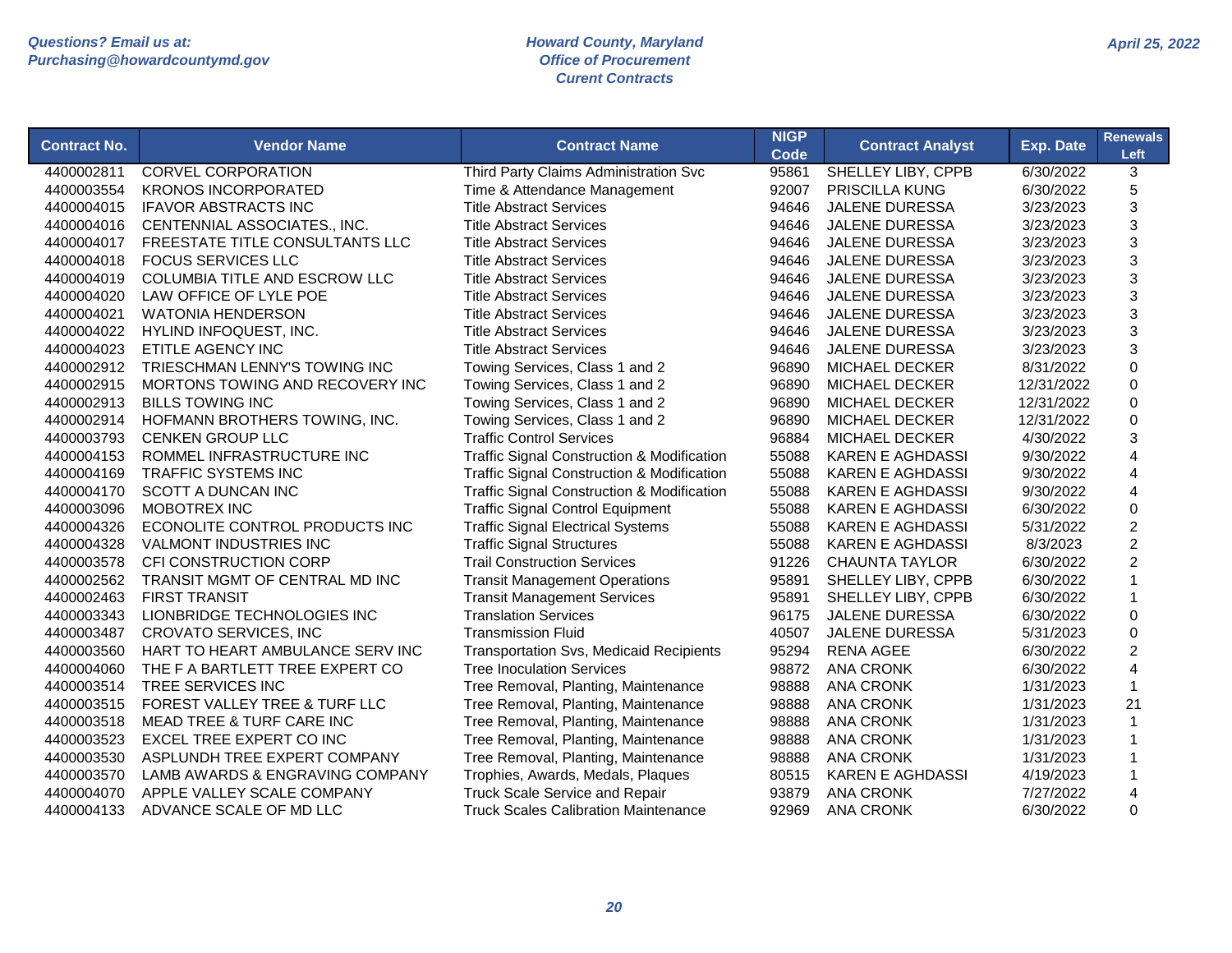| <b>Contract No.</b> | <b>Vendor Name</b>                  | <b>Contract Name</b>                              | <b>NIGP</b><br><b>Code</b> | <b>Contract Analyst</b> | Exp. Date  | <b>Renewals</b><br>Left |
|---------------------|-------------------------------------|---------------------------------------------------|----------------------------|-------------------------|------------|-------------------------|
| 4400003273          | <b>ROGERS CUSTOM CLEANERS</b>       | <b>Uniform Cleaning &amp; Alteration Services</b> | 95420                      | <b>JALENE DURESSA</b>   | 4/30/2022  | 0                       |
| 4400003274          | <b>SEVERN DRY CLEANERS</b>          | <b>Uniform Cleaning &amp; Alteration Services</b> | 95420                      | <b>JALENE DURESSA</b>   | 4/30/2022  | $\mathsf 0$             |
| 4400004103          | <b>CINTAS CORPORATION NO 2</b>      | Uniform Rental and Related Accessories            | 98386                      | <b>RENA AGEE</b>        | 6/30/2022  | 4                       |
| 4400003100          | CHESAPEAKE UNIFORM RENTAL INC       | Uniforms and Apparel                              | 20085                      | <b>KAREN E AGHDASSI</b> | 6/30/2022  | $\mathbf{1}$            |
| 4400003085          | F&F&A JACOBS & SONS INC             | Uniforms, Corrections                             | 20085                      | <b>KAREN E AGHDASSI</b> | 6/14/2022  | $\mathsf 0$             |
| 4400003712          | F&F&A JACOBS & SONS INC             | Uniforms, Fire, Sheriff & Police                  | 20088                      | <b>KAREN E AGHDASSI</b> | 11/8/2022  | $\boldsymbol{2}$        |
| 4400003730          | F&F&A JACOBS & SONS INC             | Uniforms, Police                                  | 20086                      | <b>KAREN E AGHDASSI</b> | 11/8/2022  | $\overline{c}$          |
| 4400003711          | LAWMEN SUPPLY CO OF NEW JERSEY INC  | Uniforms, Police                                  | 20070                      | <b>KAREN E AGHDASSI</b> | 11/8/2022  | $\overline{2}$          |
| 4400003841          | MANSFIELD OIL COMPANY OF            | Unleaded Gasoline Transportation & Tanking        | 40515                      | JALENE DURESSA          | 4/30/2022  | $\boldsymbol{2}$        |
| 4400003683          | DELMARVA COMMUNICATIONS INC         | <b>Upfitting Parts and Service</b>                | 96719                      | SHELLEY LIBY, CPPB      | 9/30/2022  | $\overline{c}$          |
| 4400004332          | UTILITY ASSOCIATES INC              | <b>Utility Configuration Management</b>           | 20453                      | <b>ANA CRONK</b>        | 6/3/2022   | $\mathsf 0$             |
| 4400004489          | UTILITY ASSOCIATES INC              | <b>Utility Configuration Management</b>           | 20453                      | <b>ANA CRONK</b>        | 7/27/2025  | $\mathbf{1}$            |
| 4400004399          | ONE CALL CONCEPTS INC               | Utility Locating Service, Underground             | 96291                      | <b>RENA AGEE</b>        | 8/31/2022  | $\overline{c}$          |
| 4400004482          | QUALITY PIPE CLEANING CO, INC.      | Vacuum Excavation, Vault Cleaning, Main           | 91063                      | <b>CHAUNTA TAYLOR</b>   | 11/13/2023 | $\mathbf 0$             |
| 4400004300          | JOHNSON CONTROLS FIRE PROTECTION LP | Valve & Hydrant Exercising Program                | 93633                      | <b>ANA CRONK</b>        | 3/31/2023  | 4                       |
| 4400004260          | <b>HYDRA-STOP LLC</b>               | Valves, Flanges, Cartridges                       | 67082                      | <b>KAREN E AGHDASSI</b> | 2/15/2023  | $\mathbf{1}$            |
| 4400003831          | <b>RAPID SIGN CENTER</b>            | Vehicle Graphics and Services                     | 25530                      | <b>KAREN E AGHDASSI</b> | 5/31/2022  | $\mathsf 0$             |
| 4400004174          | ACME AUTO LEASING LLC               | Vehicle Rental and Repair Services                | 97514                      | <b>CHAUNTA TAYLOR</b>   | 1/31/2023  | $\mathsf 0$             |
| 4400003684          | 10-8 EMERGENCY VEHICLE SERV LLC     | Vehicle Upfitting Parts and Service               | 96719                      | SHELLEY LIBY, CPPB      | 9/30/2022  | $\boldsymbol{2}$        |
| 4400003685          | FRONTLINE MOBILE TECH LLC           | Vehicle Upfitting Parts and Service               | 96719                      | SHELLEY LIBY, CPPB      | 9/30/2022  | $\overline{2}$          |
| 4400003686          | <b>GLOBAL PUBLIC SAFETY LLC</b>     | Vehicle Upfitting Parts and Service               | 96719                      | SHELLEY LIBY, CPPB      | 9/30/2022  | $\overline{c}$          |
| 4400003871          | GANDERS EXPRESS CAR WASH LLC        | Vehicle Washing and Detailing                     | 92893                      | SHELLEY LIBY, CPPB      | 7/31/2022  | $\overline{c}$          |
| 4400003873          | BEST EFFORT FIRST TIME LLC          | Vehicle Washing and Detailing                     | 92893                      | SHELLEY LIBY, CPPB      | 7/31/2022  | $\overline{c}$          |
| 4400003880          | UNLIMITED DETAILING INC             | Vehicle Washing and Detailing                     | 92893                      | SHELLEY LIBY, CPPB      | 7/31/2022  | $\overline{c}$          |
| 4400003929          | <b>VENDING PLUS INC</b>             | <b>Vending Machine Services</b>                   | 97785                      | <b>ANA CRONK</b>        | 9/30/2022  | 3                       |
| 4400003430          | ANIMAL MEDICAL HOSPITAL             | <b>Veterinarian Services</b>                      | 96186                      | <b>JALENE DURESSA</b>   | 10/31/2022 | $\mathbf 0$             |
| 4400003163          | <b>CONTROL TECHNOLOGIES</b>         | Video Traffic Detection Equipment                 | 55088                      | <b>KAREN E AGHDASSI</b> | 10/27/2022 | 0                       |
| 4400004247          | <b>WECARE DENALI LLC</b>            | Waste Accpetance, Yard Trim                       | 96850                      | MICHAEL DECKER          | 3/31/2023  | $\overline{4}$          |
| 4400002157          | NORTHEAST MD WASTE DISPOSAL         | Waste Disposal: Alpha Ridge Landfill              | 95896                      | SHELLEY LIBY, CPPB      | 6/30/2022  | $\mathbf 0$             |
| 4400003404          | LUCKY DOG LLC                       | Waste Hauling: Alpha Ridge Landfill               | 96807                      | MICHAEL DECKER          | 6/30/2022  | $\mathbf{1}$            |
| 4400003341          | CLAW TRANSPORT SERVICES LLC         | Waste Hauling: Alpha Ridge Landfill               | 96807                      | MICHAEL DECKER          | 6/30/2022  | $\mathbf{1}$            |
| 4400003549          | HERITAGE-CRYSTAL CLEAN LLC          | Waste Oil and Antifreeze Removal/Recycle          | 96871                      | MICHAEL DECKER          | 3/31/2023  | $\mathsf 0$             |
| 4400004500          | SEAL ANALYTICAL INC                 | <b>Waste Water Equipment Services</b>             | 92045                      | <b>RENA AGEE</b>        | 4/8/2023   | $\boldsymbol{2}$        |
| 4400003087          | L/B WATER SERVICE INC               | Water & Sewer Appurtenances Maint Parts           | 21045                      | <b>RENA AGEE</b>        | 6/30/2022  | $\mathbf 0$             |
| 4400003089          | <b>FERGUSON WATERWORKS</b>          | Water & Sewer Appurtenances Maint Parts           | 21045                      | <b>RENA AGEE</b>        | 6/30/2022  | 0                       |
| 4400003090          | <b>CORE &amp; MAIN LP</b>           | Water & Sewer Appurtenances Maint Parts           | 21045                      | <b>RENA AGEE</b>        | 6/30/2022  | $\mathbf 0$             |
| 4400003088          | EJ USA INC                          | Water & Sewer Appurtenances Maint Parts           | 89075                      | <b>RENA AGEE</b>        | 6/30/2022  | 0                       |